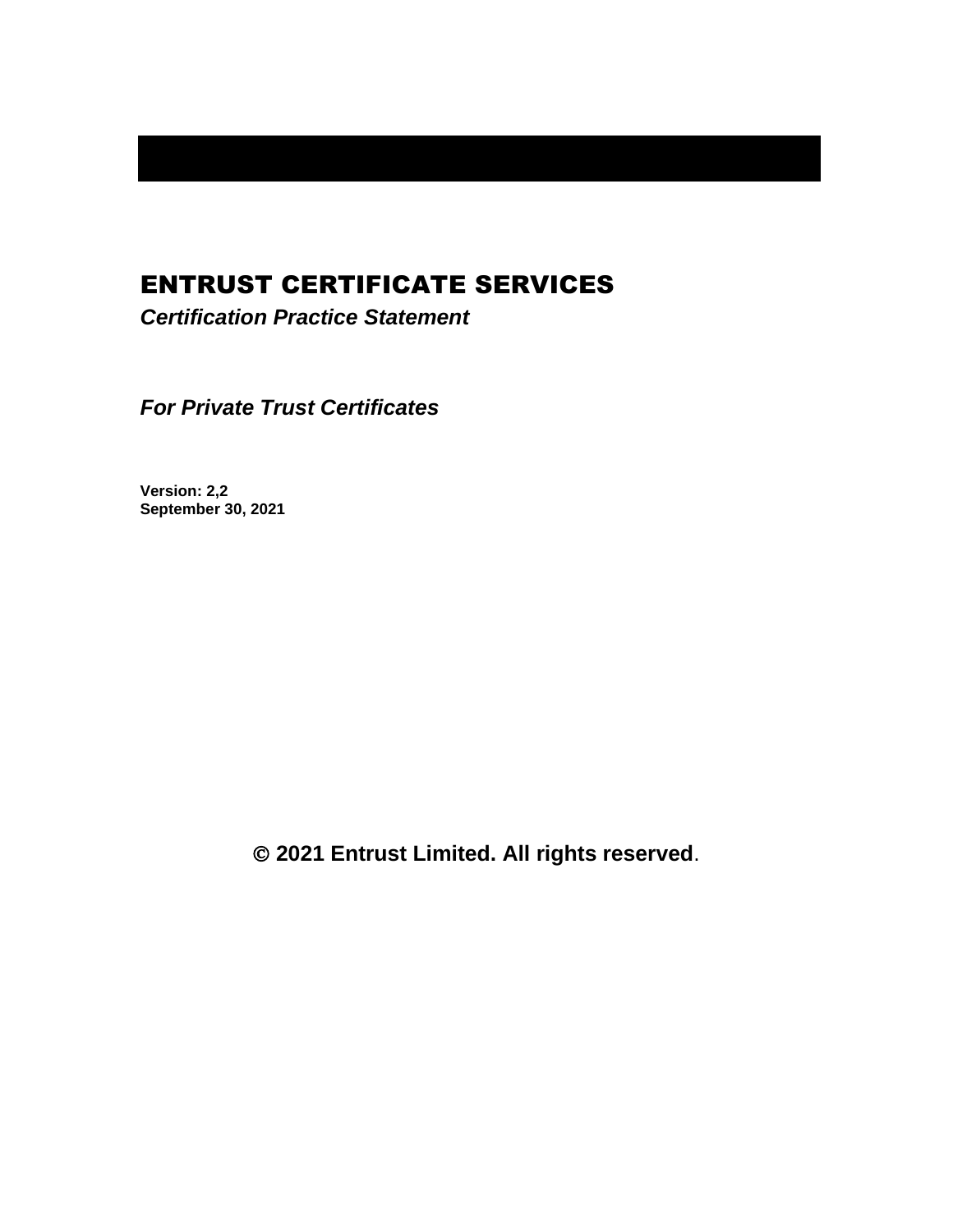# **Revision History**

| <b>Issue</b> | <b>Date</b>        | <b>Changes in this Revision</b>                     |
|--------------|--------------------|-----------------------------------------------------|
| 1.0          | December 1, 2013   | Initial version.                                    |
| 1.1          | March 4, 2014      | Addition of mobile device certificates and change   |
|              |                    | to Loss Limitations                                 |
| 1.2          | February 17, 2015  | Correct CA Public Key distribution and add new      |
|              |                    | SHA-2 issuing CA                                    |
| 1.3          | February 12, 2016  | Update for Subscriber Obligations and HSM           |
|              |                    | criteria                                            |
| 1.4          | March 7, 2016      | Update to allow SHA-1 signed certificates and       |
|              |                    | update approved key sizes                           |
| 1.5          | September 19, 2016 | Update to remove restriction for SHA-1 signed       |
|              |                    | <b>SSL</b> certificates                             |
| 1.6          | February 1, 2017   | Changes to Definitions, Disclaimers, Loss           |
|              |                    | Limitations and Conflict of Provisions              |
| 1.7          | July 14, 2017      | Update for domain validation methods, inclusion     |
|              |                    | of IP address validation methods and no             |
|              |                    | stipulation for CAA and CT                          |
| 1.8          | February 1, 2018   | Added requirements for Shared and Dedicated         |
|              |                    | <b>CAs for Private SSL</b>                          |
| 2.0          | June 30, 2019      | Upgrade CPS to RFC 3647 format                      |
|              |                    |                                                     |
| 2.1          | September 30, 2020 | Update Entrust brand, email address for CPR,        |
|              |                    | implementation as applicable from CAB Forum         |
|              |                    | ballots (23, 24, 25, 28, 30, 31 33, and 35), change |
|              |                    | mobile device certificate validity period, and      |
|              |                    | removal of non-inclusive language                   |
| 2.2          | September 30, 2021 | Update for Private Key Compromise, and              |
|              |                    | Business & Legal matters                            |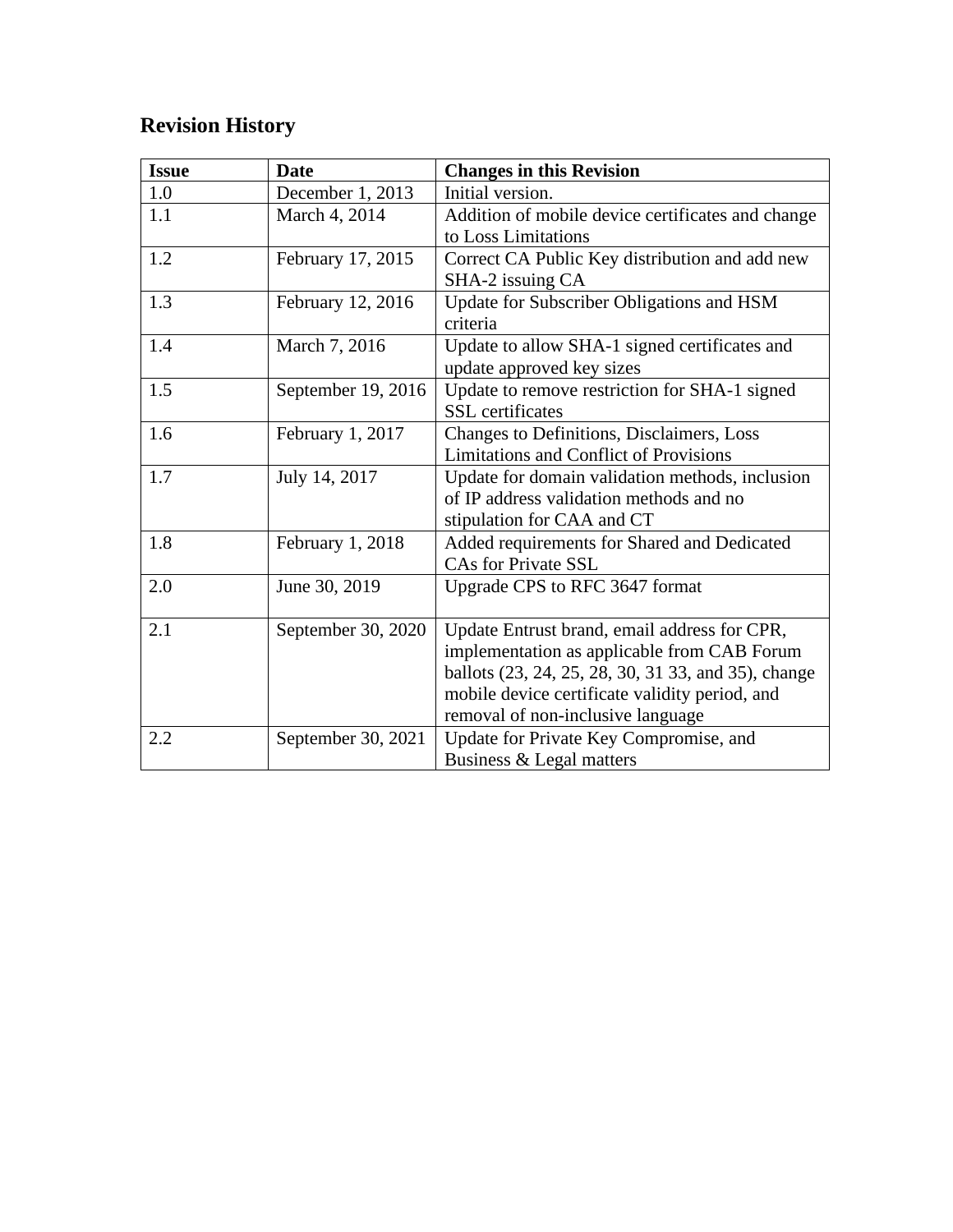# **TABLE OF CONTENTS**

|           | 1.1                                                        |  |
|-----------|------------------------------------------------------------|--|
|           | 1.2                                                        |  |
|           | 1.3<br>1.3.1<br>1.3.2<br>1.3.3                             |  |
|           | 1.3.4<br>1.3.5                                             |  |
|           | 1.4<br>1.4.1<br>1.4.2                                      |  |
|           | 1.5<br>1.5.1<br>1.5.2<br>1.5.3<br>1.5.4                    |  |
|           | 1.6<br>1.6.1<br>1.6.2                                      |  |
| 2.        |                                                            |  |
|           | 2.1                                                        |  |
|           | 2.2                                                        |  |
|           | 2.3                                                        |  |
|           | 2.4                                                        |  |
| <b>3.</b> |                                                            |  |
|           | 3.1<br>3.1.1<br>3.1.2<br>3.1.3<br>3.1.4<br>3.1.5<br>3.1.6  |  |
|           | 3.2                                                        |  |
|           | 3.2.1<br>3.2.2<br>3.2.2.2<br>3.2.2.3<br>3.2.2.4<br>3.2.2.5 |  |
|           | 3.2.2.6<br>3.2.2.7<br>3.2.2.8<br>3.2.2.9<br>3.2.2.10       |  |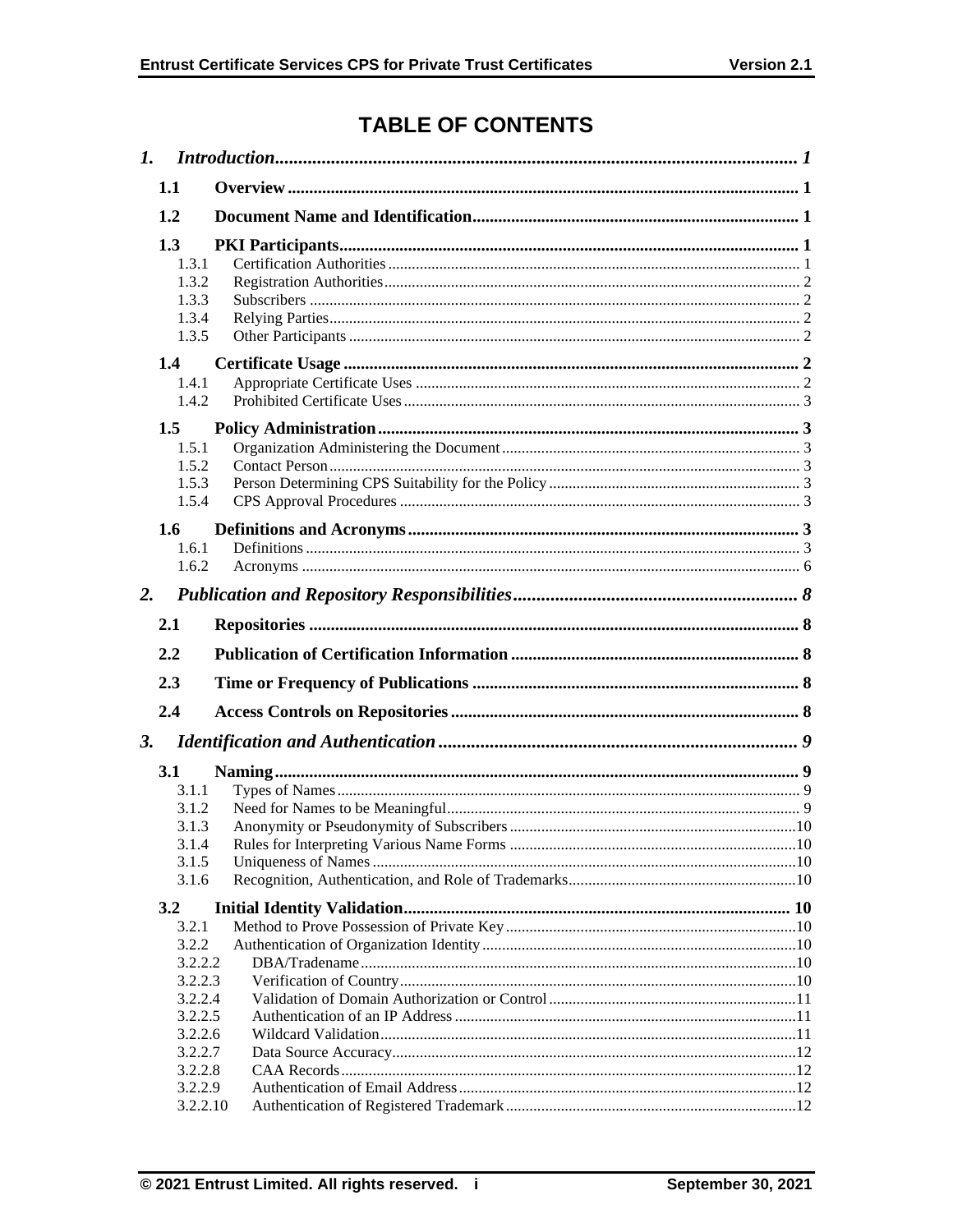|    | 3.2.3          |  |
|----|----------------|--|
|    | 3.2.4          |  |
|    | 3.2.5          |  |
|    | 3.2.6          |  |
|    | 3.3            |  |
|    | 3.3.1          |  |
|    | 3.3.2          |  |
|    | 3.4            |  |
| 4. |                |  |
|    |                |  |
|    | 4.1<br>4.1.1   |  |
|    | 4.1.2          |  |
|    |                |  |
|    | 4.2            |  |
|    | 4.2.1          |  |
|    | 4.2.2          |  |
|    | 4.2.3          |  |
|    | 4.2.4          |  |
|    | 4.3            |  |
|    | 4.3.1          |  |
|    | 4.3.2          |  |
|    | 4.4            |  |
|    | 4.4.1          |  |
|    | 4.4.2          |  |
|    | 4.4.3          |  |
|    | 4.5            |  |
|    | 4.5.1          |  |
|    | 4.5.2          |  |
|    | 4.6            |  |
|    | 4.6.1          |  |
|    | 4.6.2          |  |
|    | 4.6.3          |  |
|    | 4.6.4          |  |
|    | 4.6.5          |  |
|    | 4.6.6          |  |
|    | 4.6.7          |  |
|    | 4.7            |  |
|    | 4.7.1          |  |
|    | 4.7.2          |  |
|    | 4.7.3          |  |
|    | 4.7.4          |  |
|    | 4.7.5          |  |
|    | 4.7.6          |  |
|    | 4.7.7          |  |
|    | 4.8            |  |
|    | 4.8.1          |  |
|    | 4.8.2          |  |
|    | 4.8.3<br>4.8.4 |  |
|    | 4.8.5          |  |
|    |                |  |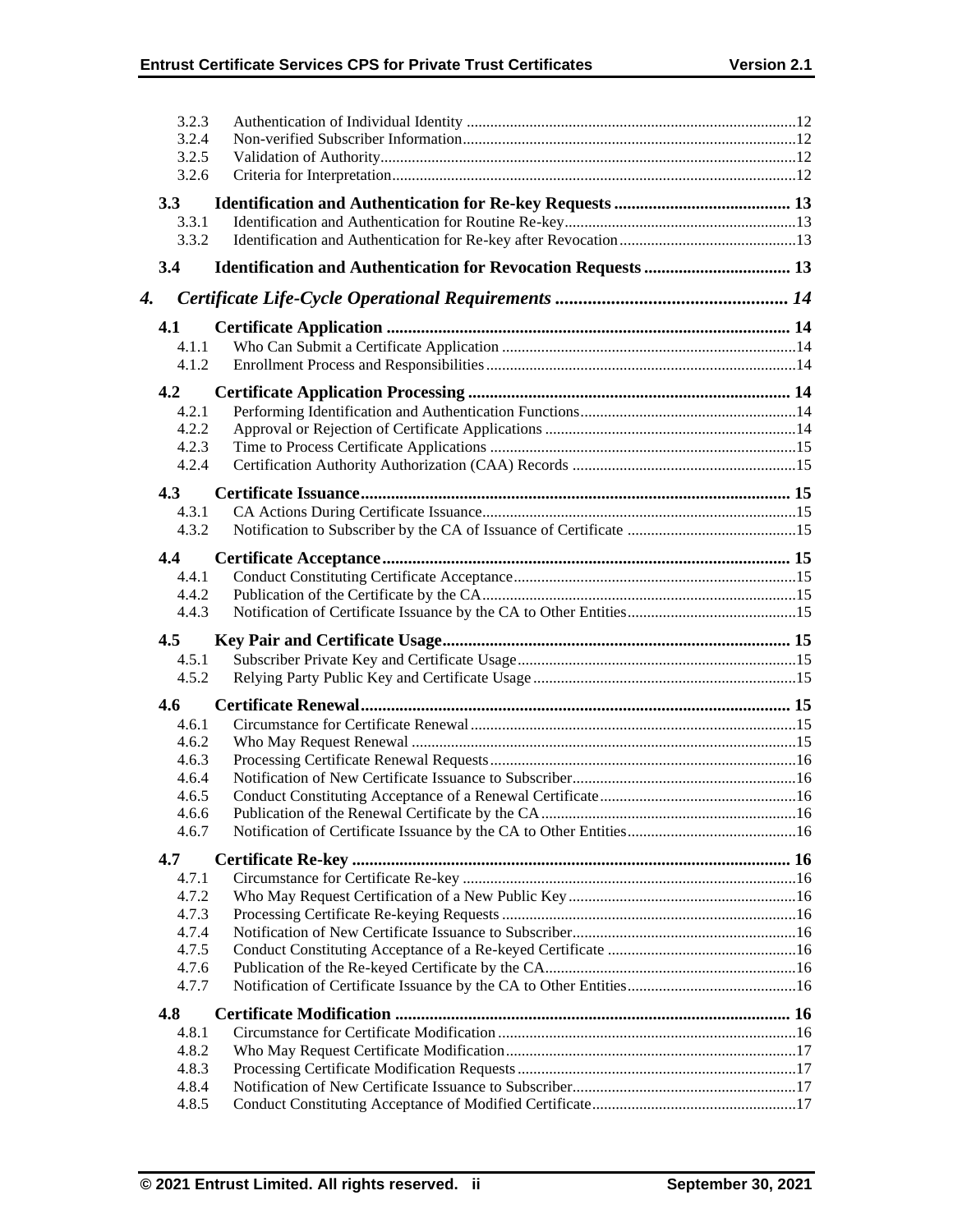|    | 4.8.6          |  |
|----|----------------|--|
|    | 4.8.7          |  |
|    | 4.9            |  |
|    | 4.9.1          |  |
|    | 4.9.1.1        |  |
|    | 4.9.1.2        |  |
|    | 4.9.2          |  |
|    |                |  |
|    | 4.9.3<br>4.9.4 |  |
|    | 4.9.5          |  |
|    |                |  |
|    | 4.9.6          |  |
|    | 4.9.7          |  |
|    | 4.9.8          |  |
|    | 4.9.9          |  |
|    | 4.9.10         |  |
|    | 4.9.11         |  |
|    | 4.9.12         |  |
|    | 4.9.13         |  |
|    | 4.9.14         |  |
|    | 4.9.15         |  |
|    | 4.9.16         |  |
|    | 4.10           |  |
|    | 4.10.1         |  |
|    | 4.10.2         |  |
|    | 4.10.3         |  |
|    |                |  |
|    | 4.11           |  |
|    |                |  |
|    |                |  |
|    | 4.12           |  |
|    | 4.12.1         |  |
|    | 4.12.2         |  |
| 5. |                |  |
|    |                |  |
|    | 5.1            |  |
|    | 5.1.1          |  |
|    | 5.1.2          |  |
|    | 5.1.3          |  |
|    | 5.1.4          |  |
|    | 5.1.5          |  |
|    | 5.1.6          |  |
|    | 5.1.7          |  |
|    | 5.1.8          |  |
|    | 5.2            |  |
|    | 5.2.1          |  |
|    | 5.2.2          |  |
|    | 5.2.3          |  |
|    | 5.2.4          |  |
|    |                |  |
|    | 5.3            |  |
|    | 5.3.1          |  |
|    | 5.3.2          |  |
|    | 5.3.3          |  |
|    | 5.3.4          |  |
|    | 5.3.5<br>5.3.6 |  |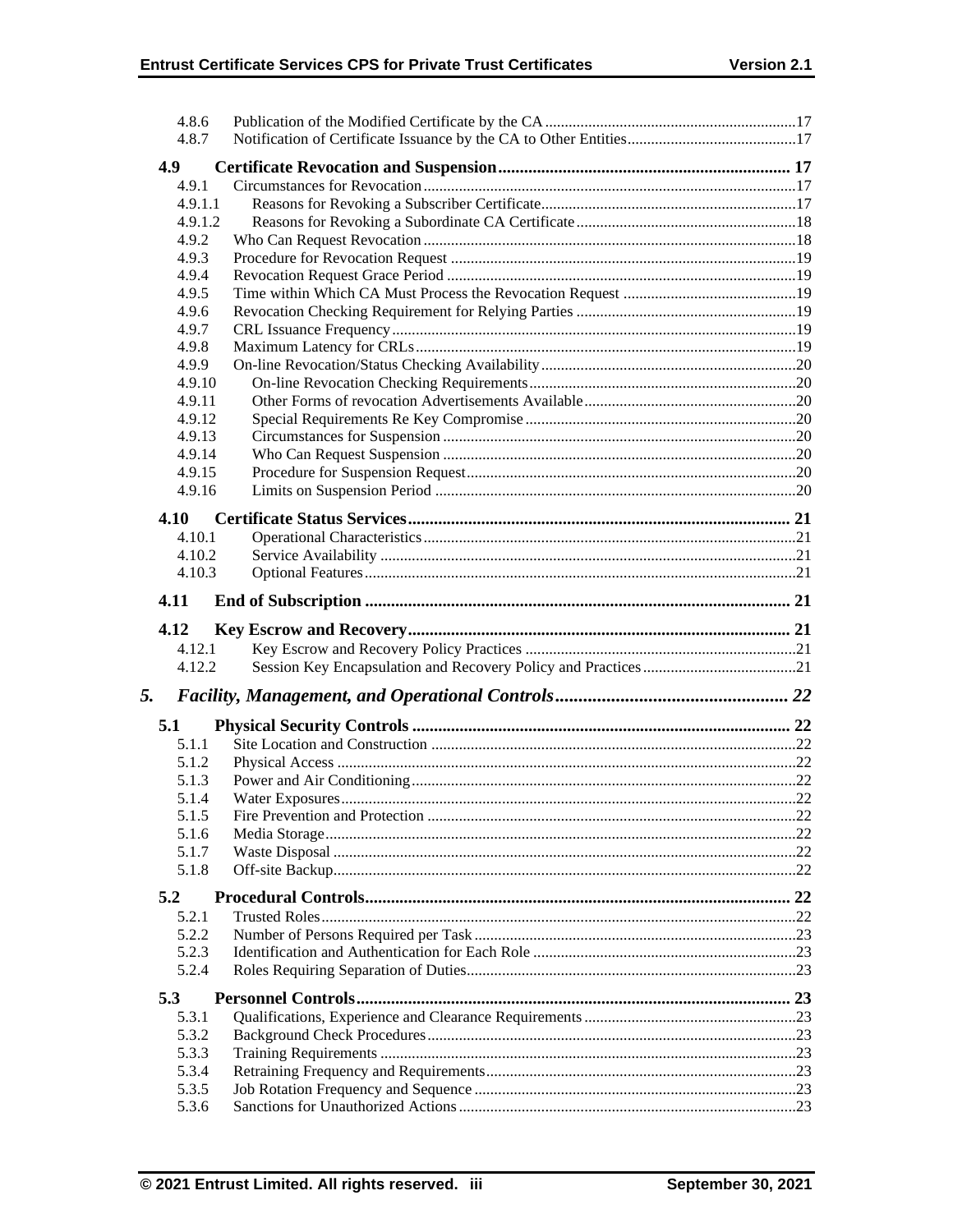|    | 5.3.7<br>5.3.8   |                                                                         |  |
|----|------------------|-------------------------------------------------------------------------|--|
|    | 5.4              |                                                                         |  |
|    | 5.4.1            |                                                                         |  |
|    | 5.4.2            |                                                                         |  |
|    | 5.4.3            |                                                                         |  |
|    | 5.4.4            |                                                                         |  |
|    | 5.4.5            |                                                                         |  |
|    | 5.4.6            |                                                                         |  |
|    | 5.4.7            |                                                                         |  |
|    | 5.4.8            |                                                                         |  |
|    | 5.5              |                                                                         |  |
|    | 5.5.1            |                                                                         |  |
|    | 5.5.2            |                                                                         |  |
|    | 5.5.3            |                                                                         |  |
|    | 5.5.4            |                                                                         |  |
|    | 5.5.5            |                                                                         |  |
|    | 5.5.6            |                                                                         |  |
|    | 5.5.7            |                                                                         |  |
|    | 5.6              |                                                                         |  |
|    | 5.7              |                                                                         |  |
|    | 5.7.1            |                                                                         |  |
|    | 5.7.2            |                                                                         |  |
|    | 5.7.3            |                                                                         |  |
|    | 5.7.4            |                                                                         |  |
|    | 5.8              |                                                                         |  |
|    |                  |                                                                         |  |
|    |                  |                                                                         |  |
| 6. |                  |                                                                         |  |
|    | 6.1              |                                                                         |  |
|    | 6.1.1            |                                                                         |  |
|    | 6.1.2            |                                                                         |  |
|    | 6.1.3            |                                                                         |  |
|    | 6.1.4            |                                                                         |  |
|    | 6.1.5            |                                                                         |  |
|    | 6.1.6<br>6.1.7   |                                                                         |  |
|    |                  |                                                                         |  |
|    | 6.2              | Private Key Protection and Cryptographic Module Engineering Controls 29 |  |
|    | 6.2.1            |                                                                         |  |
|    | 6.2.2            |                                                                         |  |
|    | 6.2.3            |                                                                         |  |
|    | 6.2.4            |                                                                         |  |
|    | 6.2.5            |                                                                         |  |
|    | 6.2.6            |                                                                         |  |
|    | 6.2.7            |                                                                         |  |
|    | 6.2.8            |                                                                         |  |
|    | 6.2.9            |                                                                         |  |
|    | 6.2.10<br>6.2.11 |                                                                         |  |
|    | 6.3              |                                                                         |  |
|    | 6.3.1            |                                                                         |  |
|    | 6.3.2            |                                                                         |  |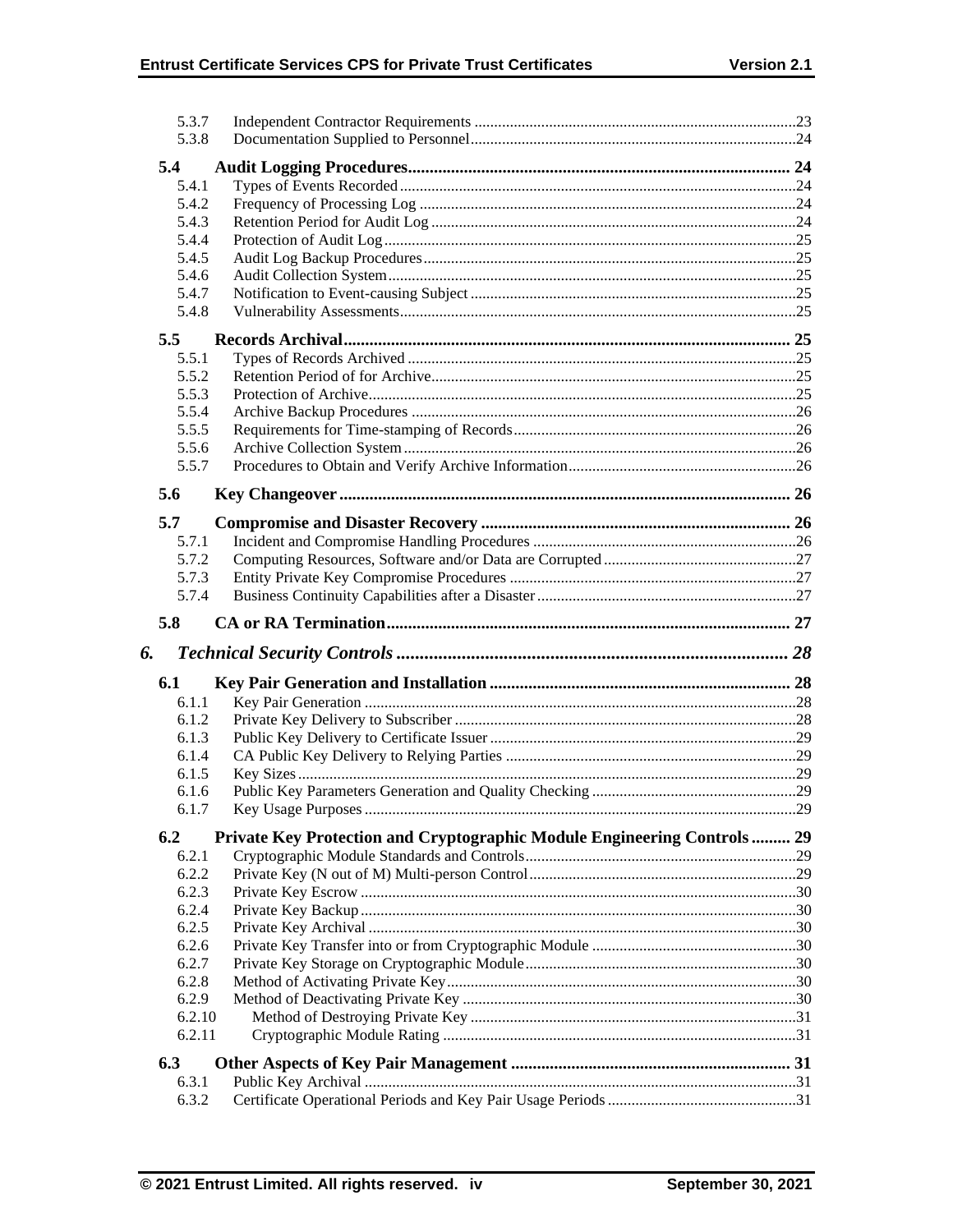|    | 6.4            |  |
|----|----------------|--|
|    | 6.4.1          |  |
|    | 6.4.2          |  |
|    | 6.4.3          |  |
|    | 6.5            |  |
|    | 6.5.1          |  |
|    | 6.5.2          |  |
|    | 6.6            |  |
|    | 6.6.1          |  |
|    | 6.6.2          |  |
|    | 6.6.3          |  |
|    | 6.7            |  |
|    | 6.8            |  |
| 7. |                |  |
|    |                |  |
|    | 7.1            |  |
|    | 7.1.1<br>7.1.2 |  |
|    | 7.1.3          |  |
|    | 7.1.4          |  |
|    | 7.1.5          |  |
|    | 7.1.6          |  |
|    | 7.1.7          |  |
|    | 7.1.8          |  |
|    | 7.1.9          |  |
|    |                |  |
|    | 7.2            |  |
|    | 7.2.1          |  |
|    | 7.2.2          |  |
|    | 7.3            |  |
|    | 7.3.1          |  |
|    | 7.3.2          |  |
| 8. |                |  |
|    | 8.1            |  |
|    | 8.2            |  |
|    | 8.3            |  |
|    | 8.4            |  |
|    | 8.5            |  |
|    | 8.6            |  |
|    | 8.7            |  |
| 9. |                |  |
|    | 9.1            |  |
|    | 9.1.1          |  |
|    | 9.1.2          |  |
|    | 9.1.3<br>9.1.4 |  |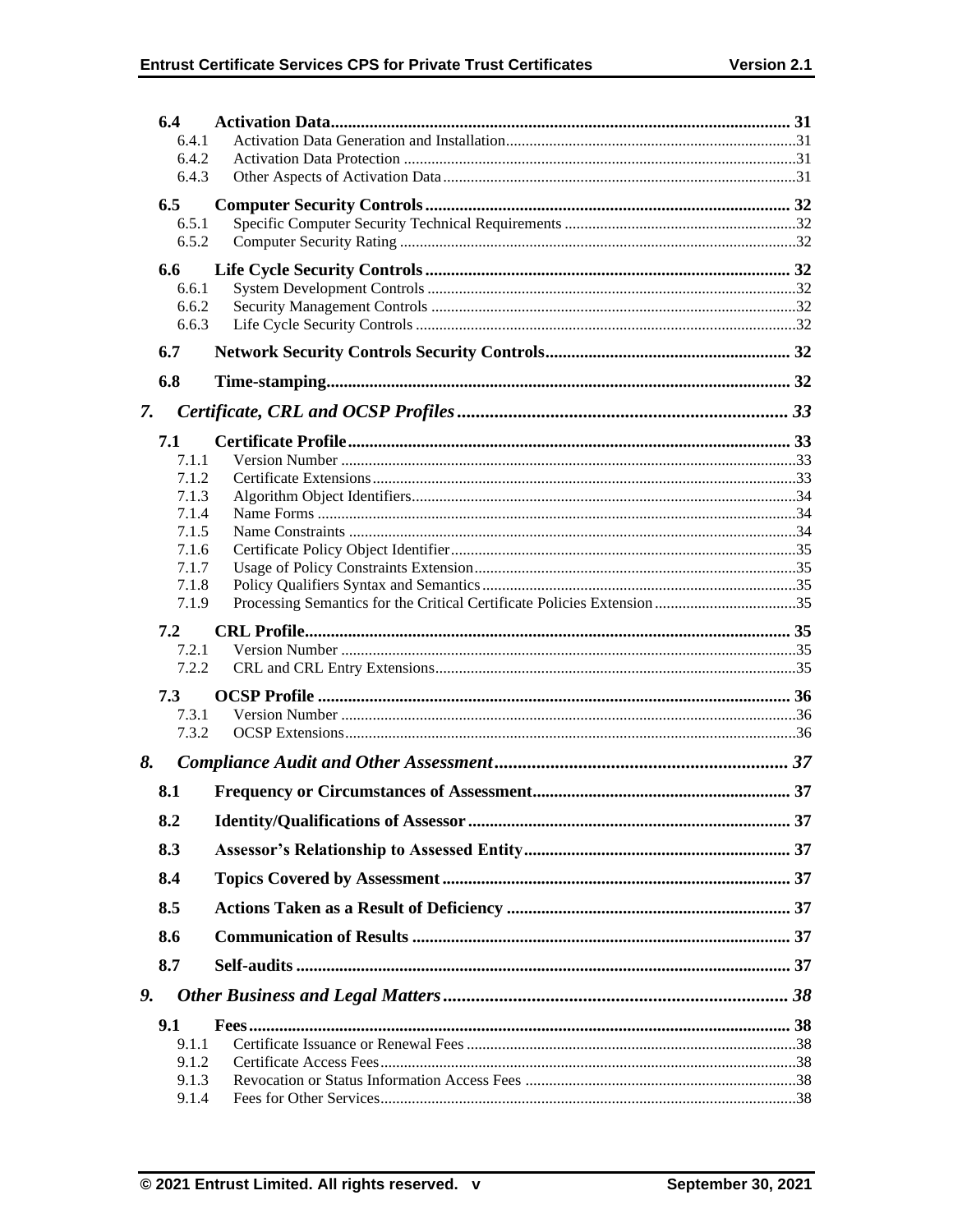| 9.1.5            |  |
|------------------|--|
| 9.2              |  |
| 9.2.1            |  |
| 9.2.2            |  |
| 9.2.3            |  |
| 9.3              |  |
| 9.3.1            |  |
| 9.3.2<br>9.3.3   |  |
|                  |  |
| 9.4              |  |
| 9.4.1<br>9.4.2   |  |
| 9.4.3            |  |
| 9.4.4            |  |
| 9.4.5            |  |
| 9.4.6            |  |
| 9.4.7            |  |
| 9.5              |  |
| 9.6              |  |
| 9.6.1            |  |
| 9.6.2            |  |
| 9.6.3            |  |
| 9.6.4            |  |
| 9.6.5            |  |
| 9.7              |  |
|                  |  |
| 9.8              |  |
| 9.9              |  |
| 9.9.1            |  |
| 9.9.2            |  |
| 9.9.3            |  |
| 9.10             |  |
| 9.10.1           |  |
| 9.10.2           |  |
| 9.10.3           |  |
| 9.11             |  |
| 9.12             |  |
| 9.12.1           |  |
| 9.12.2           |  |
| 9.12.3           |  |
| 9.13             |  |
| 9.14             |  |
| 9.15             |  |
| 9.16             |  |
| 9.16.1           |  |
| 9.16.2           |  |
| 9.16.3<br>9.16.4 |  |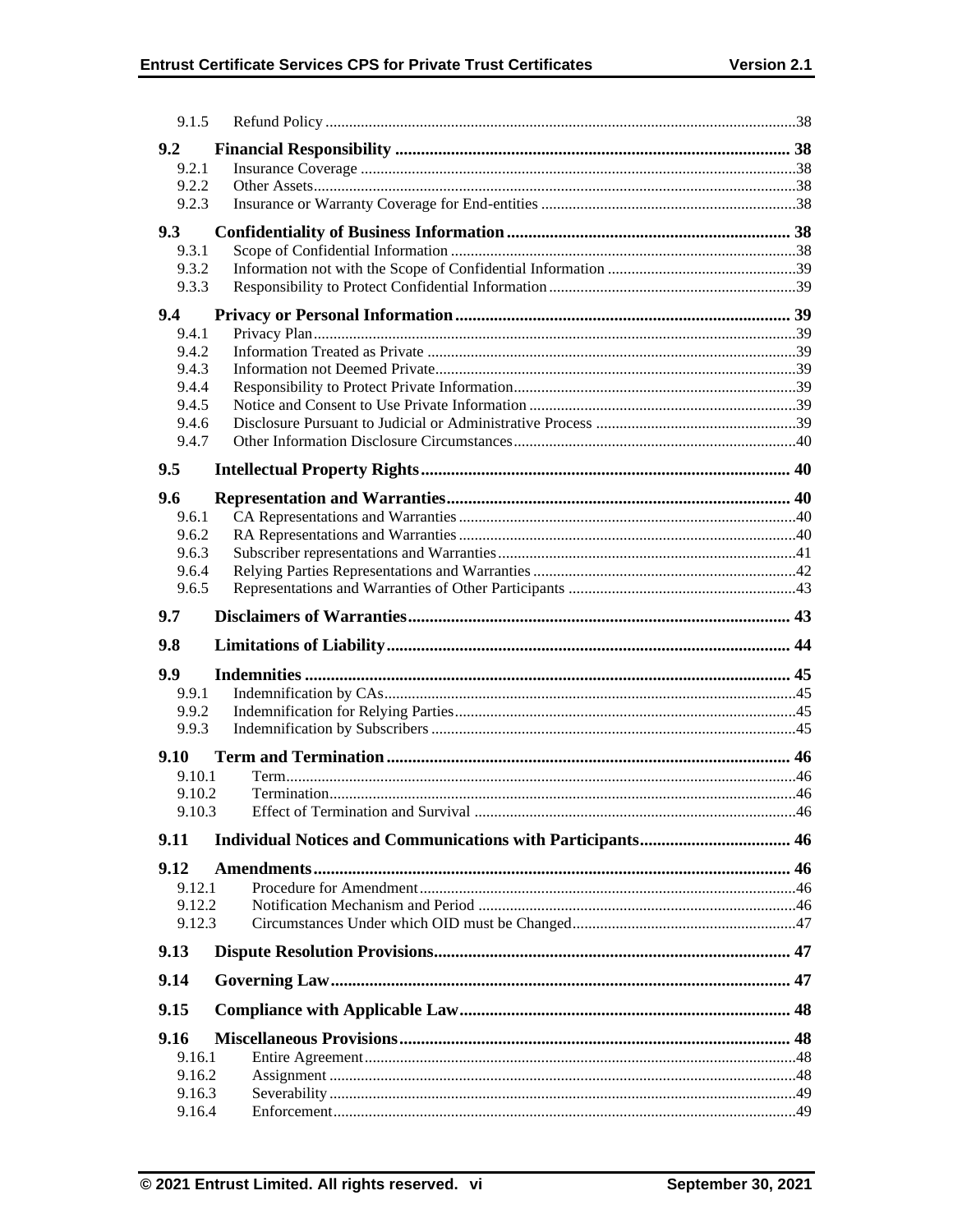| 9.17.2 |  |
|--------|--|
| 9.17.3 |  |
| 9.17.4 |  |
|        |  |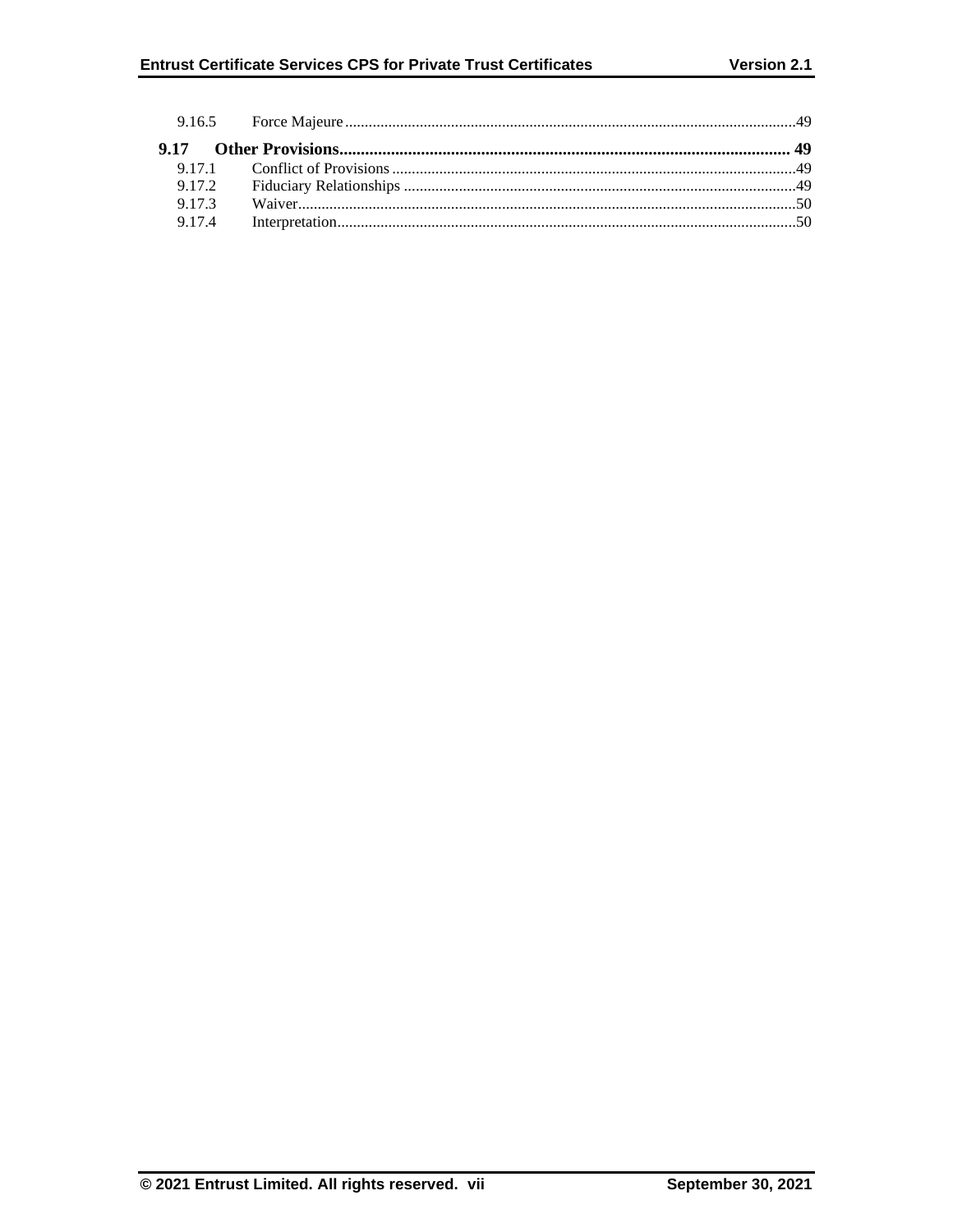## **1. Introduction**

Entrust Limited ("Entrust") uses its award winning suite of software products to provide standards-compliant digital certificates that enable more secure on-line communications.

The Entrust CAs issue Certificates, which include the following Certificate Types:

- Private SSL Certificate(s)
- Mobile Device Certificate(s)

## **1.1 Overview**

This CPS describes the practices and procedures of (i) the CAs, and (ii) RAs operating under the CAs. This CPS also describes the terms and conditions under which Entrust makes CA and RA services available in respect to Certificates. This CPS is applicable to all persons, entities, and organizations, including, all Applicants, Subscribers, Relying Parties, Resellers, Co-marketers and any other persons, entities, or organizations that have a relationship with (i) Entrust in respect to Certificates and/or any services provided by Entrust in respect to Certificates, or (ii) any RAs operating under a CAs, or any Resellers or Co-marketers providing any services in respect to Certificates. This CPS is incorporated by reference into all Certificates issued by Entrust CAs. This CPS provides Applicants, Subscribers, Relying Parties, Resellers, Co-marketers and other persons, entities, and organizations with a statement of the practices and policies of the CAs and also of the RAs operating under the CAs. This CPS also provides a statement of the rights and obligations of Entrust, any third parties that are operating RAs under the CAs, Applicants, Subscribers, Relying Parties, Resellers, Co-marketers and any other persons, entities, or organizations that may use or rely on Certificates or have a relationship with a CA or a RA operating under a CA in respect to Certificates and/or any services in respect to Certificates.

## **1.2 Document Name and Identification**

This document is called the Entrust Certificate Services Certification Practice Statement for Private Trust Certificates.

## **1.3 PKI Participants**

#### **1.3.1 Certification Authorities**

In the Entrust public-key infrastructure, CAs may accept Certificate Signing Requests (CSRs) and Public Keys from Applicants whose identity has been verified as provided herein by an RA. If a Certificate Application is verified, the verifying RA will send a request to a CA for the issuance of a Certificate. The CA will create a Certificate containing the Public Key and identification information contained in the request sent by the RA to that CA. The Certificate created in response to the request will be digitally signed by the CA.

This CPS covers all Certificates issued and signed by the following Shared CAs. This CPS also covers all Certificates issued and signed by Dedicated CAs; however, the Dedicated CAs are not listed for privacy reasons.

#### Root

CN: Entrust Root Certification Authority - G3 Subject Key Identifier: b5 75 01 ee 41 c7 ca 7a 3f f2 fc 5a 56 c7 76 06 0b 06 6c 66 Thumbprint (SHA-1): ae 85 69 d9 4f 4a b1 c4 64 ad 9b 7c fd 78 40 b0 e3 9d af 66

> Subordinate CA(s) CN: Entrust Certification Authority - L1G Subject Key Identifier: 33 e9 d1 9c af 01 53 c3 fd 84 c3 a9 f8 71 b2 3f 7e fc 63 bb

> CN: Entrust Certification Authority - L1H Subject Key identifier: 90 91 5c fb 52 8f f4 fb bb 37 3e 03 ff 39 63 1e a0 69 1b 81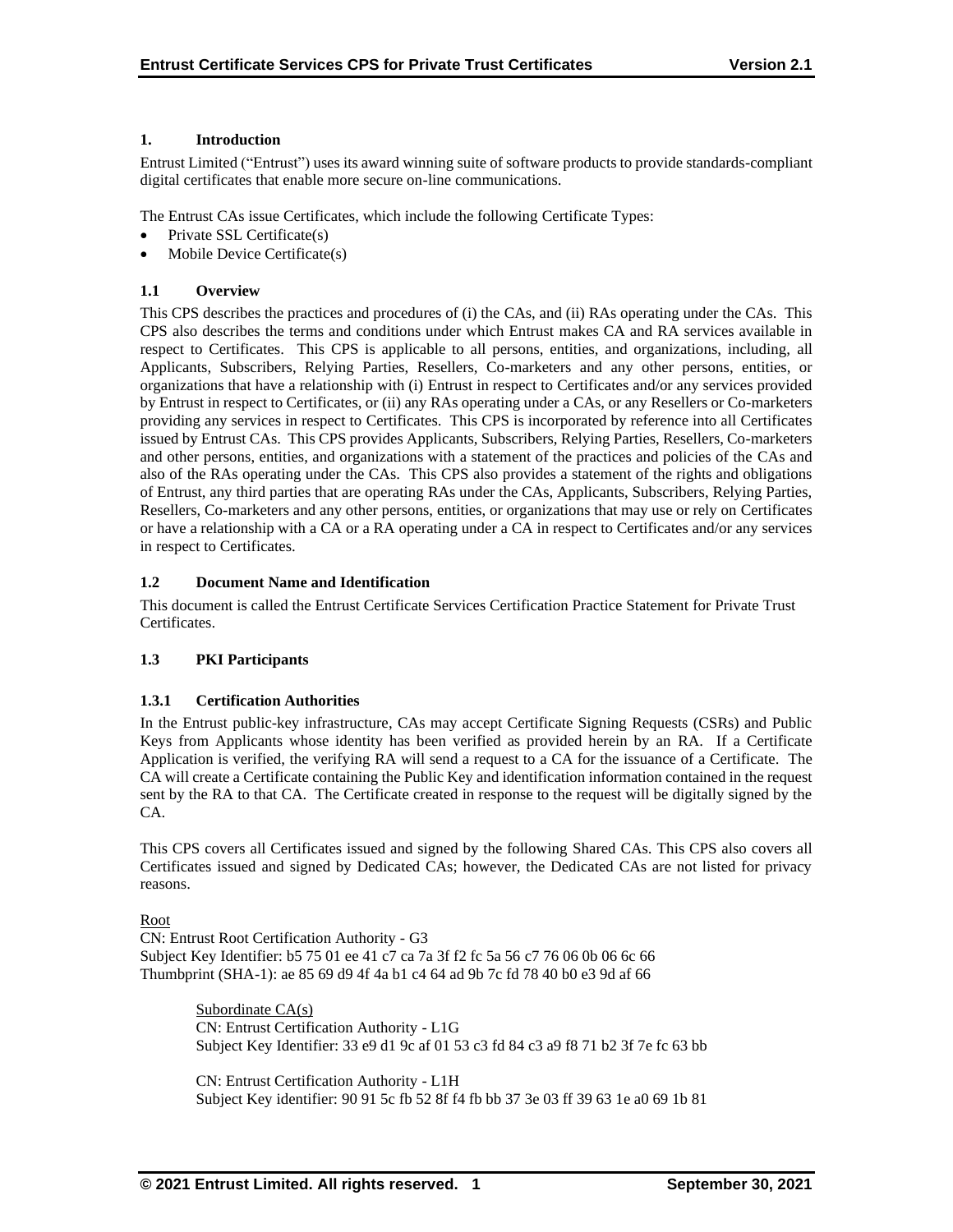CN: Entrust Certification Authority - L1R Subject Key identifier: d4 36 ff 0e 3c 50 fd 50 71 ca 1c 71 c1 8f f7 be a7 ef 85 34

CN: Entrust Certification Authority – PrivSSL1 Subject Key identifier: 63 26 6b 95 30 c1 a8 20 10 83 32 51 62 29 62 62 db 7e a4 d7

## **1.3.2 Registration Authorities**

RAs under the CA may accept Certificate Applications from Applicants and perform verification of the information contained in such Certificate Applications, according to the procedures established by the Policy Authority. A RA operating under a CA may send a request to such CA to issue a Certificate to the Applicant.

Only RAs authorized by Entrust are permitted to submit requests to a CA for the issuance of Certificates.

The CA may designate an Enterprise RA to verify Certificate requests from the Enterprise RA's own organization or from an organization of which the Enterprise RA is an agent. The requested FQDNs must be within the Enterprise RA's domain namespace.

## **1.3.3 Subscribers**

Subscribers may use CA services to support transactions and communications. The Subject of a Certificate is the party named in the Certificate. A Subscriber, as used herein, may refer to both the Subject of the Certificate and the entity that contracted with the CA for the Certificate's issuance. Prior to verification of identity and issuance of a Certificate, a Subscriber is an Applicant.

## **1.3.4 Relying Parties**

A Relying Party is a person, entity, or organization that relies on or uses a Certificate and/or any other information provided in a Repository to verify the identity and Public Key of a Subscriber and/or use such Public Key to send or receive encrypted communications to or from a Subscriber.

## **1.3.5 Other Participants**

No stipulation.

#### **1.4 Certificate Usage**

Private SSL Certificates are issued to organizations to allow servers, devices and individuals to identify themselves to entities and services of the organization for authorization.

Private SSL Certificates may be issued from a Shared CA to multiple related or unrelated Subscribers. Certificates issued from a Shared CA may unintentionally be trusted by unrelated Subscribers.

Private SSL Certificates may be used from a Dedicated CA to a single Subscriber.

There may be policy differences between a Shared CA and a Dedicated CA, which will be indicated in this CPS.

#### **1.4.1 Appropriate Certificate Uses**

This CPS is applicable to the following Certificate Types.

#### Private SSL Certificates

Private SSL Certificates are intended for use in establishing web-based data communication conduits via TLS/SSL protocols. Private SSL Certificates conform to the requirements of the ITU-T X.509 v3 standard. The primary purpose of a Private SSL Certificate is to facilitate the exchange of encryption keys in order to enable the encrypted communication of information over the Internet between the user of an Internet browser and a secure server.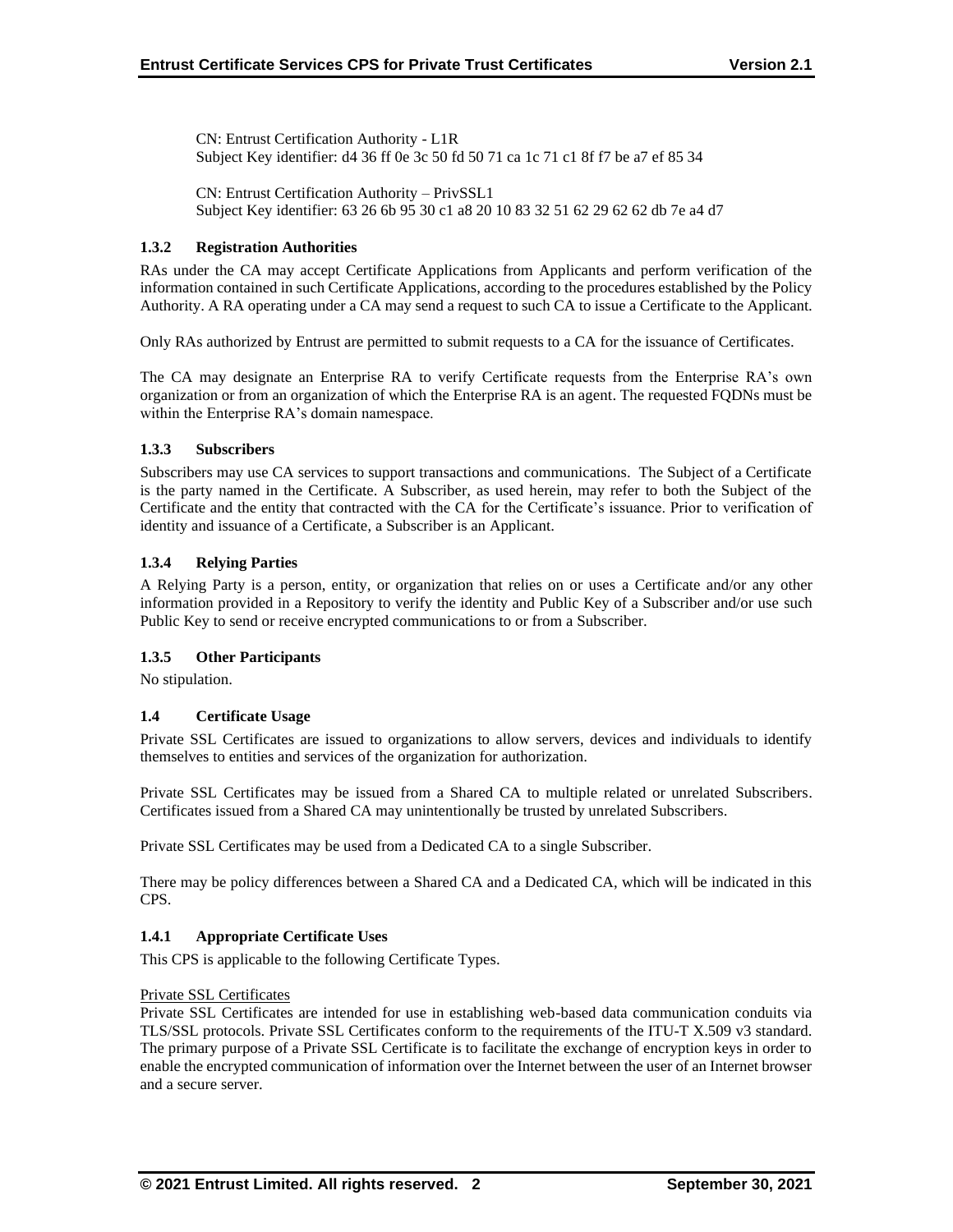## Mobile Device Certificates

Mobile Device Certificates are intended to allow the identification of mobile devices. Mobile Device Certificates conform to the requirements of the ITU-T X.509 v3 standard. The primary purpose of a Mobile Device Certificate is to provide a trusted identity to a service to obtain authorization to use that service.

## **1.4.2 Prohibited Certificate Uses**

The use of all Certificates issued by the CA shall be for lawful purposes and consistent with applicable laws, including without limitation, applicable export or import laws.

Certificates and the services provided by Entrust in respect to Certificates are not designed, manufactured, or intended for use in or in conjunction with any application in which failure could lead to death, personal injury or severe physical or property damage, including the monitoring, operation or control of nuclear facilities, mass transit systems, aircraft navigation or communications systems, air traffic control, weapons systems, medical devices or direct life support machines, and all such uses are prohibited.

#### **1.5 Policy Administration**

## **1.5.1 Organization Administering the Document**

The CPS is administered by the Policy Authority; it is based on the policies established by Entrust Limited.

## **1.5.2 Contact Person**

The contact information for questions about Certificates is:

Entrust Limited 1000 Innovation Drive Ottawa, Ontario Canada K2K 3E7 Attn: Entrust Certificate Services

Tel: 1-866-267-9297 or 1-613-270-2680 Email: [ecs.support@entrust.com](mailto:ecs.support@entrust.com)

Certificate Problem Reports, such as Certificate misuse, vulnerability reports or external reports of key compromise, must be emailed to ecs.support@entrust.com.

## **1.5.3 Person Determining CPS Suitability for the Policy**

The Policy Authority determines the suitability and applicability of this CPS.

## **1.5.4 CPS Approval Procedures**

This CPS and any subsequent changes shall be approved by the Policy Authority.

#### **1.6 Definitions and Acronyms**

#### **1.6.1 Definitions**

**Affiliate**: means with respect to Entrust, a person or entity that directly, or indirectly through one or more intermediaries, controls, is controlled by or is under common control with Entrust, and, with respect to any other party, any corporation or other entity that is directly or indirectly controlled by that party. In this context, a party "controls" a corporation or another entity if it directly or indirectly owns or controls fifty percent (50%) or more of the voting rights for the board of directors or other mechanism of control or, in the case of a non-corporate entity, an equivalent interest.

**Applicant**: means a person, entity, or organization applying for a Certificate, but which has not yet been issued a Certificate, or a person, entity, or organization that currently has a Certificate or Certificates and that is applying for renewal of such Certificate or Certificates or for an additional Certificate or Certificates.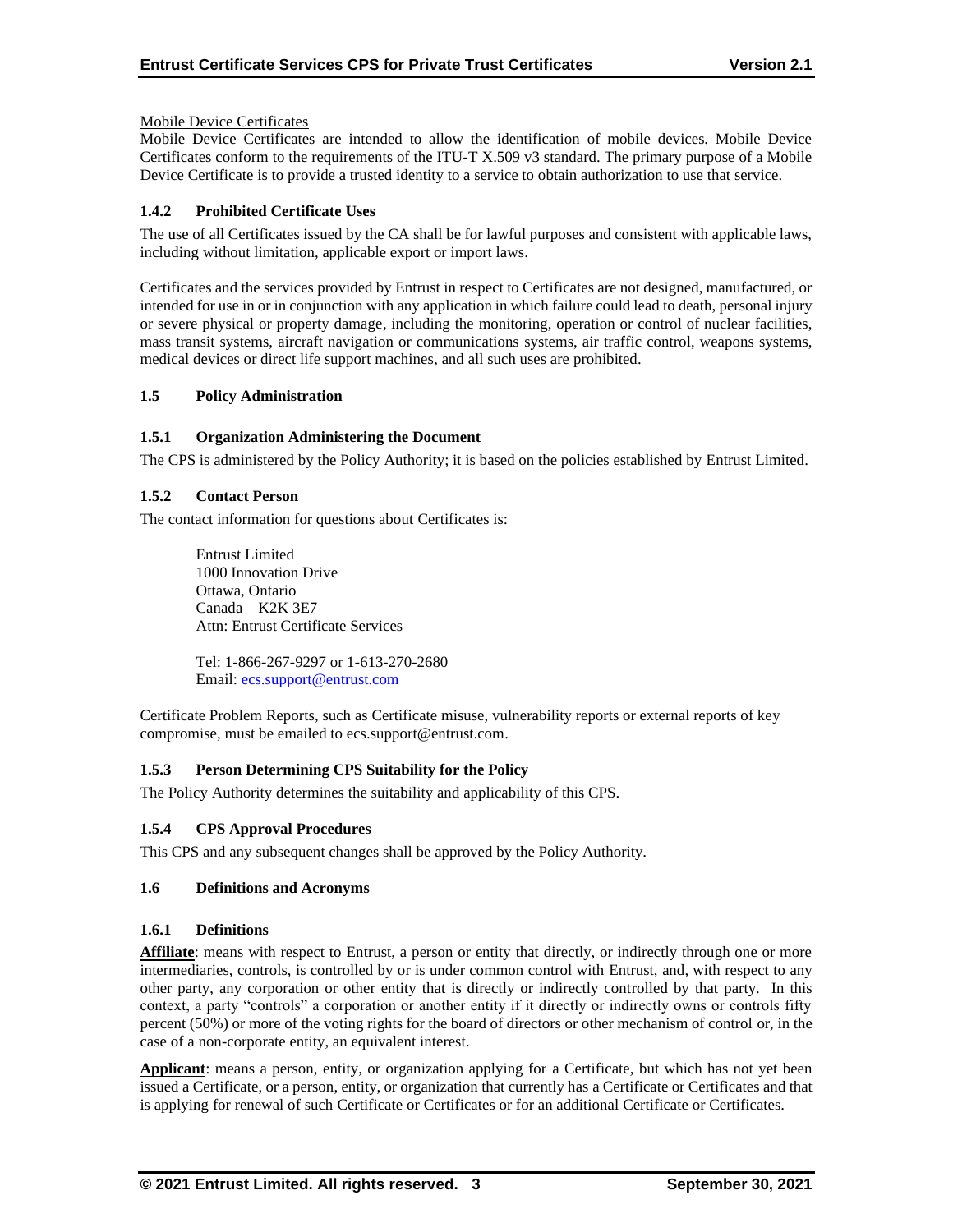**Application Software Vendor**: means a developer of Internet browser software or other software that displays or uses Certificates.

**Baseline Requirements**: means the CA/Browser Forum Guidelines Baseline Requirements for the Issuance and Management of Publicly-Trusted Certificates published at http://www.cabforum.org. The Baseline Requirements describe certain minimum requirements that a CA must meet in order to issue SSL Certificates. In the event of any inconsistency between this CPS and the Baseline Requirements, the Baseline Requirements take precedence over this CPS.

**Business Day:** means any day, other than a Saturday, Sunday, statutory or civic holiday in the City of Ottawa, Ontario, Canada.

**CA Key Pair**: as defined in the Baseline Requirements.

**Certificate:** means a digital document issued by the CA that, at a minimum: (a) identifies the CA issuing it, (b) names or otherwise identifies a Subject, (c) contains a Public Key of a Key Pair, (d) identifies its Operational Period, and (e) contains a serial number and is digitally signed by a CA. Certificate includes, the following Certificate types issued by the CA; Private SSL Certificate and/or Mobile Device Certificates.

**Certificate Application:** means the form and application information requested by an RA operating under a CA and submitted by an Applicant when applying for the issuance of a Certificate.

**Certificate Beneficiaries**: means, collectively, all Application Software Vendors with whom Entrust has entered into a contract to include its root Certificate(s) in software distributed by such Application Software Vendors, and all Relying Parties that actually rely on such Certificate during the Operational Period of such Certificate.

**Certificate Problem Report:** as defined in the Baseline Requirements.

**Certificate Profile**: as defined in the Baseline Requirements.

**Certificate Requester**: means an employee or agent authorized to request a Certificate for an organization.

**Certificate Revocation List:** means a time-stamped list of the serial numbers of revoked Certificates that has been digitally signed by a CA.

**Certification Authority:** means a certification authority operated by or on behalf of Entrust for the purpose of issuing, managing, revoking, renewing, and providing access to Certificates. The CA (i) creates and digitally signs Certificates that contain among other things a Subject's Public Key and other information that is intended to identify the Subject, (ii) makes Certificates available to facilitate communication with the Subject identified in the Certificate, and (iii) creates and digitally signs Certificate Revocation Lists containing information about Certificates that have been revoked and which should no longer be used or relied upon.

**Certification Authority Authorization**: as defined in the Baseline Requirements.

**Certification Practice Statement:** means this document, which is a statement of the practices that the CA uses in issuing, managing, revoking, renewing, and providing access to Certificates, and the terms and conditions under which the CA makes such services available.

**Co-marketers:** means any person, entity, or organization that has been granted by Entrust or an RA operating under a CA the right to promote Certificates.

**Compromise:** means a suspected or actual loss, disclosure, or loss of control over sensitive information or data.

**Cross Certificate(s)**: shall mean a Certificate(s) that (i) includes the Public Key of a Public-Private Key Pair generated by a Certification Authority; and (ii) includes the digital signature of a Root CA.

**Dedicated CA:** means a CA which is dedicated to one Subscriber. The CA hierarchy shall be trusted by a Root CA which is also dedicated to the same Subscriber.

**Domain Contact**: as defined in the Baseline Requirements.

**Enterprise RA:** as defined in the Baseline Requirements.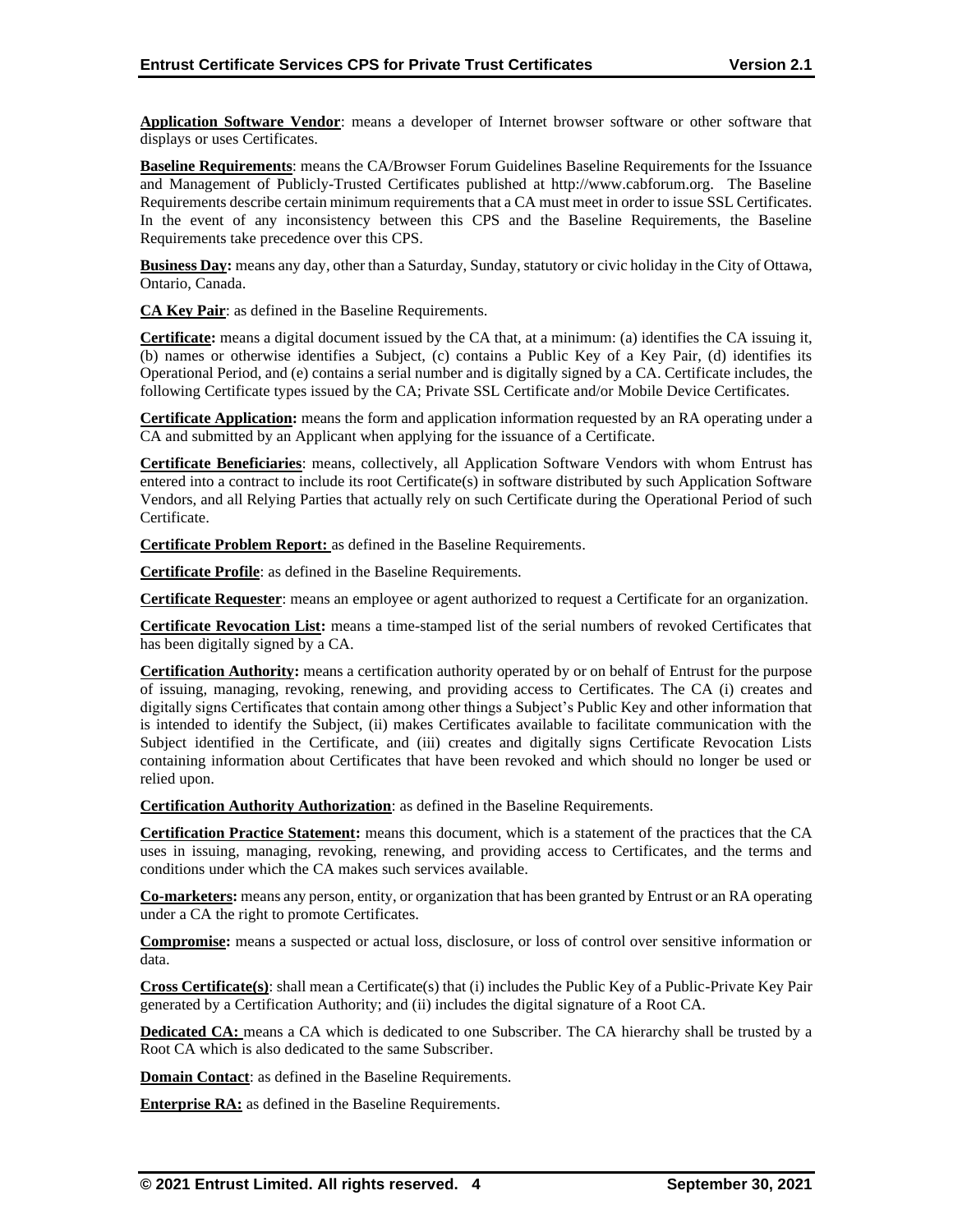**Entrust:** means Entrust Limited.

**Entrust Group:** means, collectively Entrust, its Affiliates, its licensors (including for the avoidance of any doubt Microsoft), its resellers, its suppliers, its co-marketers, its subcontractors, its distributors and the directors, officers, employees, agents and independent contractors of any of them.

**Entrust Group Affiliates**: Collectively, Entrust Limited and its Affiliates.

**FIPS:** means the Federal Information Processing Standards. These are U.S. Federal standards that prescribe specific performance requirements, practices, formats, communication protocols, and other requirements for hardware, software, data, and telecommunications operation.

**Fully-Qualified Domain Name**: as defined in the Baseline Requirements.

**IETF:** means the Internet Engineering Task Force. The Internet Engineering Task Force is an international community of network designers, operators, vendors, and researchers concerned with the evolution of the Internet architecture and the efficient operation of the Internet.

**IP Address:** as defined in the Baseline Requirements.

**Issuing CA:** In relation to a particular Certificate, the CA that issued the Certificate. This could be either a Root CA or a Subordinate CA.

**Key Compromise:** as defined in the Baseline Requirements.

**Key Pair:** means two mathematically related cryptographic keys, having the properties that (i) one key can be used to encrypt a message that can only be decrypted using the other key, and (ii) even knowing one key, it is believed to be computationally infeasible to discover the other key.

**Mobile Device Certificate:** means a Certificate issued by a Certification Authority for use to identify a mobile device.

**Object Identifier:** means a specially-formatted sequence of numbers that is registered in accordance with internationally-recognized procedures for object identifier registration.

**Operational Period:** means, with respect to a Certificate, the period of its validity. The Operational Period would typically begin on the date the Certificate is issued (or such later date as specified in the Certificate), and ends on the date and time it expires as noted in the Certificate or earlier if the Certificate is Revoked.

**Parent Company:** as defined in the Baseline Requirements.

**PKIX:** means an IETF Working Group developing technical specifications for PKI components based on X.509 Version 3 Certificates.

**Policy Authority:** means those personnel who work for or on behalf of Entrust and who are responsible for determining the policies and procedures that govern the operation of the CAs.

**Private Key:** means the key of a Key Pair used to decrypt an encrypted message. This key must be kept secret.

**Private SSL Certificate:** means an SSL Certificate issued by a Certification Authority for use on secure servers. The Certification Authority root certificate is not distributed to any ASV for public trust. The Private SSL Certificate may contain domain names which are not publicly registered.

**Public Key:** means the key of a Key Pair used to encrypt a message. The Public Key can be made freely available to anyone who may want to send encrypted messages to the holder of the Private Key of the Key Pair. The Public Key is usually made publicly available in a Certificate issued by a CA and is often obtained by accessing a repository or database. A Public Key is used to encrypt a message that can only be decrypted by the holder of the corresponding Private Key.

**Registration Authority:** means an entity that performs two functions: (1) the receipt of information from a Subject to be named in a Certificate, and (2) the performance of verification of information provided by the Subject following the procedures prescribed by the CAs. In the event that the information provided by a Subject satisfies the criteria defined by the CAs, an RA may send a request to a CA requesting that the CA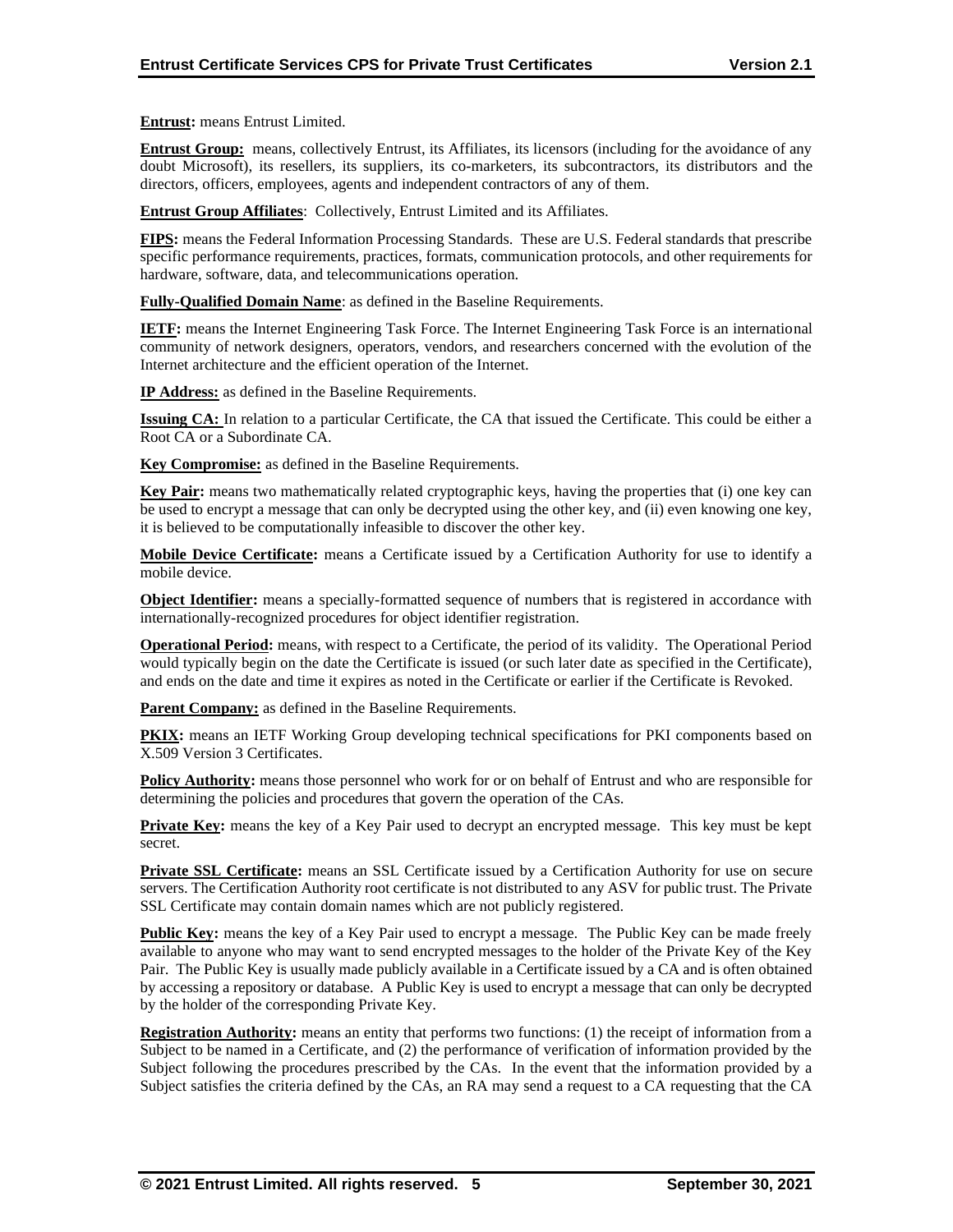generate, digitally sign, and issue a Certificate containing the information verified by the RA. An RA may be operated by Entrust or by an independent third-party.

**Reliable Data Source:** as defined in the Baseline Requirements.

**Relying Party:** means a person, entity, or organization that relies on or uses a Certificate and/or any other information provided in a Repository under a CA to obtain and confirm the Public Key and identity of a Subscriber. For avoidance of doubt, an ASV is not a "Relying Party" when software distributed by such ASV merely displays information regarding a Certificate.

**Relying Party Agreement:** means the agreement between a Relying Party and Entrust or between a Relying Party and an independent third-party RA or Reseller under a CA in respect to the provision and use of certain information and services in respect to Certificates.

**Repository:** means a collection of databases and web sites that contain information about Certificates issued by a CA including among other things, the types of Certificates and services provided by the CA, fees for the Certificates and services provided by the CA, Certificate Revocation Lists, OCSP responses, descriptions of the practices and procedures of the CA, and other information and agreements that are intended to govern the use of Certificates issued by the CA.

**Resellers:** means any person, entity, or organization that has been granted by Entrust or an RA operating under a CA the right to license the right to use Certificates.

**Reserved IP Address:** as defined in the Baseline Requirements.

**Revoke or Revocation:** means, with respect to a Certificate, to prematurely end the Operational Period of that Certificate from a specified time forward.

**Root CA:** mean the top level CAs listed in §1.3.1.

Shared CA: means a CA which issues Certificates to one or more Subscribers.

**SSL Certificate:** means a Certificate issued by a CA for use on secure servers.

**Subordinate CA:** means collectively, the subordinate CAs listed in §1.3.1. and/or Third Party Subordinate CAs.

**Subordinate CA Certificate**: shall mean a Certificate that (i) includes the Public Key of a Public-Private Key Pair generated by a certification authority; and (ii) includes the digital signature of a Root CA or Subordinate CA.

**Subject:** means the person, entity, organization or device identified in the "Subject" field in a Certificate.

**Subscriber:** means a person, entity, or organization that has applied for and has been issued a Certificate.

**Subscriber Agreement:** means the agreement between a Subscriber and Entrust (or an Affiliate of Entrust) or between a Subscriber and an independent third-party RA or Reseller under a CA in respect to the issuance, management, and provision of access to a Certificate and the provision of other services in respect to such Certificate. The Subscriber Agreement may consist of one or more parts.

**Subsidiary Company:** as defined in the Baseline Requirements.

**Third Party Subordinate CA:** means a certification authority owned by a third party which has been issued a Subordinate CA Certificate.

**Trusted Role:** as defined in the CA/Browser Forum's Network and Certificate System Security Requirements.

**Wildcard Domain Name:** A Domain Name consisting of a single asterisk character followed by a single full stop character ("\*.") followed by a Fully-Qualified Domain Name.

#### **1.6.2 Acronyms**

ASV Application Software Vendor

CA Certification Authority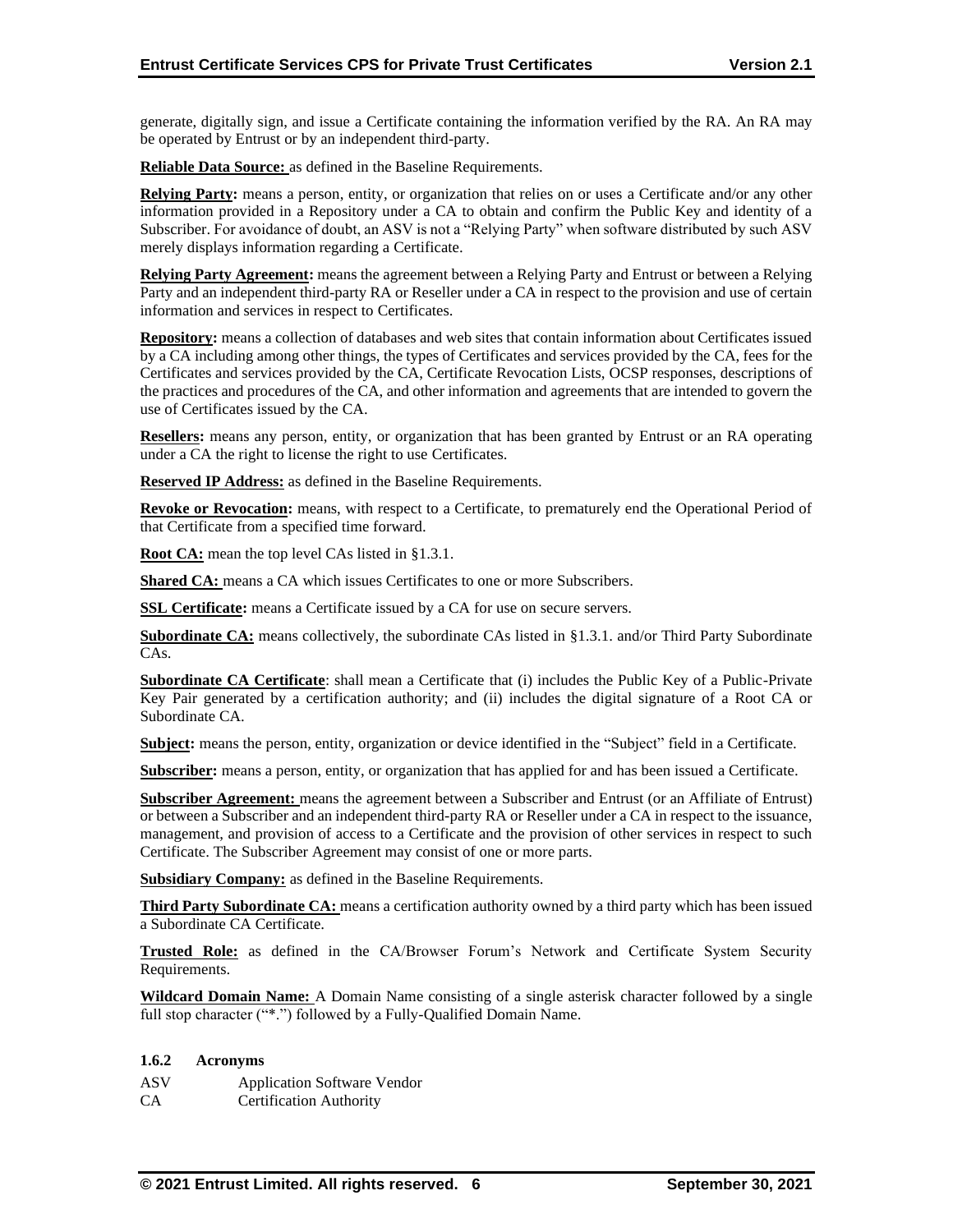| <b>CAA</b>   | Certification Authority Authorization                                            |
|--------------|----------------------------------------------------------------------------------|
| <b>CPR</b>   | Certificate Problem Report                                                       |
| <b>CPS</b>   | <b>Certification Practice Statement</b>                                          |
| <b>CRL</b>   | <b>Certificate Revocation List</b>                                               |
| <b>CSR</b>   | Certificate Signing Request                                                      |
| <b>DBA</b>   | Doing Business As                                                                |
| DN           | Distinguished Name                                                               |
| <b>DNS</b>   | Domain Name System                                                               |
| ECC          | <b>Elliptic Curve Cryptography</b>                                               |
| <b>EKU</b>   | <b>Extended Key Usage</b>                                                        |
| <b>FIPS</b>  | (US Government) Federal Information Processing Standard                          |
| <b>FQDN</b>  | <b>Fully Qualified Domain Name</b>                                               |
| <b>HTTP</b>  | <b>Hyper Text Transfer Protocol</b>                                              |
| <b>HTTPS</b> | Hyper Text Transfer Protocol Secure                                              |
| <b>IETF</b>  | <b>Internet Engineering Task Force</b>                                           |
| <b>ISO</b>   | International Organization for Standardization                                   |
| <b>ITU-T</b> | International Telecommunication Union - Telecommunication Standardization Sector |
| <b>NIST</b>  | (US Government) National Institute of Standards and Technology                   |
| <b>OCSP</b>  | <b>Online Certificate Status Protocol</b>                                        |
| <b>OID</b>   | Object Identifier                                                                |
| PA           | Policy Authority                                                                 |
| PIN          | Personal Identification Number                                                   |
| PKI          | Public-Key Infrastructure                                                        |
| RA           | <b>Registration Authority</b>                                                    |
| <b>RFC</b>   | <b>Request for Comment</b>                                                       |
| <b>RSA</b>   | Rivest-Shamir-Adleman cryptosystem                                               |
| <b>SAN</b>   | <b>Subject Alternative Name</b>                                                  |
| <b>SSL</b>   | Secure Sockets Layer                                                             |
| S/MIME       | Secure MIME (Multipurpose Internet Mail Extensions)                              |
| <b>TLS</b>   | <b>Transport Layer Security</b>                                                  |
| <b>URL</b>   | Universal Resource Locator                                                       |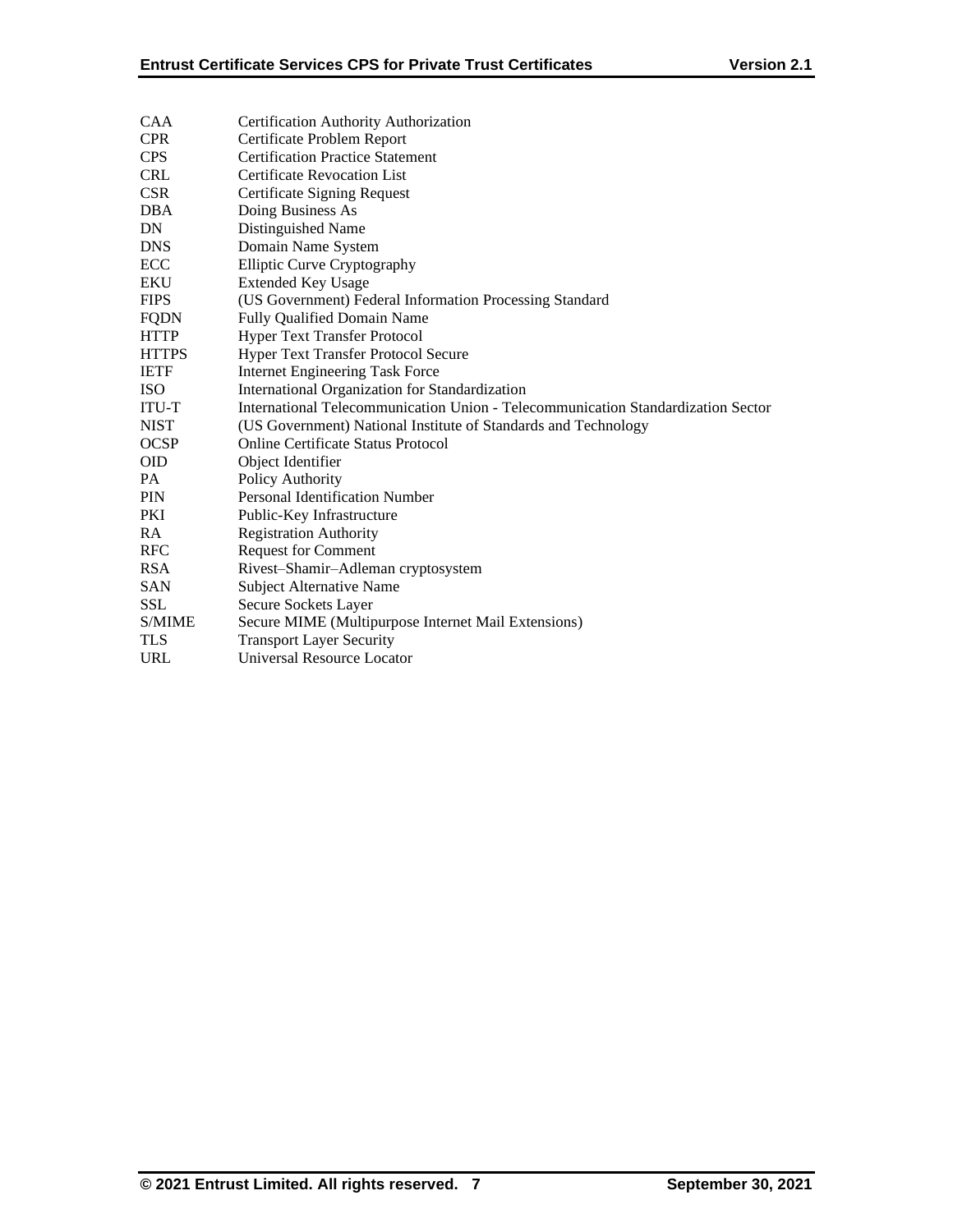## **2. Publication and Repository Responsibilities**

Entrust maintains the Repository to store various information related to Certificates and the operation of the CAs and RAs. The CPS and various other related information is published in the Repository.

#### **2.1 Repositories**

The CAs maintain the Repositories to allow access to Certificate-related and Certificate revocation information. The information in the Repositories is accessible through a web interface, available on a 24x7 basis and is periodically updated as set forth in this CPS. The Repositories are the only approved source for CRL and other information about Certificates.

The CA will adhere to the latest version of the CPS published in the Repository.

The Repository can be accessed at [https://www.entrust.net/CPS.](https://www.entrust.net/CPS)

#### **2.2 Publication of Certification Information**

The CA publishes its CPS, CA Certificates, Subscriber Agreements, Relying Party Agreements, and CRLs in the Repositories.

#### **2.3 Time or Frequency of Publications**

The CPS will be re-issued and published at least once per year.

CRLs will be updated as per §4.9.7.

OCSP responses will be updated as per §4.9.10.

#### **2.4 Access Controls on Repositories**

Information published in the Repository is public information. Read only access is unrestricted. The CAs have implemented logical and physical controls to prevent unauthorized write access to its Repositories.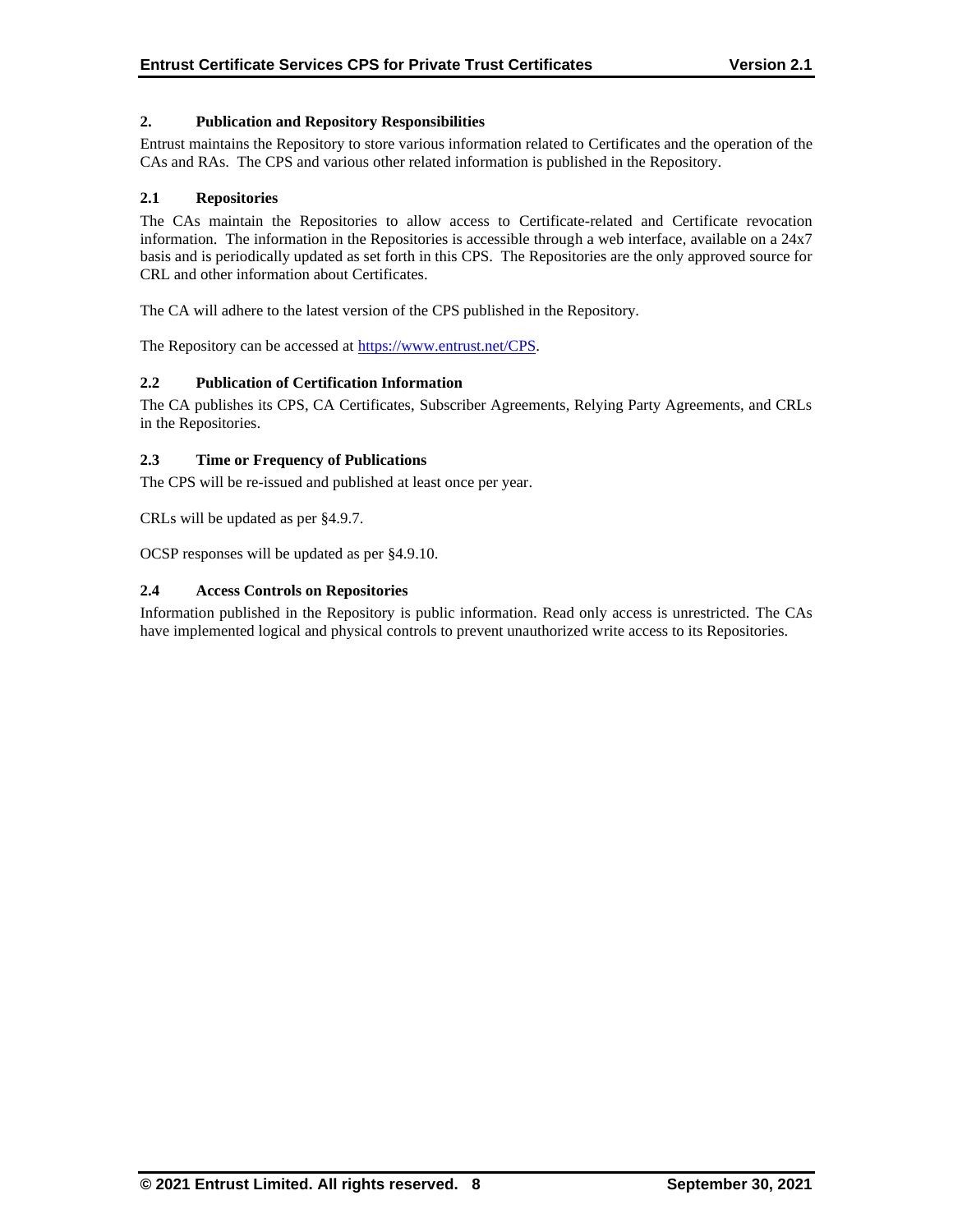## **3. Identification and Authentication**

The Policy Authority mandates the verification practices for verifying identification and authentication, and may, in its discretion, update such practices.

## **3.1 Naming**

Before issuing a Certificate, the CAs ensure that all Subject organization information in the Certificate conforms to the requirements of, and has been verified in accordance with the procedures prescribed in this CPS and matches the information confirmed and documented by the RA pursuant to its verification processes.

## **3.1.1 Types of Names**

The Subject names in a Certificate comply with the X.501 Distinguished Name (DN) form. The CAs shall use a single naming convention as set forth below.

Private SSL Certificates

- (i) "Country Name" (C) which is the two-letter ISO 3166 code for the country in which the Applicant is located and plans to host the secure server on which the Applicant is intending to install the Private SSL Certificate;
- (ii) "Organization Name" (O) which is the name of the organization in the case of a corporation, partnership, or other entity. In the case of a sole proprietorship, the organization name can be the name of the Applicant;
- (iii) "Organizational Unit Name" (OU) which is an optional field. The OU field may be used to distinguish between different organizational groups within an organization (for example, to distinguish between human resources, marketing, and development);
- (iv) "Common Name" (CN) which is the fully qualified hostname or path used in the DNS of the secure server on which the Applicant is intending to install the Private SSL Certificate;
- (v) "State" (ST), which is the state or province of the organization's place of business, if applicable; and
- (vi) "Subject Alternative Name" (SAN), which is the fully qualified hostname or path used in the DNS of the secure server on which the Applicant is intending to install the Private SSL Certificate. There may be multiple SANs in each Private SSL Certificate.

Mobile Device Certificates

- (i) "Country Name" (C) which is the two-letter ISO 3166 code for the country in which the Applicant is located;
- (ii) "Organization Name" (O) which is the name of the organization in the case of a corporation, partnership, or other entity. In the case of a sole proprietorship, the organization name can be the name of the Applicant;
- (iii) "Organizational Unit Name" (OU) which is an optional field. The OU field may be used to distinguish between different organizational groups within an organization (for example, to distinguish between human resources, marketing, and development);
- (iv) "Common Name" (CN) which is a unique alpha-numeric identifier, Subscriber name, or a unique alpha-numeric identifier plus Subscriber name which has been approved by the Subscriber administration contact; and
- (v) Optionally, "Subject Alternative Name" (SAN) which is the email address of the Subscriber.

## **3.1.2 Need for Names to be Meaningful**

The Certificates issued pursuant to this CPS are meaningful only if the names that appear in the Certificates can be understood and used by Relying Parties. Names used in the Certificates must identify the person or object to which they are assigned in a meaningful way. CAs shall not issue Certificates to the Subscribers that contain domain names, IP Addresses, DN, URL, and/or e-mail addresses that the Subscribers do not legitimately own or control. Examples of fields and extensions where these names appear include subject DN and subject alternative names.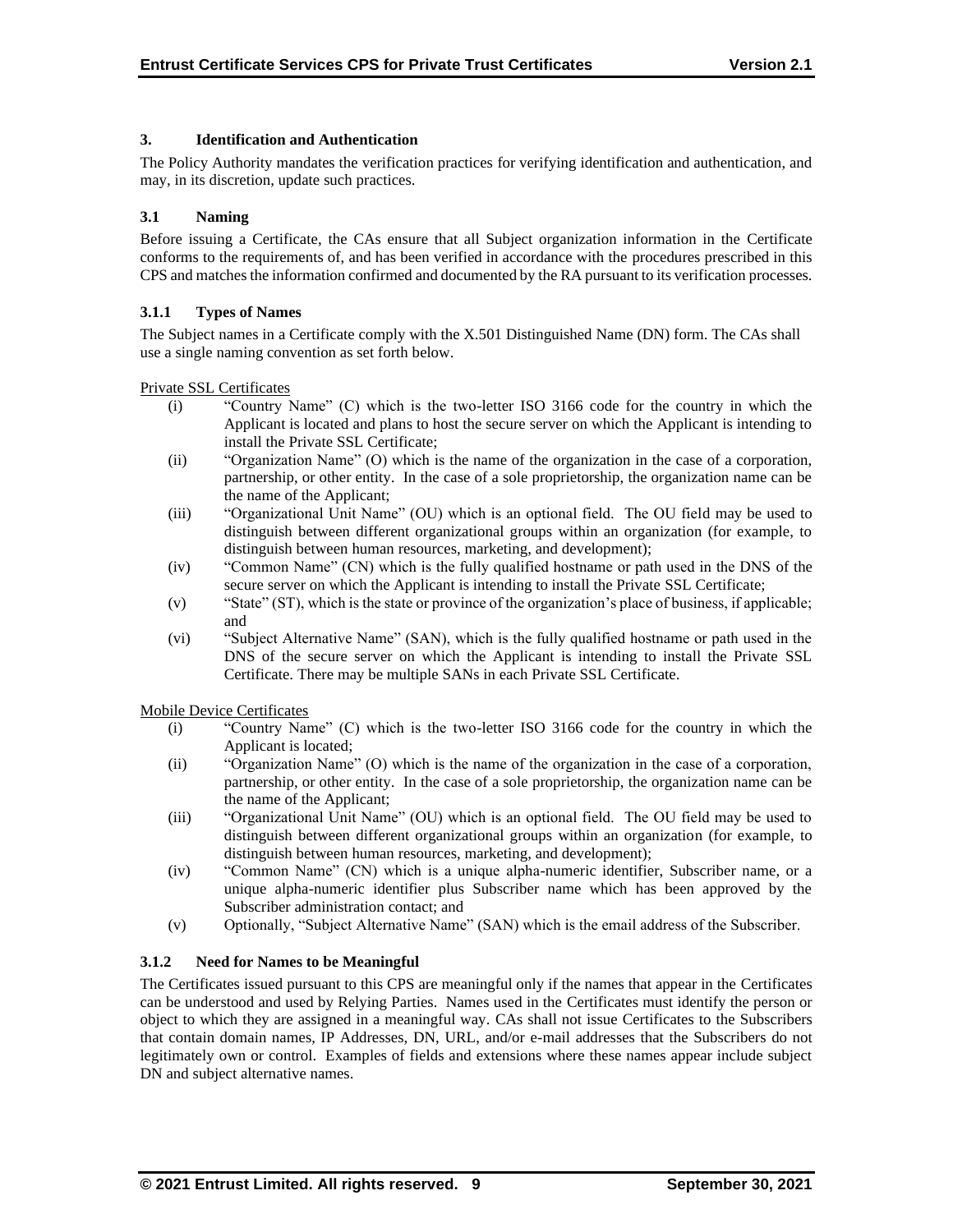## **3.1.3 Anonymity or Pseudonymity of Subscribers**

No stipulation.

## **3.1.4 Rules for Interpreting Various Name Forms**

No stipulation.

## **3.1.5 Uniqueness of Names**

Names shall be defined unambiguously for each Subject in a Repository. The Distinguished Name attribute will usually be unique to the Subject to which it is issued. Each Certificate shall be issued a unique serial number within the name space of the Subordinate CA.

## **3.1.6 Recognition, Authentication, and Role of Trademarks**

Subscribers should not request Certificates with any content that infringes on the intellectual property rights of another entity. Unless otherwise specifically stated in this CPS, Entrust does not verify an Applicant's right to use a trademark and does not resolve trademark disputes. Entrust may reject any application or require revocation of any Certificate that is part of a trademark dispute.

## **3.2 Initial Identity Validation**

## **3.2.1 Method to Prove Possession of Private Key**

For Key Pairs generated by the Applicant, the CAs perform proof of possession tests for CSRs created using reversible asymmetric algorithms (such as RSA) by validating the signature on the CSR submitted by the Applicant with the Certificate Application.

## **3.2.2 Authentication of Organization Identity**

#### **3.2.2.1 Identity**

#### Private SSL Certificates (Shared CA) and Mobile Device Certificates

The CA or the RA performs verification of any organizational identities that are submitted by an Applicant or Subscriber in accordance with the practices mandated by the Policy Authority. The CA or the RA determines whether the organizational identity, address, and domain name provided with a Certificate Application are consistent with information contained in third-party databases and/or governmental sources. The information and sources used for the verification of Certificate Applications may vary depending on the jurisdiction of the Applicant or Subscriber.

In the case of organizational identities that are not registered with any governmental sources, the CA or the RA uses commercially reasonable efforts to confirm the existence of the organization. Such commercially reasonable efforts may include site visits or third-party attestation letter.

#### Private SSL Certificates (Dedicated CA)

RAs operating under the Dedicated CAs are not required to confirm any organization identities that are submitted by an Applicant or Subscriber.

#### **3.2.2.2 DBA/Tradename**

No stipulation.

#### **3.2.2.3 Verification of Country**

Verification of country will be done in accordance with the methods of § 3.2.2.1.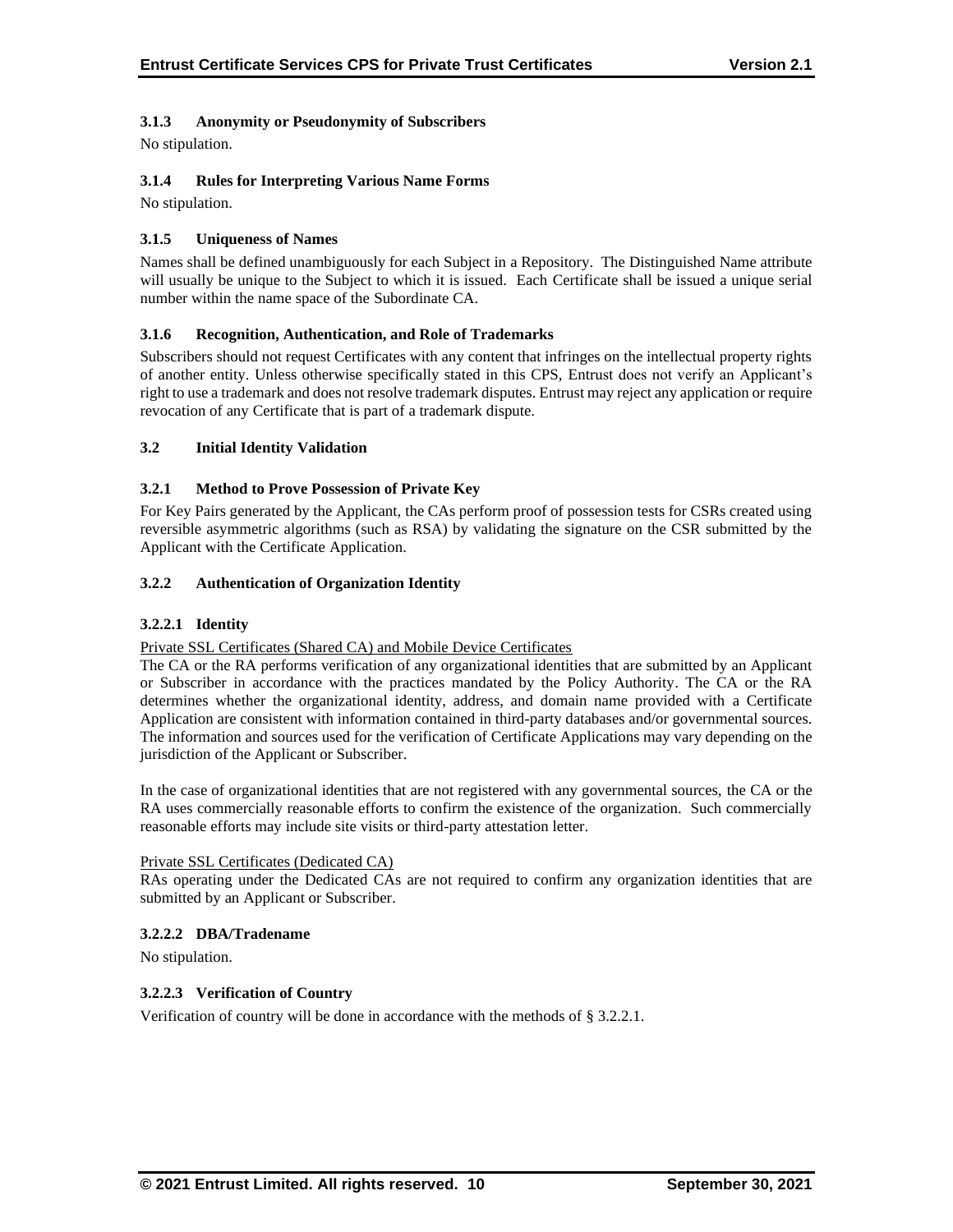## **3.2.2.4 Validation of Domain Authorization or Control**

## **3.2.2.4.1 Fully-Qualified Domain Names**

Private SSL Certificates (Shared CA)

RAs operating under the CAs shall use reasonable means to confirm the Applicant or Subscriber has control of the FQDN to be included in the Certificate. The RA shall use one of the following methods as defined in Section 3.2.2.4 of the Baseline Requirements:

- 1) Method not used
- 2) Email, Fax, SMS, or Postal Mail to Domain Contact
- 3) Method not used
- 4) Constructed Email to Domain Contact
- 5) Method not used
- 6) Method not used
- 7) DNS Change
- 8) IP Address
- 9) Method not used
- 10) Method not used
- 11) Method not used
- 12) Method not used
- 13) Email to DNS CAA Contact
- 14) Email to DNS TXT Contact
- 15) Phone with Domain Contact
- 16) Phone Contact with DNS TXT Record Phone Contact
- 17) Phone Contact with DNS CAA Phone Contact
- 18) Agree-Upon Change to Website v2
- 19) Method not used
- 20) Method not used

#### Private SSL Certificates (Dedicated CA)

RAs operating under the Dedicated CAs are not required to confirm the Applicant or Subscriber has control of the FQDN to be included in the Private SSL Certificate.

#### **3.2.2.4.2 Non-Fully-Qualified Domain Names**

RAs operating under the CAs shall allow non-FQDN to be used.

Private SSL Certificates (Shared CA)

Non-FQDNs must be multi-label name or reserved IP Address. Each non-FQDN shall be reserved for one Subscriber for each CA used to issue Private SSL Certificates.

Private SSL Certificates (Dedicated CA)

Non-FQDNs may be minimum single-label or a reserved IP Address.

#### **3.2.2.5 Authentication of an IP Address**

Private SSL Certificates may use registered or Reserved IP Addresses.

RAs operating under the CAs shall use one of the methods defined in Section 3.2.2.5 of the Baseline Requirements to confirm the Applicant or Subscriber has control of the registered IP Address to be included in the Certificate.

#### Private SSL Certificates (Shared CA)

Reserved IP Addresses must be reserved for one Subscriber for each Shared CA used to issue Private SSL Certificates.

#### **3.2.2.6 Wildcard Validation**

Wildcard validation for an FQDN follows the requirements as defined in Section 3.2.2.6 of the Baseline Requirements.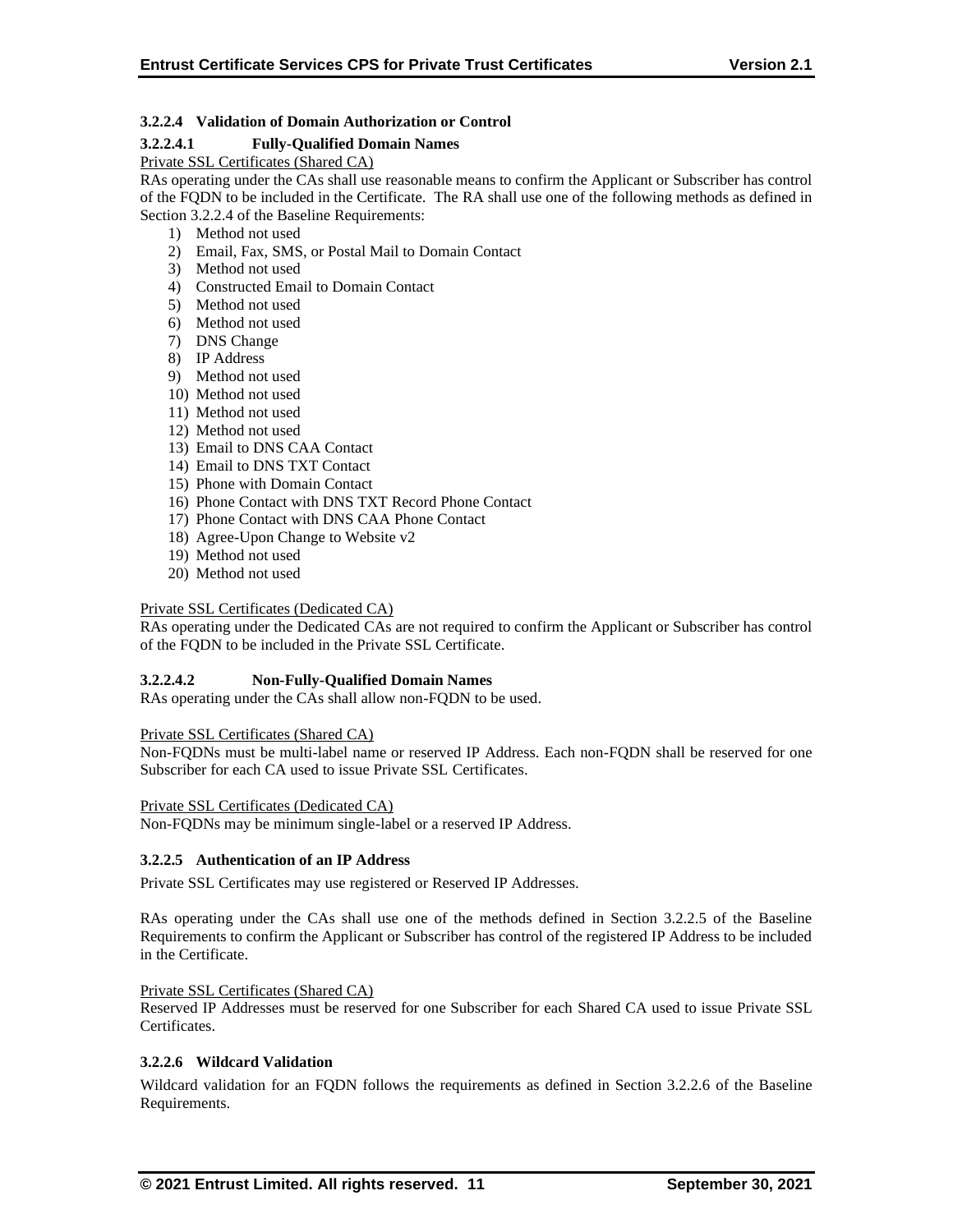#### **3.2.2.7 Data Source Accuracy**

Prior to using any data source as a Reliable Data Source, the RA shall evaluate the source for its reliability, accuracy, and resistance to alteration or falsification.

#### **3.2.2.8 CAA Records**

No stipulation.

## **3.2.2.9 Authentication of Email Address**

No stipulation.

#### **3.2.2.10 Authentication of Registered Trademark**

No stipulation.

#### **3.2.3 Authentication of Individual Identity**

The CA or RA will use the methods set out below to verify any individual identities that are submitted by an Applicant or Subscriber.

An individual identity will be verified by using a legible copy, which discernibly shows the Applicant's face, of at least one currently valid government-issued photo ID (passport, driver's license, military ID, national ID, or equivalent document type). The copy is inspected for any indication of alteration or falsification.

The Applicant's address will be verified using a trusted form of identification such as a government ID, utility bill, or bank or credit card statement. The same government-issued ID that was used to verify the Applicant's name may be relied upon.

The request is verified by contacting the Applicant using a reliable method of communication.

#### **3.2.4 Non-verified Subscriber Information**

Non-verified Subscriber information may be organization identities per §3.2.2.1, non-FQDNs per §3.2.2.4.2 or Reserved IP Addresses per §3.2.2.5.

#### **3.2.5 Validation of Authority**

If the Applicant for a Certificate containing subject identity information is an organization, the RA will use a reliable method of communication to verify the authenticity of the Applicant representative's Certificate request.

The RA may use the sources listed in §3.2.2.1 to verify the reliable method of communication. Provided that the RA uses a reliable method of communication, the RA may establish the authenticity of the Certificate request directly with the Applicant representative or with an authoritative source within the Applicant's organization, such as the Applicant's main business offices, corporate offices, human resource offices, information technology offices, or other department that the RA deems appropriate.

The CA allows a Subscriber to specify the individuals who may request Certificates and will not accept any Certificate requests that are outside this specification. The CAs will provide a Subscriber with a list of its authorized Certificate Requesters upon the Subscriber's verified written request.

#### **3.2.6 Criteria for Interpretation**

No stipulation.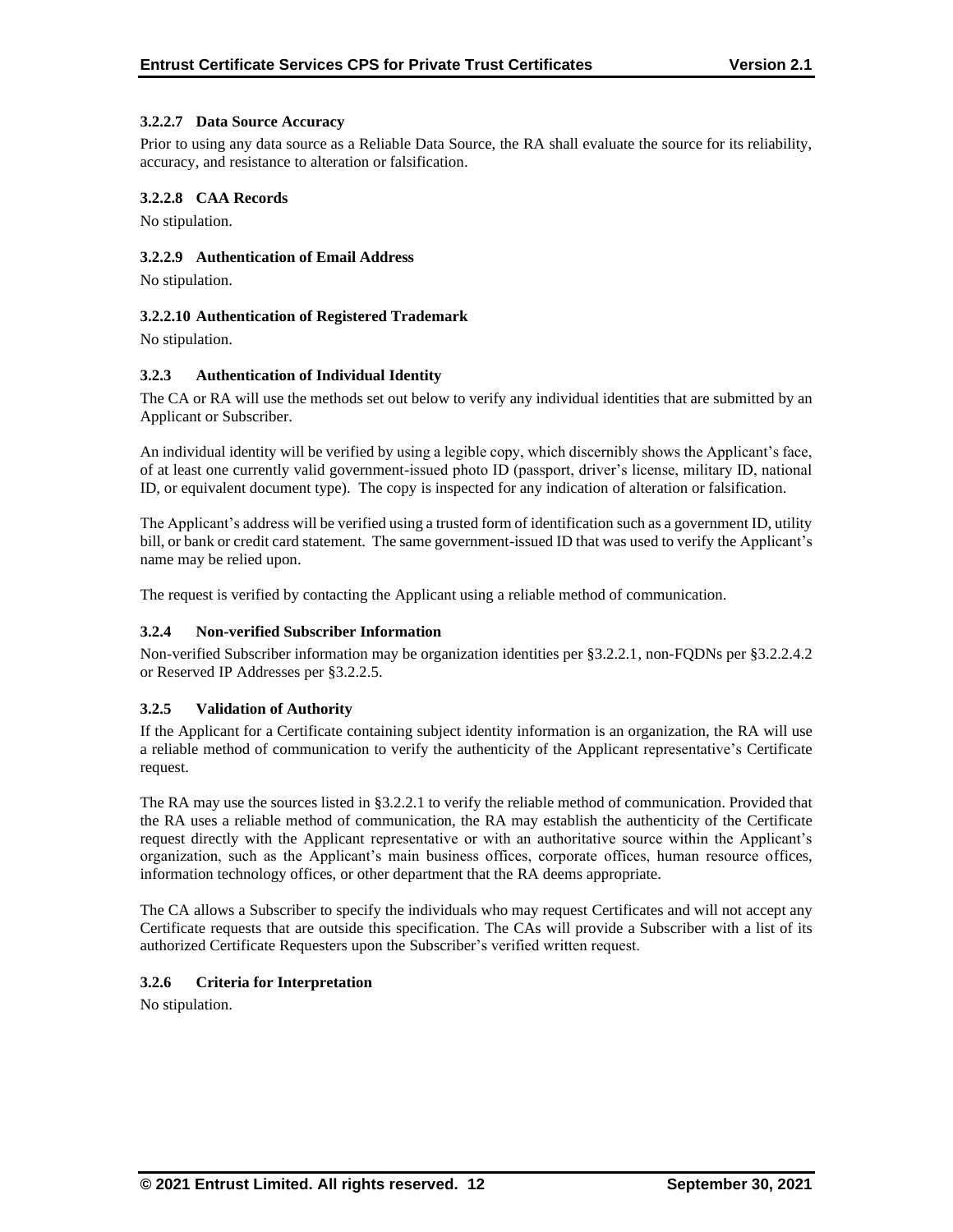## **3.3 Identification and Authentication for Re-key Requests**

## **3.3.1 Identification and Authentication for Routine Re-key**

Each Certificate shall contain a Certificate expiration date. The reason for having an expiration date for a Certificate is to minimize the exposure of the Key Pair associated with the Certificate. For this reason, when processing a new Certificate Application, the CA recommends that a new Key Pair be generated and that the new Public Key of this Key Pair be submitted with the Applicant's Certificate Application. If a Subscriber wishes to continue to use a Certificate beyond the expiry date for the current Certificate, the Subscriber must obtain a new Certificate and replace the Certificate that is about to expire. Subscribers submitting a new Certificate Application will be required to complete the initial application process, as described in §4.1. The RA may reuse documents and data provided in §3.2 to verify Certificate information per §4.2.1.

The RA that processed the Subscriber's Certificate Application shall make a commercially reasonable effort to notify Subscribers of the pending expiration of their Certificate by sending an email to the technical contact listed in the corresponding Certificate Application. Upon expiration of a Certificate, the Subscriber shall immediately cease using such Certificate and shall remove such Certificate from any devices and/or software in which it has been installed.

The Subscriber may request a replacement Certificate using an existing Key Pair.

## **3.3.2 Identification and Authentication for Re-key after Revocation**

The CAs and RAs operating under the CAs do not renew Certificates that have been revoked. If a Subscriber wishes to use a Certificate after revocation, the Subscriber must apply for a new Certificate and replace the Certificate that has been revoked. In order to obtain another Certificate, the Subscriber shall be required to complete the initial application process, as described in §4.1. Upon revocation of a Certificate, the Subscriber shall immediately cease using such Certificate and shall remove such Certificate from any devices and/or software in which it has been installed.

## **3.4 Identification and Authentication for Revocation Requests**

A Subscriber may request revocation of their Certificate at any time provided that the Subscriber can validate to the RA that processed the Subscriber's Certificate Application that the Subscriber is the person, organization, or entity to whom the Certificate was issued. The RA shall authenticate a request from a Subscriber for revocation of their Certificate by authenticating the Subscriber or confirming authorization of the Subscriber through a reliable method of communication. Upon receipt and confirmation of such information, the RA shall then process the revocation request as stipulated in §4.9.

An Enterprise RA may use multi-factor authentication to request revocation of a Certificate.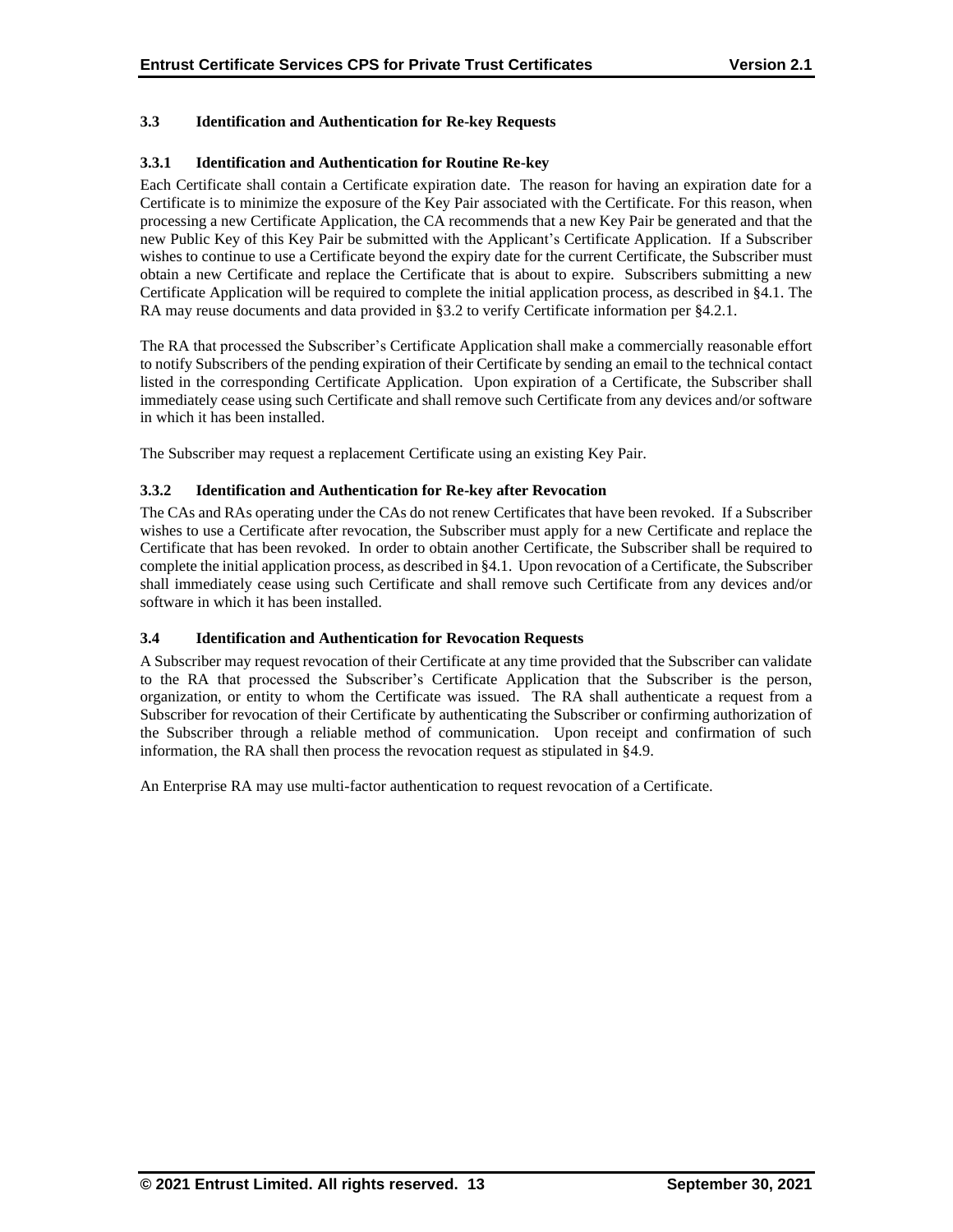## **4. Certificate Life-Cycle Operational Requirements**

## **4.1 Certificate Application**

To obtain a Certificate, an Applicant must:

- (i) generate a secure and cryptographically sound Key Pair, if not generated by a CA
- (ii) agree to all of the terms and conditions of the CPS and the Subscriber Agreement, and
- (iii) complete and submit a Certificate Application, providing all information requested by an RA without any errors, misrepresentation, or omissions.

Upon an Applicant's completion of the Certificate Application and acceptance of the terms and conditions of this CPS and the Subscriber Agreement, an RA shall follow the procedures described in §3.2 to perform verification of the information contained in the Certificate Application. If the verification performed by an RA is successful, the RA may, in its sole discretion, request the issuance to the Applicant of a Certificate from a CA. If an RA refuses to request the issuance of a Certificate, the RA shall (i) use commercially reasonable efforts to notify the Applicant by email of any reasons for refusal, and (ii) promptly refund any amounts that have been paid in connection with the Certificate Application.

In the event of successful verification of a Certificate Application, the RA shall submit a request to a CA for the issuance of a Certificate and shall notify the Applicant by email once a Certificate has been issued by the CA. The Applicant may be provided with a URL that can be used to retrieve the Certificate.

## **4.1.1 Who Can Submit a Certificate Application**

Either the Applicant or an individual authorized to request Certificates on behalf of the Applicant may submit Certificate requests. Applicants are responsible for any data that the Applicant or an agent of the Applicant supplies to the RA.

## **4.1.2 Enrollment Process and Responsibilities**

The CAs require each Applicant to submit a Certificate request and application information prior to issuing a Certificate. The CAs or RAs authenticates all communication from an Applicant and protects communication from modification.

Generally, Applicants request a Certificate by completing the request forms online. Applicants are solely responsible for submitting a complete and accurate Certificate request for each Certificate.

The enrollment process includes:

- (i) Agreeing to the applicable Subscriber Agreement,
- (ii) Paying any applicable fees,
- (iii) Submitting a complete Certificate application,
- (iv) Generating a Key Pair, and
- (v) Delivering the Public Key of the Key Pair to the CA.

## **4.2 Certificate Application Processing**

## **4.2.1 Performing Identification and Authentication Functions**

The CAs and RAs may use the documents and data provided in §3.2 to verify Certificate information, or may reuse previous validations themselves provided the data or documentation was obtained from a source specified under §3.2 or completed the validation itself no more than 825 days after such data or documentation was validated.

## **4.2.2 Approval or Rejection of Certificate Applications**

No stipulation.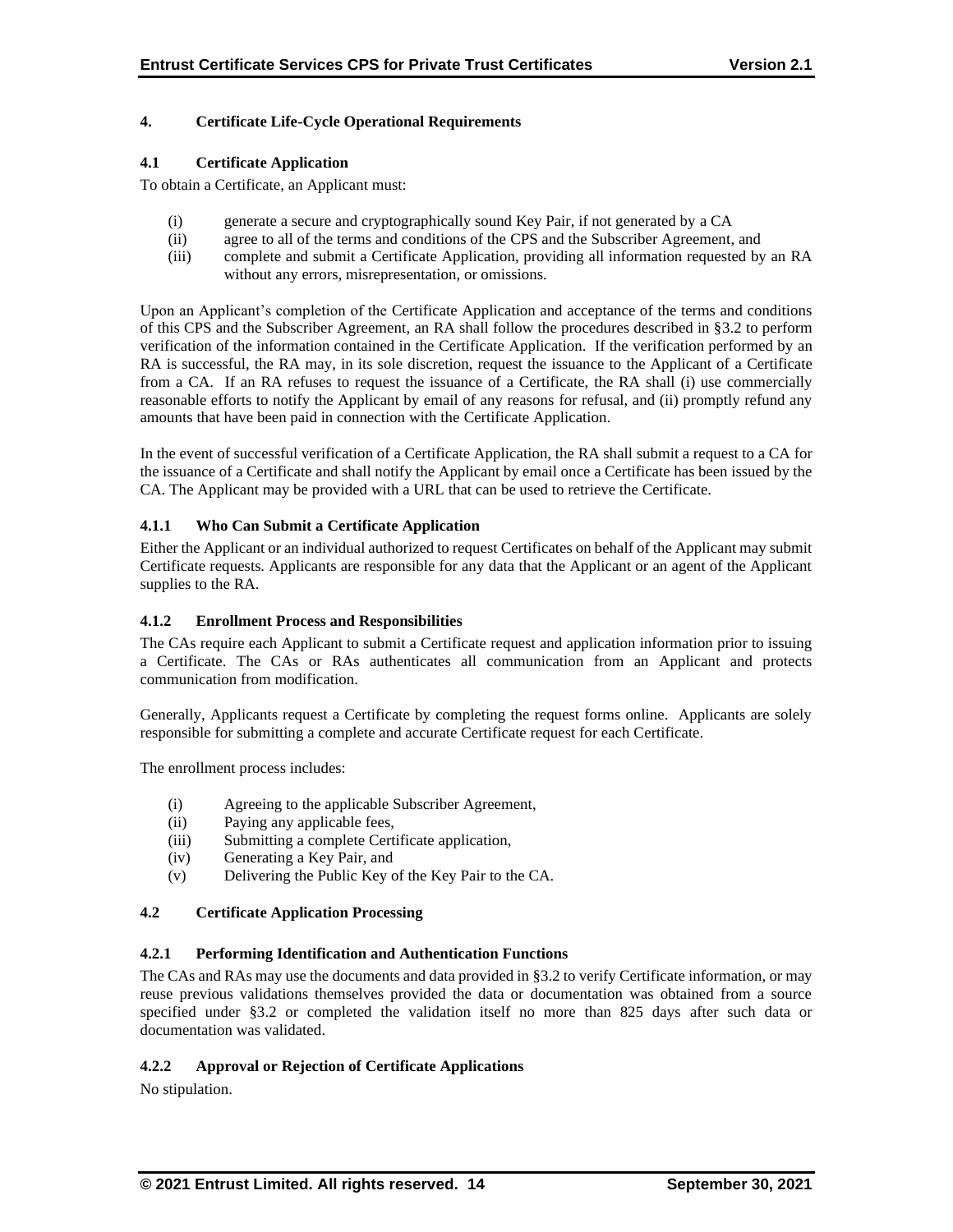## **4.2.3 Time to Process Certificate Applications**

No stipulation.

## **4.2.4 Certification Authority Authorization (CAA) Records**

No stipulation.

## **4.3 Certificate Issuance**

After performing verification of the information provided by an Applicant with a Certificate Application, an RA operating under a CA may request that a CA issue a Certificate. Upon receipt of a request from an RA operating under a CA, the CA may generate and digitally sign a Certificate in accordance with the Certificate profile described in §7. An Enterprise RA can approve issuance of Certificates and submit the certificate request to an RA.

## **4.3.1 CA Actions During Certificate Issuance**

Certificate issuance by the Root CA requires an individual authorized by the CA (i.e. the CA system operator, system officer, or PKI administrator) to deliberately issue a direct command in order for the Root CA to perform a certificate signing operation. Entrust will not issue Certificates with validity period that exceeds the validity period of the corresponding Root Certificate.

## **4.3.2 Notification to Subscriber by the CA of Issuance of Certificate**

Once a Certificate has been generated and placed in a Repository, the RA that requested the issuance of the Certificate uses commercially reasonable efforts to notify the Applicant by email that the Applicant's Certificate is available. The email may contain a URL for use by the Applicant to retrieve the Certificate.

## **4.4 Certificate Acceptance**

## **4.4.1 Conduct Constituting Certificate Acceptance**

No stipulation.

## **4.4.2 Publication of the Certificate by the CA**

No stipulation.

## **4.4.3 Notification of Certificate Issuance by the CA to Other Entities**

No stipulation.

## **4.5 Key Pair and Certificate Usage**

## **4.5.1 Subscriber Private Key and Certificate Usage**

Subscriber shall conform to §9.6.3.

## **4.5.2 Relying Party Public Key and Certificate Usage**

No stipulation.

#### **4.6 Certificate Renewal**

#### **4.6.1 Circumstance for Certificate Renewal**

In accordance with the Subscriber Agreement, CAs or RAs will provide a Certificate lifecycle monitoring service which will support Certificate renewal.

#### **4.6.2 Who May Request Renewal**

Subscribers or Subscriber agents may request renewal of Certificates.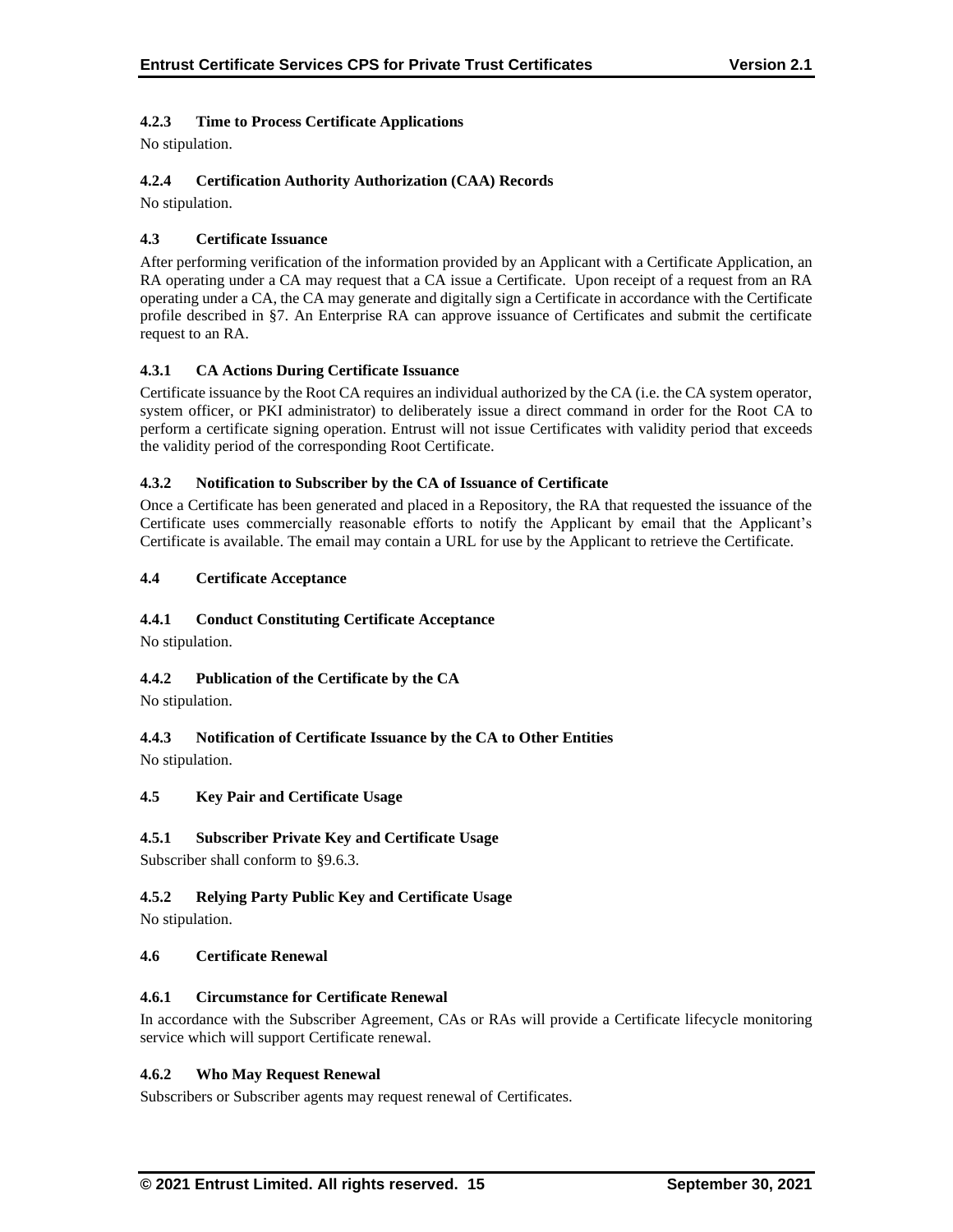## **4.6.3 Processing Certificate Renewal Requests**

CAs or RAs will process Certificate renewal requests with validated verification data. Previous verification data may be used as specified in §4.2.1.

Certificates may be renewed using the previously accepted Public Key, if the Public Key meets the key size requirements of §6.1.5.

#### **4.6.4 Notification of New Certificate Issuance to Subscriber**

CAs or RAs will provide Certificate renewal notification to the Subscriber or Subscriber agents through an Internet link or by email.

Subscribers or Subscriber agents may request that email renewal notices are not sent for their expiring Certificates.

#### **4.6.5 Conduct Constituting Acceptance of a Renewal Certificate**

No stipulation.

## **4.6.6 Publication of the Renewal Certificate by the CA**

CAs or RAs will provide the Subscriber with a Certificate through an Internet link.

## **4.6.7 Notification of Certificate Issuance by the CA to Other Entities**

No stipulation.

## **4.7 Certificate Re-key**

## **4.7.1 Circumstance for Certificate Re-key**

No stipulation.

## **4.7.2 Who May Request Certification of a New Public Key**

No stipulation.

## **4.7.3 Processing Certificate Re-keying Requests**

No stipulation.

## **4.7.4 Notification of New Certificate Issuance to Subscriber**

No stipulation.

## **4.7.5 Conduct Constituting Acceptance of a Re-keyed Certificate**

No stipulation.

## **4.7.6 Publication of the Re-keyed Certificate by the CA**

No stipulation.

**4.7.7 Notification of Certificate Issuance by the CA to Other Entities** No stipulation.

#### **4.8 Certificate Modification**

## **4.8.1 Circumstance for Certificate Modification**

No stipulation.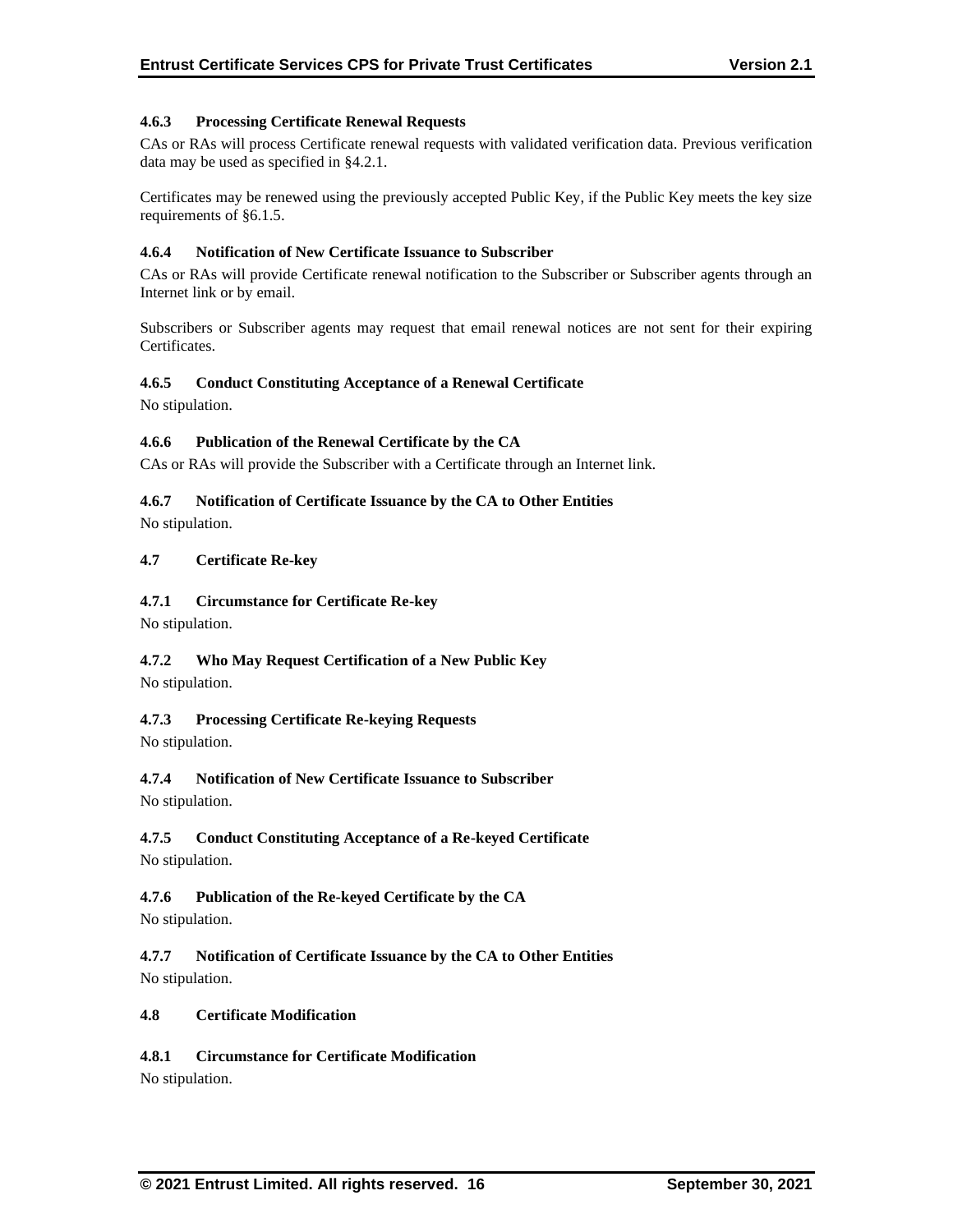## **4.8.2 Who May Request Certificate Modification**

No stipulation.

## **4.8.3 Processing Certificate Modification Requests**

No stipulation.

## **4.8.4 Notification of New Certificate Issuance to Subscriber**

No stipulation.

## **4.8.5 Conduct Constituting Acceptance of Modified Certificate** No stipulation.

## **4.8.6 Publication of the Modified Certificate by the CA**

No stipulation.

## **4.8.7 Notification of Certificate Issuance by the CA to Other Entities**

No stipulation.

## **4.9 Certificate Revocation and Suspension**

The CA shall revoke a Certificate after receiving a valid revocation request from an RA operating under such CA. An RA operating under a CA shall be entitled to request and may request that a CA revoke a Certificate after such RA receives a valid revocation request from the Subscriber for such Certificate. An RA operating under a CA shall be entitled to request and shall request that a CA revoke a Certificate if such RA becomes aware of the occurrence of any event that would require a Subscriber to cease to use such Certificate.

CAs do not support the suspension of Certificates.

## **4.9.1 Circumstances for Revocation**

#### **4.9.1.1 Reasons for Revoking a Subscriber Certificate**

The CA shall be entitled to revoke and may revoke, and an RA operating under a CA shall be entitled to request revocation of and shall request revocation of, a Subscriber's Certificate if the CA or RA has knowledge of or a reasonable basis for believing that of any of the events listed in this section have occurred.

The CA may revoke a Certificate if one or more of the following occurs:

- (i) The Subscriber requests in writing that the CA revoke the Certificate;
- (ii) The Subscriber notifies the CA that the original Certificate request was not authorized and does not retroactively grant authorization;
- (iii) The CA obtains evidence that the Subscriber's Private Key corresponding to the Public Key in the Certificate suffered a Key Compromise;
- (iv) The CA is made aware of a demonstrated or proven method that can easily compute the Subscriber's Private Key based on the Public Key in the Certificate (such as a Debian weak key, see [https://wiki.debian.org/SSLkeys\)](https://wiki.debian.org/SSLkeys);
- (v) The CA obtains evidence that the validation of the domain authorization or control for any FQDN or IP Address in the Certificate should not be relied upon.
- (vi) The Certificate no longer complies with the requirements of Sections 6.1.5 and 6.1.6;
- (vii) The CA obtains evidence that the Certificate was misused;
- (viii) The CA is made aware that a Subscriber has violated one or more of its material obligations under the Subscriber Agreement;
- (ix) The CA is made aware of any circumstance indicating that use of a FQDN or IP Address in the Certificate is no longer legally permitted (e.g. a court or arbitrator has revoked a Domain Name Registrant's right to use the Domain Name, a relevant licensing or services agreement between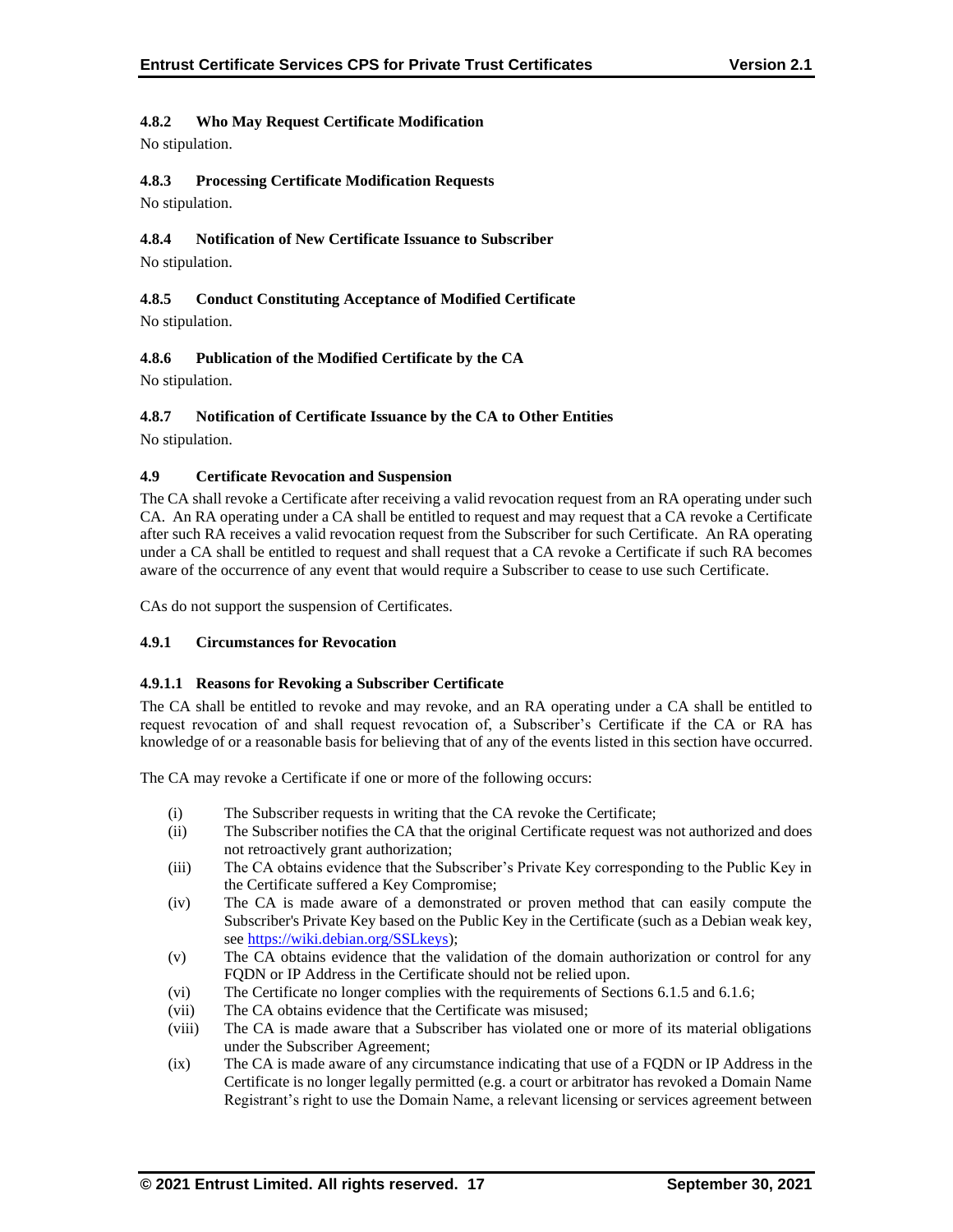the Domain Name Registrant and the Applicant has terminated, or the Domain Name Registrant has failed to renew the Domain Name);

- (x) The CA is made aware that a Certificate with a Wildcard Domain Name has been used to authenticate a fraudulently misleading subordinate FQDN;
- (xi) The CA is made aware of a material change in the information contained in the Certificate;
- (xii) The CA is made aware that the Certificate was not issued in accordance with this CPS;
- (xiii) The CA determines that any of the information appearing in the Certificate is inaccurate;
- (xiv) The CA's right to issue Certificates under this CPS expires or is revoked or terminated, unless the CA has made arrangements to continue maintaining the CRL/OCSP Repository;
- (xv) Revocation is required by any other section in this CPS;
- (xvi) The CA is made aware of a demonstrated or proven method that exposes the Subscriber's Private Key to compromise or if there is clear evidence that the specific method used to generate the Private Key was flawed;
- (xvii) The technical content or format of the Certificate presents an unacceptable risk to ASVs or Relying Parties;
- (xviii) A Certificate is used to digitally sign hostile code, including spyware or other malicious software (malware); or
- (xix) Any other reason that may be reasonably expected to affect the integrity, security, or trustworthiness of a Certificate or CA.

## **4.9.1.2 Reasons for Revoking a Subordinate CA Certificate**

The Issuing CA may revoke a Subordinate CA Certificate within seven (7) days if one or more of the following occurs:

- (i) The Subordinate CA requests revocation in writing;
- (ii) The Subordinate CA notifies the Issuing CA that the original Certificate request was not authorized and does not retroactively grant authorization;
- (iii) The Issuing CA obtains evidence that the Subordinate CA's Private Key corresponding to the Public Key in the Certificate suffered a Key Compromise or no longer complies with the requirements of §6.1.5 and §6.1.6,
- (iv) The Issuing CA obtains evidence that the Certificate was misused;
- (v) The Issuing CA is made aware that the Certificate was not issued in accordance with or that Subordinate CA has not complied with this CPS;
- (vi) The Issuing CA determines that any of the information appearing in the Certificate is inaccurate or misleading;
- (vii) The Issuing CA or Subordinate CA ceases operations for any reason and has not made arrangements for another CA to provide revocation support for the Certificate;
- (viii) The Issuing CA's or Subordinate CA's right to issue Certificates under the Baseline Requirements expires or is revoked or terminated, unless the Issuing CA has made arrangements to continue maintaining the CRL/OCSP Repository; or
- (ix) Revocation is required by the Issuing CA's CPS.

## **4.9.2 Who Can Request Revocation**

CAs, RAs and Subscribers may initiate revocation.

A Subscriber or another appropriately authorized party may request revocation of their Certificate at any time for any reason. If a Subscriber requests revocation of their Certificate, the Subscriber must be able to validate themselves as set forth in §3.4 to the RA that processed the Subscriber's Certificate Application. The CAs shall not be required to revoke and the RAs operating under the CAs shall not be required to request revocation of a Certificate until a Subscriber can properly validate themselves as set forth in §4.9.3. A CA shall be entitled to revoke and shall revoke, and an RA operating under a CA shall be entitled to request revocation of and shall request revocation of, a Subscriber's Certificate at any time for any of the reasons set forth in §4.9.1.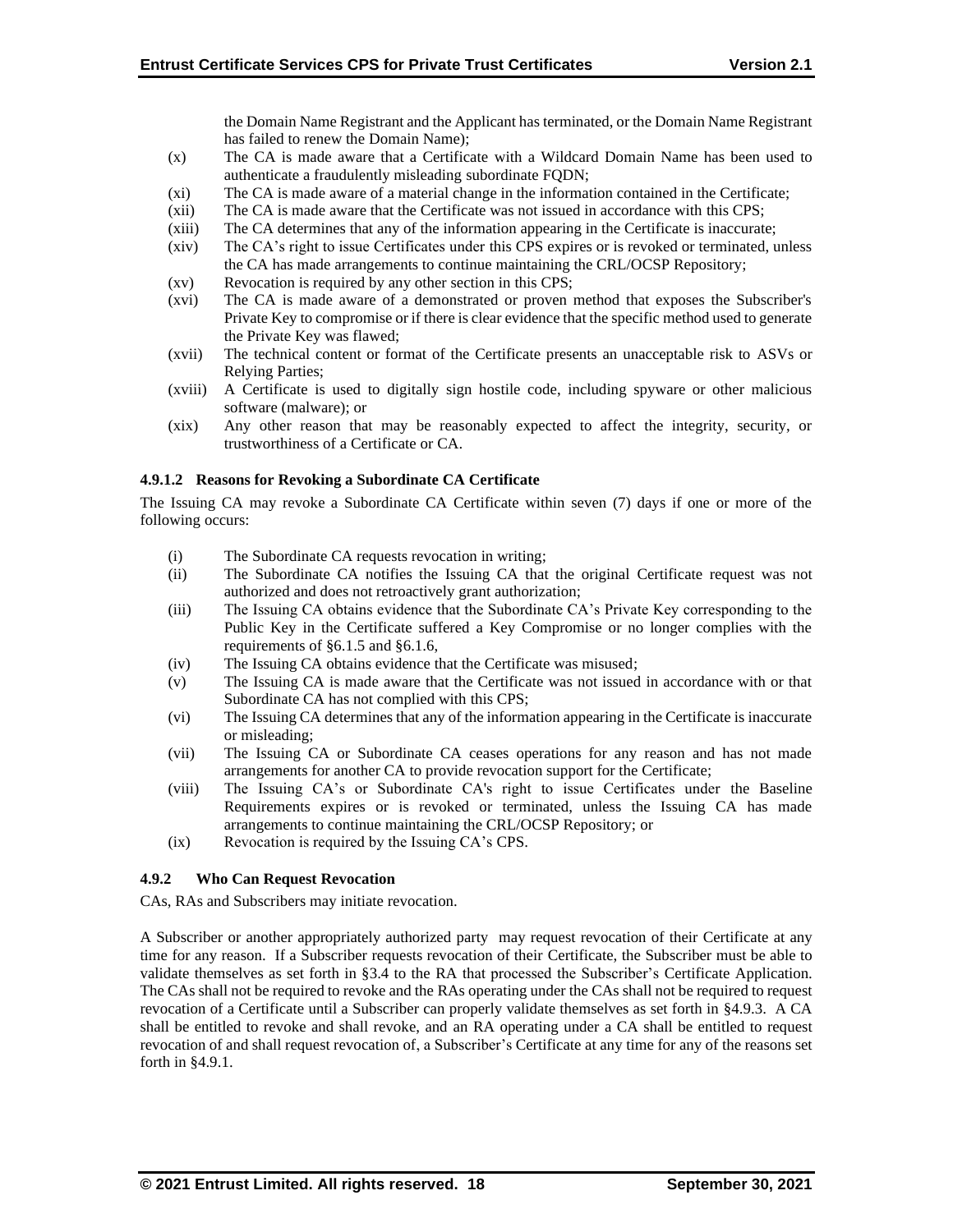Subscribers, Relying Parties, ASVs, anti-malware organizations and other third parties may submit Certificate Problem Reports informing the CA of a reasonable cause to revoke the Certificate.

## **4.9.3 Procedure for Revocation Request**

A Subscriber shall request revocation of their Certificate if the Subscriber has a suspicion or knowledge of or a reasonable basis for believing that of any of the following events have occurred:

- (i) Compromise of the Subscriber's Private Key;
- (ii) Knowledge that the original Certificate request was not authorized and such authorization will not be retroactively granted;
- (iii) Change in the information contained in the Subscriber's Certificate;
- (iv) Change in circumstances that cause the information contained in Subscriber's Certificate to become inaccurate, incomplete, or misleading.

A Subscriber request for revocation of their Certificate may be verified by (i) Subscriber authentication credentials, or (ii) authorization of the Subscriber through a reliable method of communication.

If a Subscriber's Certificate is revoked for any reason, the Subscriber shall be notified by sending an email to the technical and security contacts listed in the Certificate Application. Revocation of a Certificate shall not affect any of the Subscriber's contractual obligations under this CPS, the Subscriber's Subscriber Agreement, or any Relying Party Agreements.

Subscribers, Relying Parties, ASVs, anti-malware organizations and other third parties may submit a CPR by notification through the contact information specified in §1.5.2.

## **4.9.4 Revocation Request Grace Period**

In the case of Private Key Compromise, or suspected Private Key Compromise, a Subscriber shall request revocation of the corresponding Certificate immediately upon detection of the Compromise or suspected Compromise. Revocation requests for other required reasons shall be made as soon as reasonably practicable.

#### **4.9.5 Time within Which CA Must Process the Revocation Request**

No stipulation.

#### **4.9.6 Revocation Checking Requirement for Relying Parties**

A Relying Party shall check whether the Certificate that the Relying Party wishes to rely on has been revoked. A Relying Party shall check the Certificate Revocation Lists maintained in the appropriate Repository or perform an on-line revocation status check using OCSP to determine whether the Certificate that the Relying Party wishes to rely on has been revoked. In no event shall the Entrust Group be liable for any damages whatsoever due to (i) the failure of a Relying Party to check for revocation or expiration of a Certificate, or (ii) any reliance by a Relying Party on a Certificate that has been revoked or that has expired.

#### **4.9.7 CRL Issuance Frequency**

The CAs issue CRLs as follows:

- (i) CRLs for Certificates issued to Subordinate CAs are issued at least once every twelve months or with 24 hours after revoking a Subordinate CA Certificate. The next CRL update will not be more than twelve months from the last update.
- (ii) CRLs for Private SSL Certificates Mobile Device Certificates are issued at least once every 24 hours. The CRL will indicate next update of 7 days after issuance.

## **4.9.8 Maximum Latency for CRLs**

No stipulation.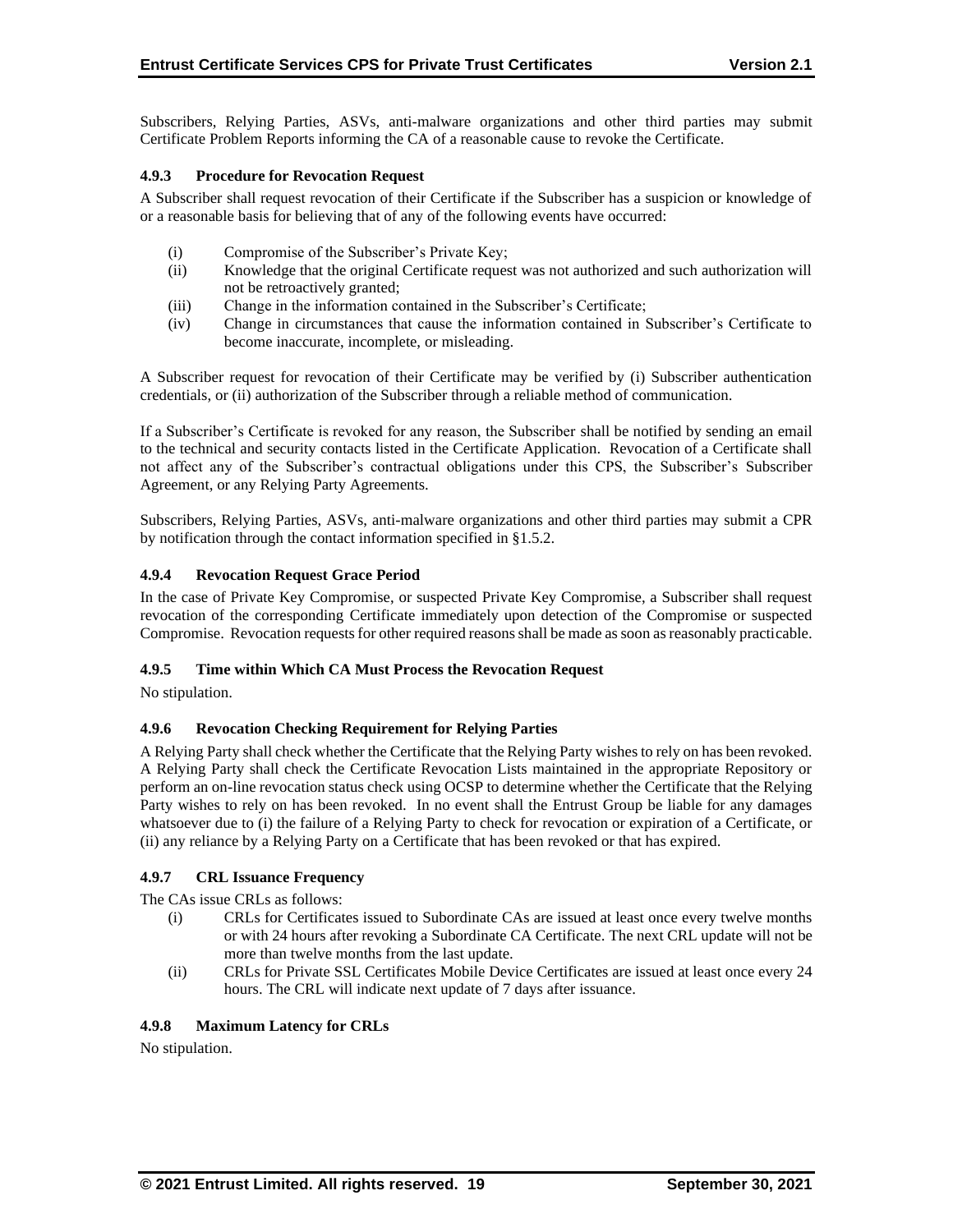#### **4.9.9 On-line Revocation/Status Checking Availability**

On-line revocation/status checking of Certificates is available on a continuous basis by CRL or On-line Certificate Status Protocol (OCSP).

OCSP responses are signed by an OCSP responder whose Certificate is signed by the CA that issued the Certificate whose revocation status is being checked. The OCSP signing Certificate contains an extension of type id-pkix-ocsp-nocheck, as defined by RFC6960.

#### **4.9.10 On-line Revocation Checking Requirements**

The CAs support an OCSP capability using the GET and POST methods for Certificates issued in accordance with this CPS.

The CAs shall sign and make available OCSP as follows:

- (i) OCSP responses for Certificates issued to Subordinate CAs shall be issued at least once every twelve months or within 24 hours after revoking a Subordinate CA Certificate.
- (ii) OCSP responses for Private SSL Certificates and Mobile Device Certificates issued to Subscribers shall be issued at least once every 24 hours. OCSP responses will have a maximum expiration time of seven days.

The on-line locations of the CRL and the OCSP response are included in the Certificate to support software applications that perform automatic Certificate status checking.

#### **4.9.11 Other Forms of revocation Advertisements Available**

No stipulation.

#### **4.9.12 Special Requirements Re Key Compromise**

If a Subscriber suspects or knows that the Private Key corresponding to the Public Key contained in the Subscriber's Certificate has been Compromised, the Subscriber shall immediately notify the RA that processed the Subscriber's Certificate Application, using the procedures set forth in §3.4, of such suspected or actual Compromise. The Subscriber shall immediately stop using such Certificate and shall remove such Certificate from any devices and/or software in which such Certificate has been installed. The Subscriber shall be responsible for investigating the circumstances of such Compromise or suspected Compromise and for notifying any Relying Parties that may have been affected by such Compromise or suspected Compromise.

Subscribers, Relying Parties, ASVs, anti-malware organizations and other third parties may advise Entrust of a Private Key Compromise using one of the following demonstration methods:

(i) Submission of a signed CSR with a common name of "Proof of Key Compromise for Entrust", or (ii) Submission of a Private Key.

#### **4.9.13 Circumstances for Suspension**

The Repository will not include entries that indicate that a Certificate has been suspended.

#### **4.9.14 Who Can Request Suspension**

Not applicable.

#### **4.9.15 Procedure for Suspension Request**

Not applicable.

#### **4.9.16 Limits on Suspension Period**

Not applicable.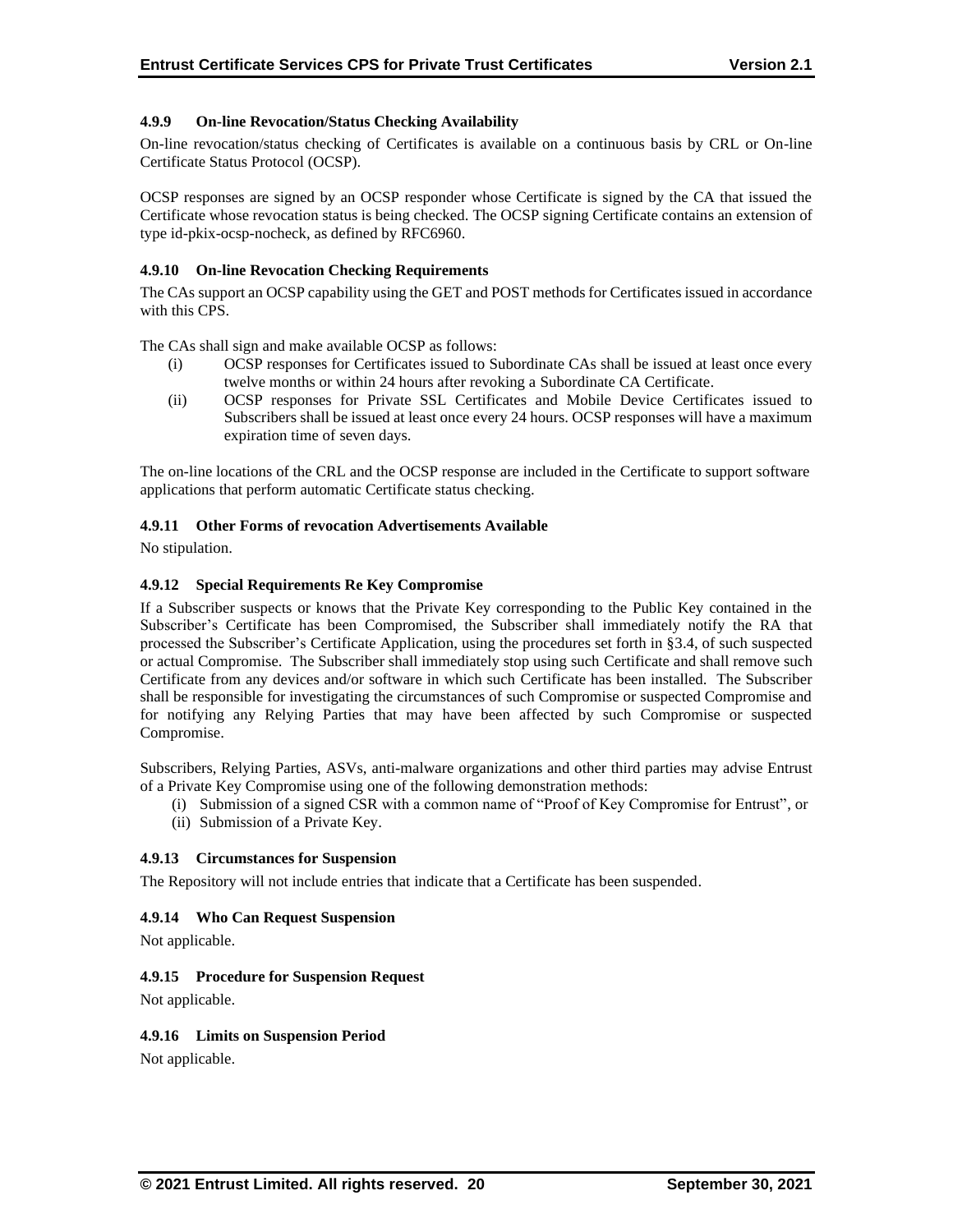## **4.10 Certificate Status Services**

## **4.10.1 Operational Characteristics**

#### Private SSL Certificates

Revocation entries on a CRL or OCSP response are not removed until after the expiry date of the revoked Certificate.

#### **4.10.2 Service Availability**

The CA operates and maintains its CRL and OCSP capability with resources sufficient to provide a response time of ten seconds or less under normal operating conditions.

The CA maintains an online 24x7 Repository that application software can use to automatically check the current status of all unexpired Certificates issued by the CA.

#### **4.10.3 Optional Features**

No stipulation.

## **4.11 End of Subscription**

No stipulation.

## **4.12 Key Escrow and Recovery**

## **4.12.1 Key Escrow and Recovery Policy Practices**

No stipulation.

## **4.12.2 Session Key Encapsulation and Recovery Policy and Practices**

No stipulation.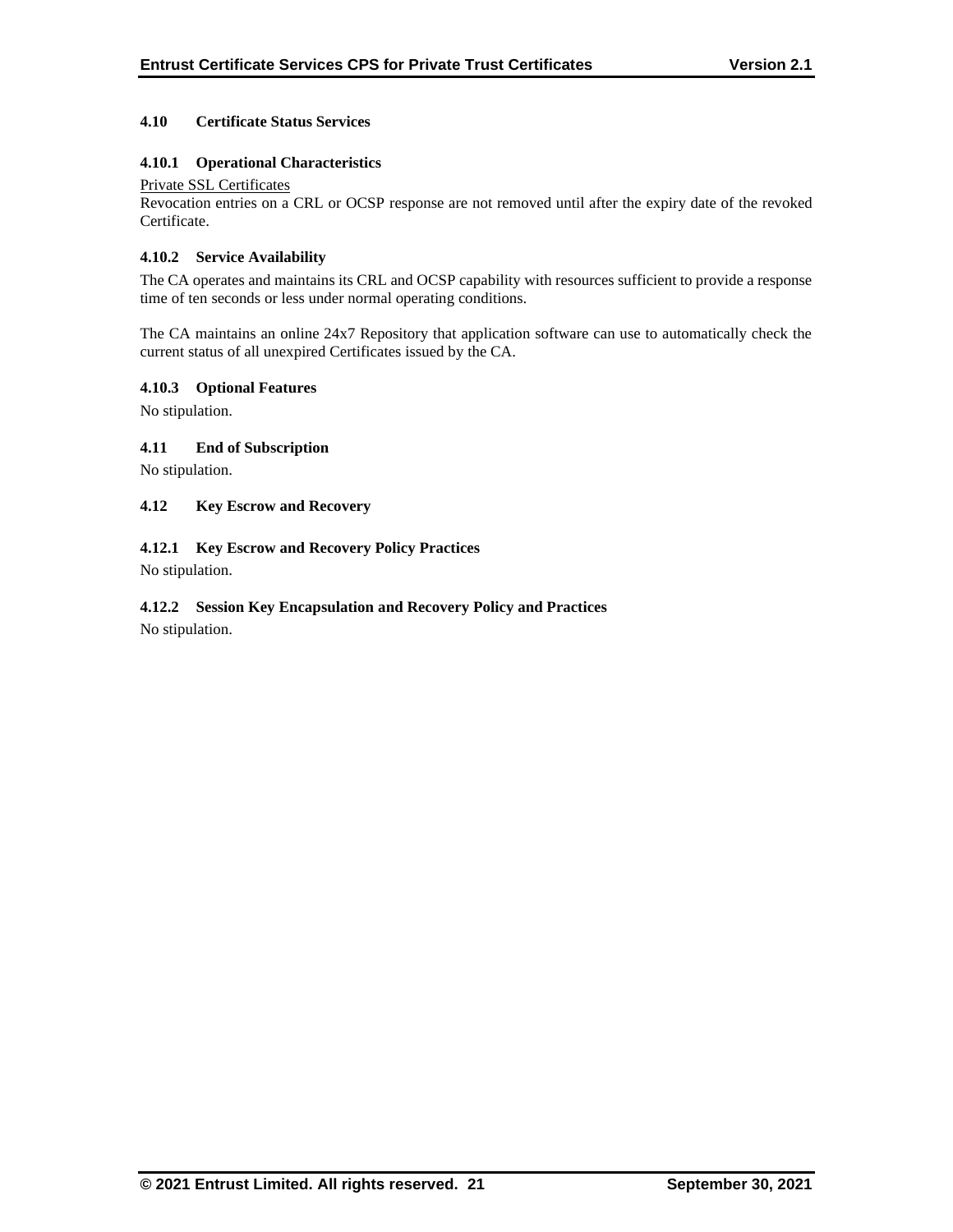## **5. Facility, Management, and Operational Controls**

## **5.1 Physical Security Controls**

#### **5.1.1 Site Location and Construction**

The computing facilities that host the CA services are located in Ottawa, Canada. The CA equipment is located in a security zone that is physically separated from Entrust's other systems to restrict access to personnel in Trusted Roles. The security zone is constructed with privacy and slab-to-slab wire mesh. The security zone is protected by electronic control access systems, alarmed doors and is monitored via a 24x7 recorded security camera and motion detector system.

## **5.1.2 Physical Access**

The room containing the CA software is designated a two (2) person zone, and controls are used to prevent a person from being in the room alone. Alarm systems are used to notify security personnel of any violation of the rules for access to a CA.

## **5.1.3 Power and Air Conditioning**

The Security zone is equipped with:

- Filtered, conditioned, power connected to an appropriately sized UPS and generator;
- Heating, ventilation, and air conditioning appropriate for a commercial data processing facility; and
- Emergency lighting.

The environmental controls conform to local standards and are appropriately secured to prevent unauthorized access and/or tampering with the equipment. Temperature control alarms and alerts are activated upon detection of threatening temperature conditions.

#### **5.1.4 Water Exposures**

No liquid, gas, exhaust, etc. pipes traverse the controlled space other than those directly required for the area's HVAC system and for the pre-action fire suppression system. Water pipes for the pre-action fire suppression system are only filled on the activation of multiple fire alarms.

#### **5.1.5 Fire Prevention and Protection**

The CA facility is fully wired for fire detection, alarm and suppression. Routine, frequent inspections of all systems are made to assure adequate operation.

#### **5.1.6 Media Storage**

All media is stored away from sources of heat and from obvious sources of water or other obvious hazards. Electromagnetic media (e.g. tapes) are stored away from obvious sources of strong magnetic fields. Archived material is stored in a room separate from the CA equipment until it is transferred to the archive storage facility.

#### **5.1.7 Waste Disposal**

Waste is removed or destroyed in accordance with industry best practice. Media used to store sensitive data is destroyed, such that the information is unrecoverable, prior to disposal.

#### **5.1.8 Off-site Backup**

As stipulated in §5.5.

#### **5.2 Procedural Controls**

#### **5.2.1 Trusted Roles**

The CAs have a number of Trusted Roles for sensitive operations of the CA software.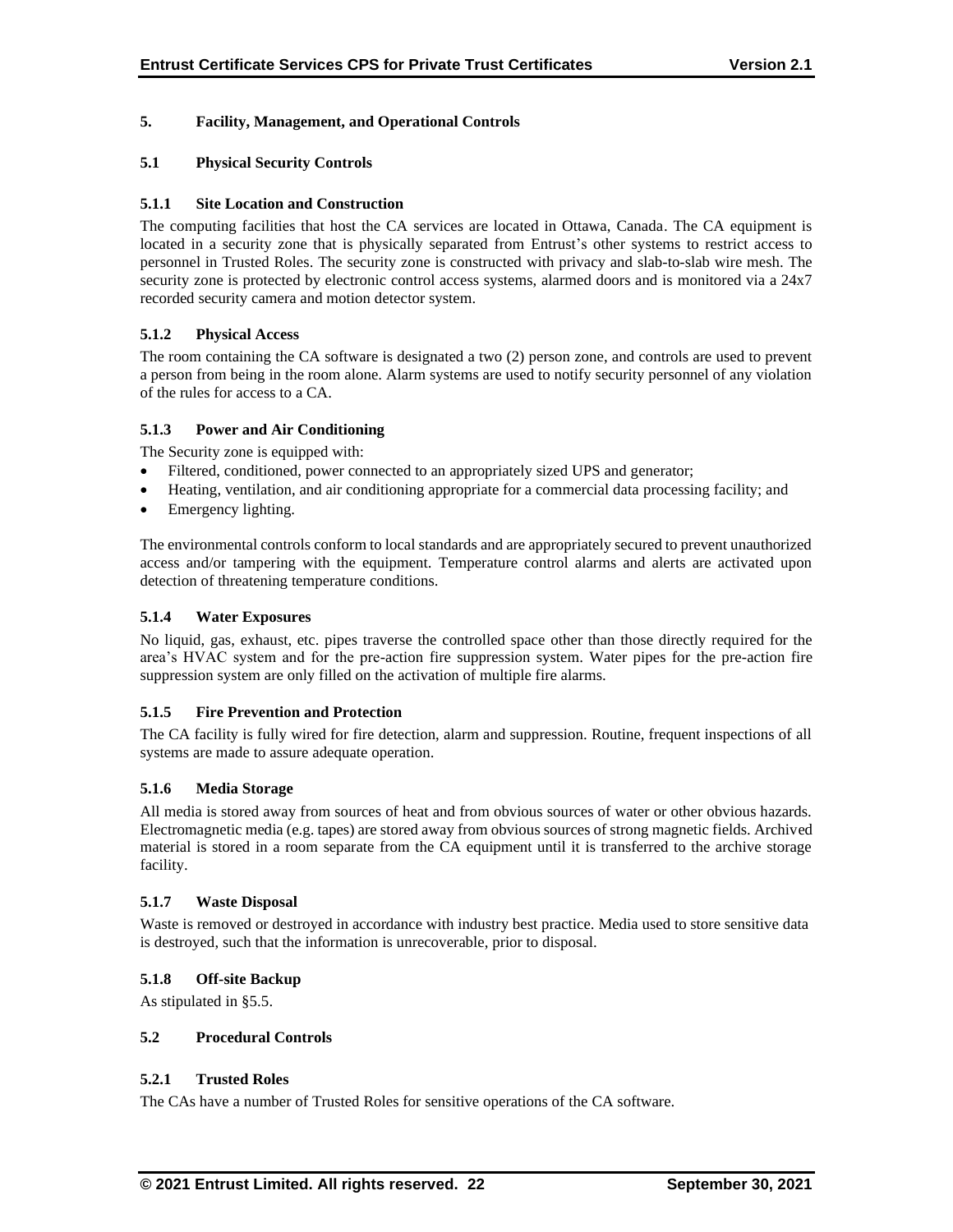## **5.2.2 Number of Persons Required per Task**

CA operations related to changing CA policy settings require more than one person with a Trusted Role to perform the operation.

The CA Private Keys are backed up and recovered only by personnel in Trusted Roles using dual control in a physically secured environment.

#### **5.2.3 Identification and Authentication for Each Role**

Personnel in Trusted Roles must undergo background investigations and must be trained for their specific role.

## **5.2.4 Roles Requiring Separation of Duties**

No stipulation.

## **5.3 Personnel Controls**

Operational personnel for a CA will not be assigned other responsibilities that conflict with their operational responsibilities for the CA. The privileges assigned to operational personnel for a CA will be limited to the minimum required to carry out their assigned duties.

## **5.3.1 Qualifications, Experience and Clearance Requirements**

Prior to the engagement of any person in the Certificate management process, the CA or RA shall verify the identity and trustworthiness of such person.

## **5.3.2 Background Check Procedures**

No stipulation.

#### **5.3.3 Training Requirements**

Personnel in Trusted Roles and Validation Specialists are provided skills-training which is based on industry requirements.

Validation Specialists to perform information verification duties with skills-training that covers basic PKI knowledge, authentication and vetting policies and procedures (including this CPS), and common threats to the information verification process (including phishing and other social engineering tactics).

Validation Specialists receive skills-training prior to commencing their job role and are required them to pass an examination on the applicable information verification requirements. The CA maintains records of such training and ensures that personnel entrusted with Validation Specialist duties maintain an appropriate skill level.

#### **5.3.4 Retraining Frequency and Requirements**

CAs and RAs provide refresher training and informational updates sufficient to ensure that all personnel in Trusted Roles retain the requisite degree of expertise.

#### **5.3.5 Job Rotation Frequency and Sequence**

No stipulation.

#### **5.3.6 Sanctions for Unauthorized Actions**

No stipulation.

#### **5.3.7 Independent Contractor Requirements**

Third Party RAs personnel involved in the issuance of a Certificate shall meet the training and skills requirements of §5.3.3 and the document retention and event logging requirements of §5.4.1.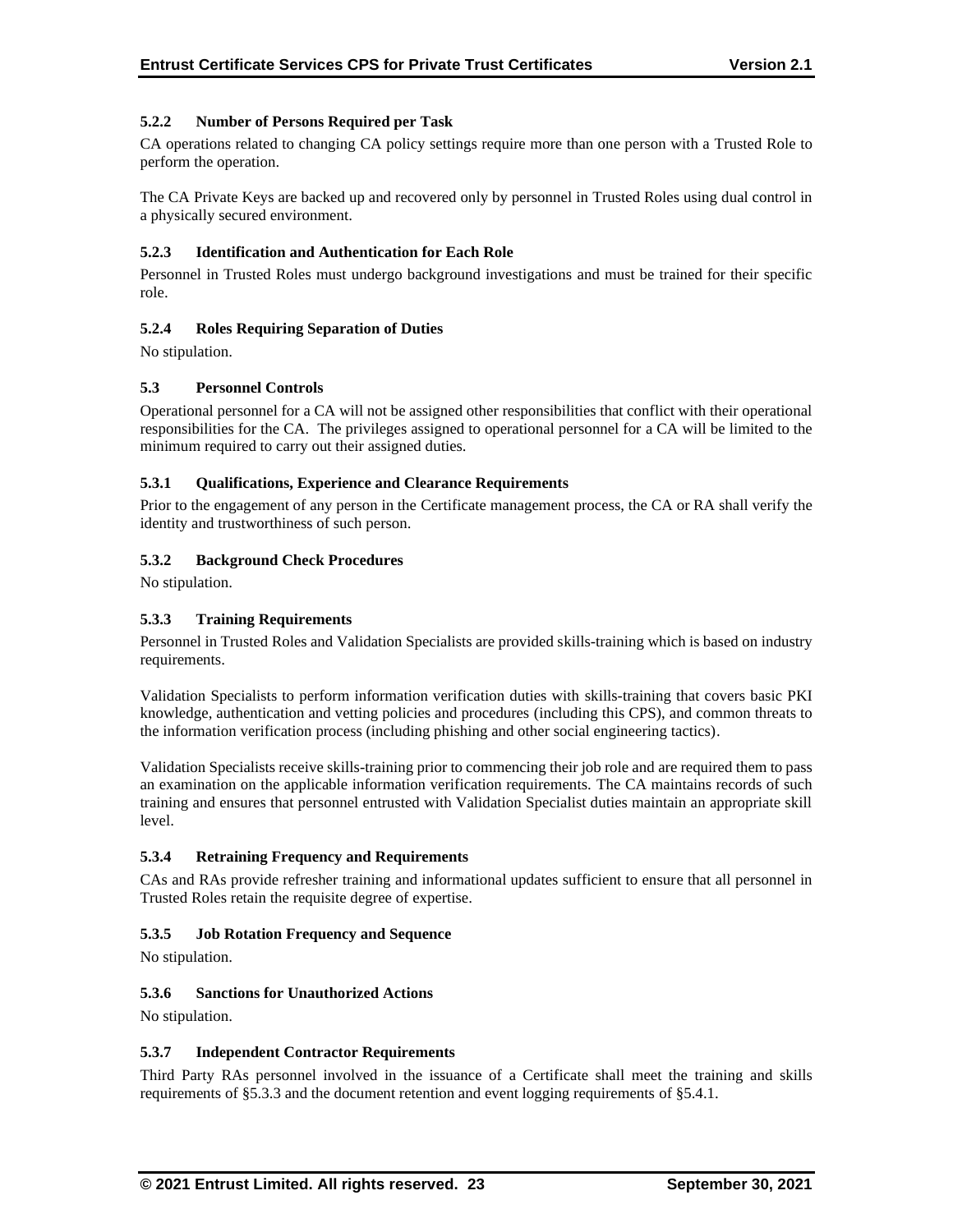## **5.3.8 Documentation Supplied to Personnel**

No stipulation.

## **5.4 Audit Logging Procedures**

Significant security events in the CAs are automatically time-stamped and recorded as audit logs in audit trail files. The audit trail files are processed (reviewed for policy violations or other significant events) on a regular basis. Audit trail files are archived periodically. All files including the latest audit trail file are moved to backup media and stored in a secure archive facility.

The time for the CAs computer systems is synchronized with the service provided by the National Research Council Canada.

## **5.4.1 Types of Events Recorded**

The CAs and all RAs operating under a CA record in detail every action taken to process a Certificate request and to issue a Certificate, including all information generated or received in connection with a Certificate request, and every action taken to process the Request, including time, date, and personnel involved in the action.

The foregoing record requirements include, but are not limited to, an obligation to record the following events:

- (i) CA Certificate key lifecycle events, including:
	- a. Key generation, backup, storage, recovery, archival, and destruction;
	- b. Certificate requests, renewal and re-key requests, and revocation;
	- c. Approval and rejection of Certificate requests;
	- d. Cryptographic device lifecycle management events;
	- e. Generation of CRLs and OCSP entries; and
	- f. Introduction of new Certificate Profiles and retirement of existing Certificate Profiles.
- (ii) Subscriber Certificate lifecycle management events, including:
	- g. Certificate requests, renewal and re-key requests, and revocation;
	- h. All verification activities required by this CPS;
	- i. Approval and rejection of Certificate requests;
	- j. Issuance of Certificates; and
	- k. Generation of CRLs and OCSP entries.
- (iii) Security events, including:
	- l. Successful and unsuccessful PKI system access attempts;
	- m. PKI and security system actions performed;
	- n. Security profile changes;
	- o. System crashes, hardware failures, and other anomalies;
	- p. Firewall and router activities; and
	- q. Entries to and exits from the CA facility.

Log entries include the following elements:

- r. Date and time of record;
- s. Identity of the person making the journal record; and
- t. Description of record.

#### **5.4.2 Frequency of Processing Log**

No stipulation

#### **5.4.3 Retention Period for Audit Log**

The CA will retain for at least two years: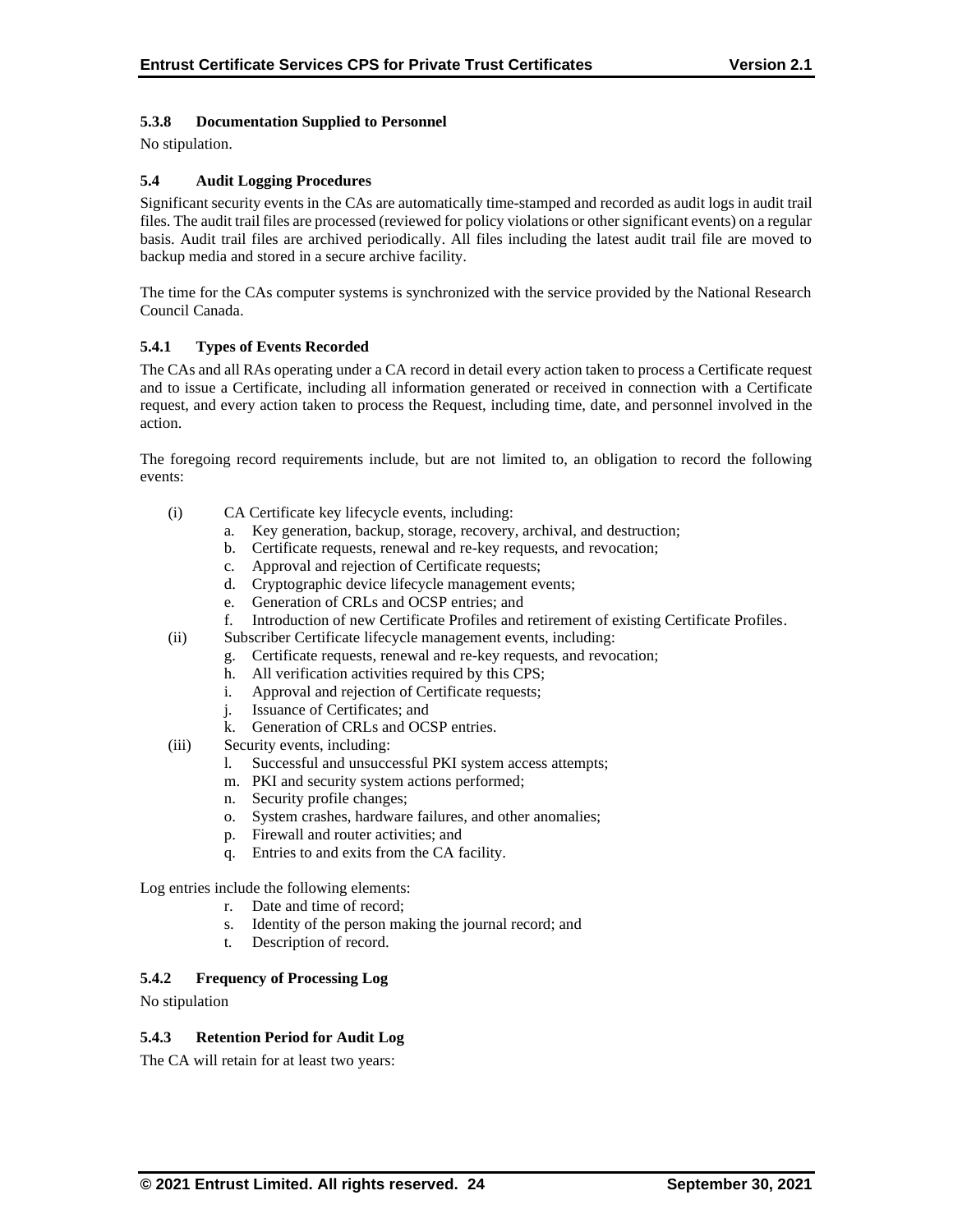- (i) CA Certificate and key lifecycle management event records, as set forth in §5.4.1(i), after either: the destruction of the CA key, or the revocation or expiration of the CA Certificate, whichever occurs later;
- (ii) Subscriber Certificate lifecycle management event records, as set forth in Section §5.4.1(ii), after the revocation or expiration of the Subscriber Certificate; and
- (iii) Any security event records, as set forth in §5.4.1(iii), after the event occurred.

## **5.4.4 Protection of Audit Log**

No stipulation.

## **5.4.5 Audit Log Backup Procedures**

No stipulation.

## **5.4.6 Audit Collection System**

No stipulation.

#### **5.4.7 Notification to Event-causing Subject**

No stipulation.

## **5.4.8 Vulnerability Assessments**

CAs annually perform a risk assessment that:

- (i) Identifies foreseeable internal and external threats that could result in unauthorized access, disclosure, misuse, alteration, or destruction of any Certificate data or Certificate management processes;
- (ii) Assesses the likelihood and potential damage of these threats, taking into consideration the sensitivity of the Certificate data and Certificate management processes; and
- (iii) Assesses the sufficiency of the policies, procedures, information systems, technology, and other arrangements that the CA has in place to counter such threats.

Based on the risk assessment, a security plan is developed, implemented, and maintained consisting of security procedures, measures, and products designed to achieve the objectives set forth above and to manage and control the risks identified during the risk assessment. The security plan includes administrative, organizational, technical, and physical safeguards appropriate to the sensitivity of the Certificate data and Certificate management processes. The security plan also takes into account then-available technology and the cost of implementing the specific measures, and implements a reasonable level of security appropriate to the harm that might result from a breach of security and the nature of the data to be protected.

#### **5.5 Records Archival**

#### **5.5.1 Types of Records Archived**

The audit trail files, databases and revocation information for the CAs are archived.

#### **5.5.2 Retention Period of for Archive**

The CA will retain all documentation relating to Certificate requests and the verification thereof, and all Certificates and revocation thereof, for at least seven years after any Certificate based on that documentation ceases to be valid.

#### **5.5.3 Protection of Archive**

The databases for CAs are protected by encryption. The archive media is protected through storage in a restricted-access facility to which only Entrust-authorized personnel have access. Archive files are backed up as they are created. Originals are stored on-site and housed with a CA system. Backup files are stored at a secure and separate geographic location.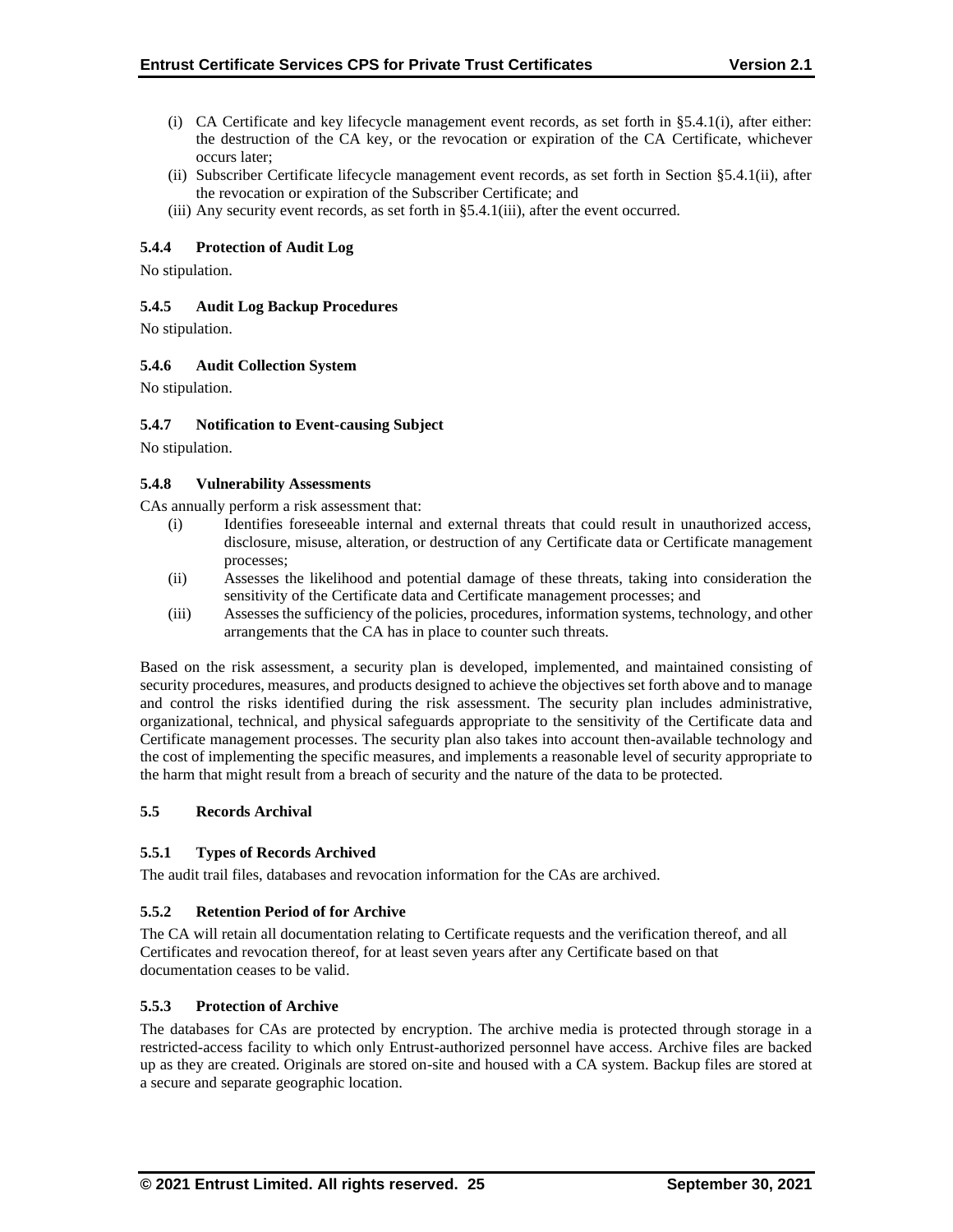## **5.5.4 Archive Backup Procedures**

No stipulation.

## **5.5.5 Requirements for Time-stamping of Records**

No stipulation.

## **5.5.6 Archive Collection System**

No stipulation.

## **5.5.7 Procedures to Obtain and Verify Archive Information**

No stipulation.

## **5.6 Key Changeover**

CAs' Key Pairs will be retired from service at the end of their respective lifetimes as defined in §6.3. New CA Key Pairs will be created as required to support the continuation of CA Services. Each CA will continue to publish CRLs signed with the original Key Pair until all Certificates issued using that original Key Pair have expired. The CA key changeover process will be performed such that it causes minimal disruption to Subscribers and Relying Parties.

## **5.7 Compromise and Disaster Recovery**

#### **5.7.1 Incident and Compromise Handling Procedures**

CAs have a disaster recovery plan to provide for timely recovery of services in the event of a system outage. The disaster recovery plan addresses the following:

- (i) the conditions for activating the plans;
- (ii) resumption procedures;
- (iii) a maintenance schedule for the plan;
- (iv) awareness and education requirements;
- (v) the responsibilities of the individuals;
- (vi) recovery point objective (RPO) of fifteen minutes;
- (vii) recovery time objective (RTO) of 24 hours for essential CA operations which include Certificate revocation, and issuance of Certificate revocation status; and
- (viii) testing of recovery plans.

In order to mitigate the event of a disaster, the CAs have implemented the following:

- (ix) secure on-site and off-site storage of backup HSMs containing copies of all CA Private Keys
- (x) secure on-site and off-site storage of all requisite activation materials
- (xi) regular synchronization of critical data to the disaster recovery site
- (xii) regular incremental and daily backups of critical data within the primary site
- (xiii) weekly backup of critical data to a secure off-site storage facility
- (xiv) secure off-site storage of disaster recovery plan and disaster recovery procedures
- (xv) environmental controls as described in §5.1
- (xvi) high availability architecture for critical systems

Entrust has implemented a secure disaster recovery facility that is greater than 250 km from the primary secure CA facilities.

Entrust requires rigorous security controls to maintain the integrity of the CAs. The Compromise of the Private Key used by a CA is viewed by Entrust as being very unlikely; however, Entrust has policies and procedures that will be employed in the event of such a Compromise. At a minimum, all Subscribers and ASVs shall be informed as soon as practicable of such a Compromise and information shall be posted in the Repository.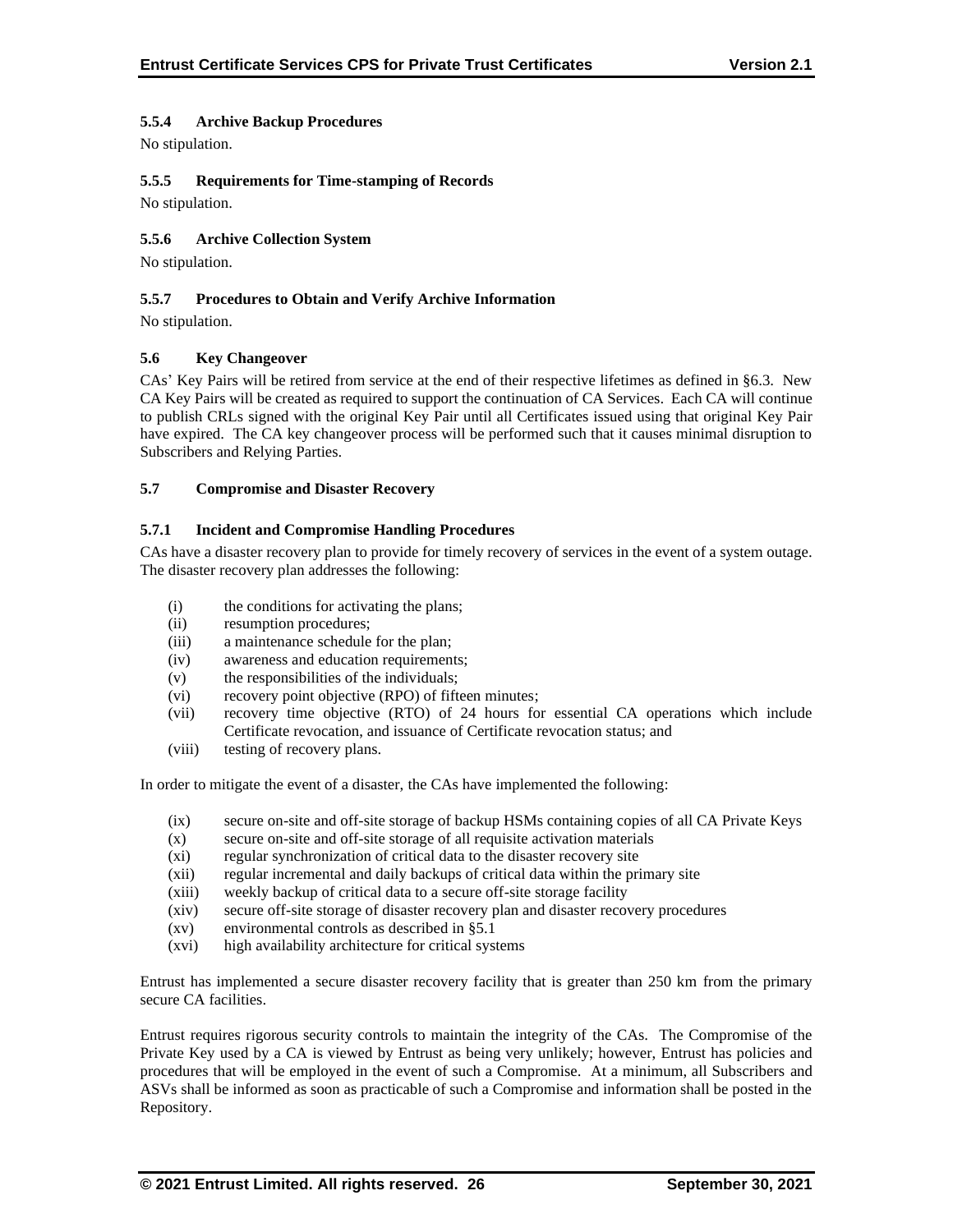## **5.7.2 Computing Resources, Software and/or Data are Corrupted**

No stipulation.

## **5.7.3 Entity Private Key Compromise Procedures**

No stipulation.

## **5.7.4 Business Continuity Capabilities after a Disaster**

No stipulation.

## **5.8 CA or RA Termination**

In the event that a CA ceases operation, all Certificates issued by such CA shall be revoked and the CRL lifetime will be set to a period that meets any Entrust obligations.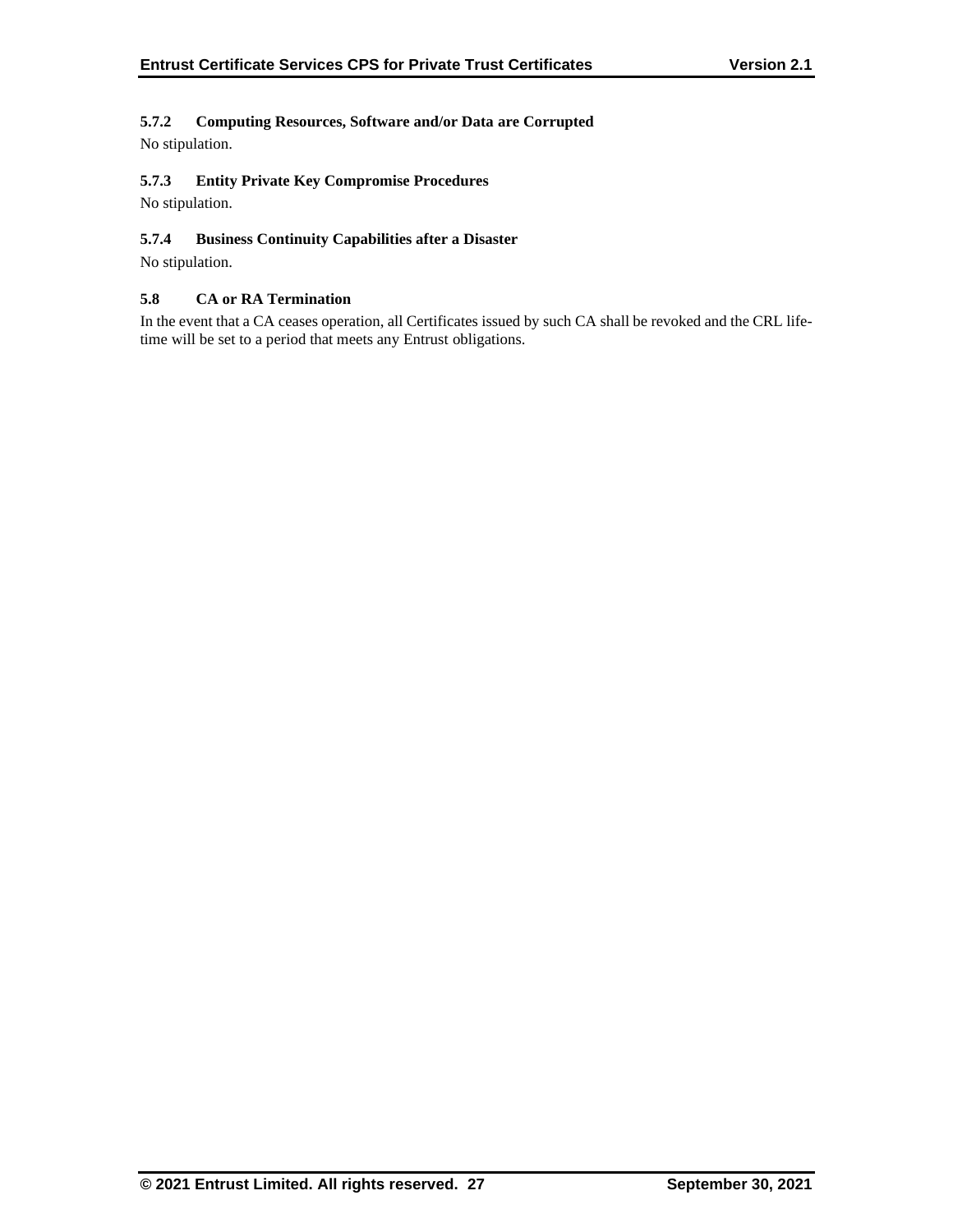## **6. Technical Security Controls**

#### **6.1 Key Pair Generation and Installation**

#### **6.1.1 Key Pair Generation**

## **6.1.1.1 CA Key Pair Generation**

The CAs will perform the following when generating a CA Key Pair:

- (i) Prepare and follow a Key Pair generation script;
- (ii) Have a qualified auditor witness the CA Key Pair generation process;
- (iii) Have a qualified auditor issue a report opining that the CA followed its CA Key Pair generation ceremony during its key generation process and the controls to ensure the integrity and confidentiality of the CA Key Pair;
- (iv) Generate the CA Key Pair in a physically secured environment;
- (v) Generate the CA Key Pair using personnel in Trusted Roles under the principles of multiple person control and split knowledge;
- (vi) Generate the CA Key Pair within cryptographic modules meeting the applicable requirements of §6.2.11;
- (vii) Log its CA Key Pair generation activities; and
- (viii) Maintain effective controls to provide reasonable assurance that the Private Key was generated and protected in conformance with the procedures described in this CPS and (if applicable) its CA Key Pair generation script.

## CA Administrators

Keys Pairs for CA administrators must be generated and protected on a cryptographic module that meets or exceeds the requirements as defined in §6.2.11. The cryptographic modules are prepared using the software provided by the module vendor. The cryptographic modules are personalized for the administrator by giving the card an identity and a password known by the administrator. The Key Pair is generated by creating the administrator as a user in the CA and performing an enrollment process which is authenticated with the administrator's module password.

## **6.1.1.2 RA Key Pair Generation**

No stipulation.

## **6.1.1.3 Subscriber Key Pair Generation**

The Applicant or Subscriber is required to generate or initiate a new, secure, and cryptographically sound Key Pair to be used in association with the Subscriber's Certificate or Applicant's Certificate Application.

The CAs will reject a Certificate request if one or more of the following conditions are met:

- (i) The Key Pair does not meet the requirements set forth in §6.1.5 and/or §6.1.6;
- (ii) There is clear evidence that the specific method used to have generate the Private Key was flawed;
- (iii) The CA is aware of a demonstrated or proven method that exposes the Private Key to compromise;
- (iv) The CA has previously been made aware that the Private Key has suffered a Key Compromise, such as through the provisions of Section 4.9.1.1;
- (v) The CA is aware of a demonstrated or proven method to easily compute the Private Key based on the Public Key (such as a Debian weak key, see https://wiki.debian.org/SSLkeys).

## **6.1.2 Private Key Delivery to Subscriber**

CAs do not generate, archive or deliver the Key Pair on behalf of the Subscriber.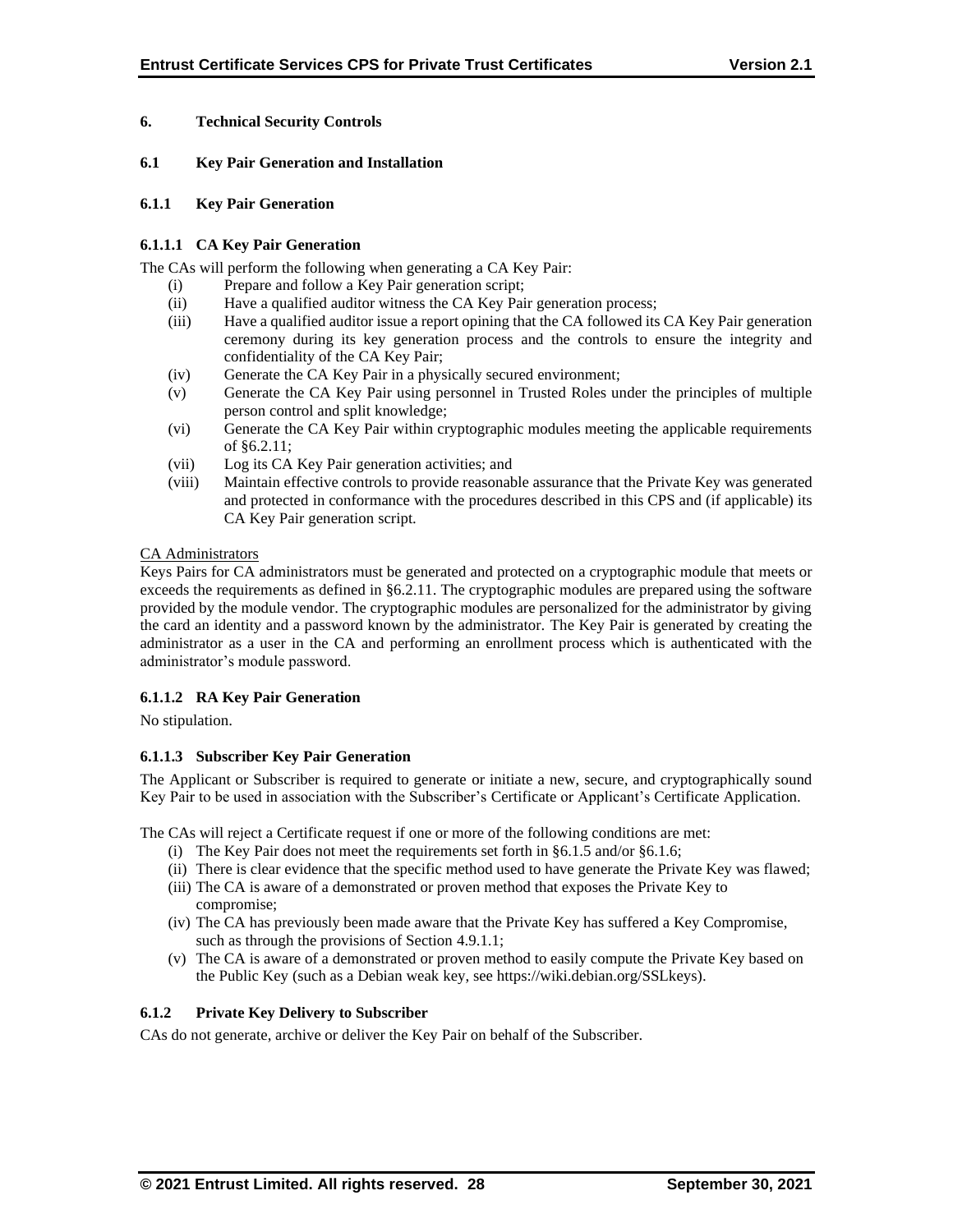## **6.1.3 Public Key Delivery to Certificate Issuer**

The Public Key to be included in a Certificate is delivered to the CA in a signed Certificate Signing Request (CSR) as part of the Certificate Application process. The signature on the CSR will be verified by the CA prior to issuing the Certificate.

## **6.1.4 CA Public Key Delivery to Relying Parties**

The Certification Authority Certificate(s) containing the Root CAs Public Key are made available to Subscribers with the Certificate or may be obtained from the Entrust support team. The Subordinate CA Certificate is provided to the Subscriber with the Certificate.

The Subordinate CA Certificate for the CA is provided to the Relying Parties by the Subscriber.

## **6.1.5 Key Sizes**

For CA, Private SSL Certificates and Mobile Device Certificates, the key sizes supported are:

- (i) RSA 2048-bit, 3072 bit and 4096-bit
- (ii) Elliptic curve cryptography (ECC) NIST P-256 and P-384

## **6.1.6 Public Key Parameters Generation and Quality Checking**

For RSA Public Keys, CAs shall confirm that the value of the public exponent is an odd number equal to 3 or more. Additionally, the public exponent will be in the range between  $2^{16}+1$  and  $2^{256}$ -1. The modulus will also have the following characteristics: an odd number, not the power of a prime, and have no factors smaller than 752.

For ECC Public Keys, CAs shall confirm the validity of all keys using either the ECC Full Public Key Validation Routine or the ECC Partial Public Key Validation Routine.

#### **6.1.7 Key Usage Purposes**

Root CA Private Keys must not be used to sign Certificates except in the following cases:

- (i) Self-signed Certificates to represent the Root CA itself;
- (ii) Certificates for Subordinate CAs and Cross Certificates;
- (iii) Certificates for infrastructure purposes (e.g. administrative role certificates, internal CA operational device certificates, and OCSP Response verification Certificates); and
- (iv) Certificates issued solely for the purpose of testing products with Certificates issued by a Root CA.

#### **6.2 Private Key Protection and Cryptographic Module Engineering Controls**

The CAs have implemented physical and logical safeguards to prevent unauthorized Certificate issuance. Protection of the CA Private Key outside the validated system consist of physical security, encryption, or a combination of both, implemented in a manner that prevents disclosure of the CA Private Key. The CA encrypts its Private Key with an algorithm and key-length that are capable of withstanding cryptanalytic attacks for the residual life of the encrypted key.

#### **6.2.1 Cryptographic Module Standards and Controls**

CA Private Keys must be stored and protected on cryptographic modules that meet or exceed the requirements as defined in §6.2.11. Private Keys on cryptographic modules are held in secure facilities under two-person control. RA Private Keys must be stored and protected on cryptographic modules that meet or exceed the requirements defined in §6.2.11.

#### **6.2.2 Private Key (N out of M) Multi-person Control**

A minimum of two-person control shall be established on any CA Private Key for all purposes including activation and backup, and may be implemented as a combination of technical and procedural controls. Persons involved in management and use of the CA Private Keys shall be designated as authorized by the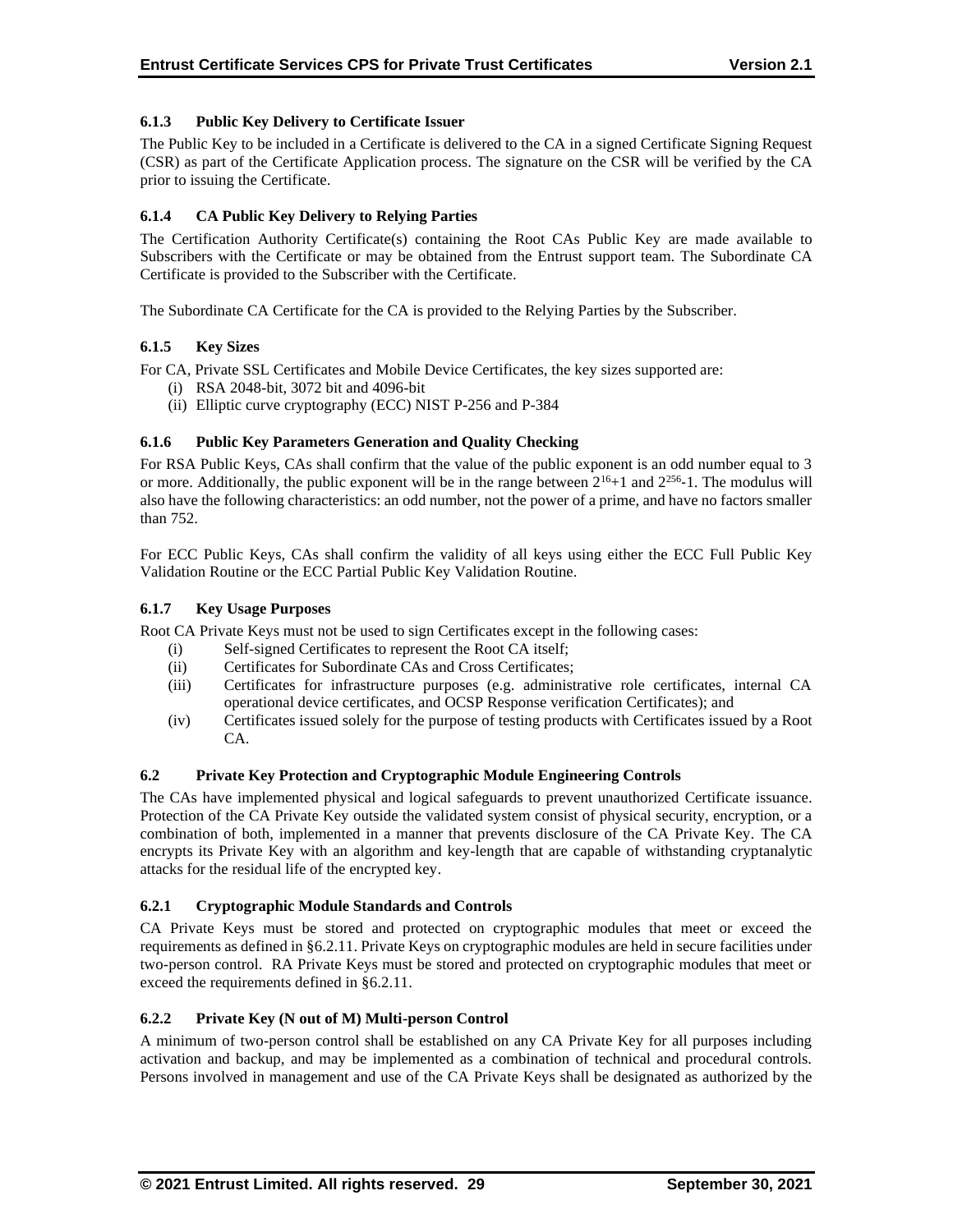CA for this purpose. The names of the parties used for two-person control shall be maintained on a controlled list.

## **6.2.3 Private Key Escrow**

Entrust does not escrow the CAs' Private Keys.

## **6.2.4 Private Key Backup**

#### CA Private Keys

CA Private Keys shall be backed up under the two-person control used to create the original version of the Private Keys. All copies of the CA Private Key shall be securely protected.

#### Subscriber Private Keys

Subscribers are responsible for protecting the Private Key associated with the Public Key in the Subscriber's Certificate.

#### **6.2.5 Private Key Archival**

#### CA Private Keys

Upon retirement of a CA, the Private Keys will be archived securely using hardware cryptographic modules that meet the requirements §6.2.11. The Key Pairs shall not be used unless the CA has been removed from retirement or the keys are required temporarily to validate historical data. Private Keys required for temporary purposes shall be removed from archive for a short period of time.

The archived CA Private Keys will be reviewed on an annual basis. After the minimum period of 5 years, the CA Private Keys may be destroyed according to the requirements in §6.2.10. The CA Private Keys must not be destroyed if they are still required for business or legal purposes.

Third parties will not archive CA Private Keys.

#### **6.2.6 Private Key Transfer into or from Cryptographic Module**

CA Private Keys shall be generated by and secured in a cryptographic module. In the event that a Private Key is to be transported from one cryptographic module to another, the Private Key must be migrated using the secure methodology supported by the cryptographic module.

If the Private Key of a Subordinate CA is communicated to an unauthorized third party, then the Subordinate CA shall revoke all Certificates corresponding to Private Key.

#### **6.2.7 Private Key Storage on Cryptographic Module**

CA Private Keys are stored on a cryptographic module are secured in cryptographic module as defined in §6.2.11.

#### **6.2.8 Method of Activating Private Key**

#### CA Private Keys

CA Private Keys shall be activated under two-person control using the methodology provided with the cryptographic module.

#### Subscriber Private Keys

Subscriber Private Keys shall be activated by the Subscriber to meet the requirements of the security software used for their applications. Subscribers shall protect their Private Keys corresponding to the requirements in §9.6.3.

#### **6.2.9 Method of Deactivating Private Key**

## CA Private Keys

CA Private Keys shall be deactivated when the CA is not required for active use. Deactivation of the Private Keys shall be done in accordance with the methodology provided with the cryptographic module.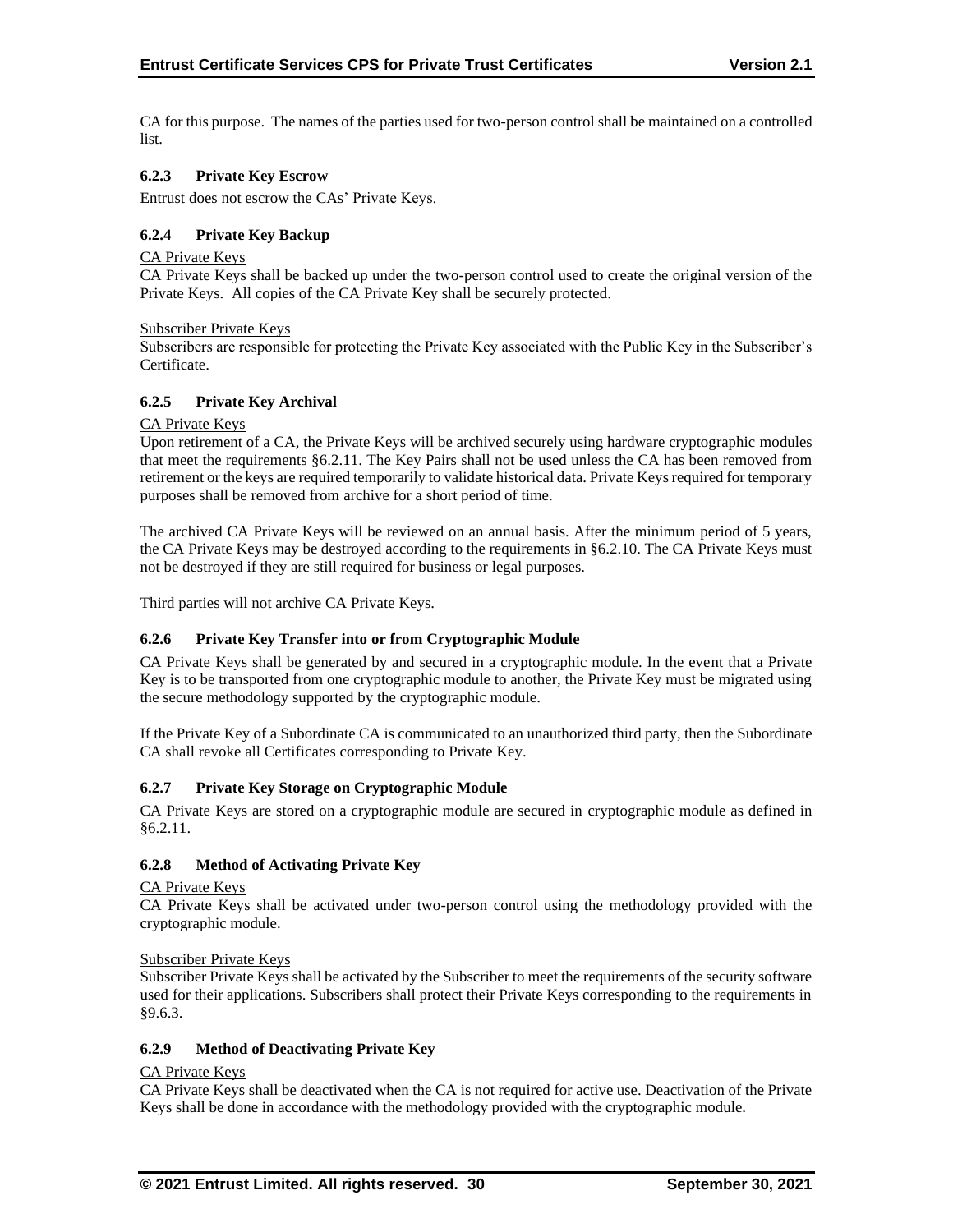#### CA Administrators

The administrator's identity is deactivated in the CA and the administrator's Certificate is revoked.

#### **6.2.10 Method of Destroying Private Key**

#### CA Private Keys

CA Private Keys destruction will be two-person controlled and may be accomplished by executing a "zeroize" command or by destruction of the cryptographic module. Destruction of CA Private Keys must be authorized by the Policy Authority.

If the CA is removing a cryptographic module from service, then all Private Keys must be removed from the module. If the CA cryptographic module is intended to provide tamper-evident characteristics is removed from service, then the device will be destroyed.

#### CA Administrators

The administrator's Private Key is destroyed by reinitializing the cryptographic module.

#### **6.2.11 Cryptographic Module Rating**

#### CA Key Pairs

CA Key Pairs must be generated and protected on a cryptographic module that is compliant to at least FIPS 140-2 Level 3 certification standards.

#### CA Administrators

Key Pairs for CA administrators must be generated and protected on a cryptographic module that is compliant to at least FIPS 140-2 Level 2 certification standards.

#### **6.3 Other Aspects of Key Pair Management**

#### **6.3.1 Public Key Archival**

No stipulation.

#### **6.3.2 Certificate Operational Periods and Key Pair Usage Periods**

CA Key Pairs

CA 2048-bit RSA Key Pairs may have a validity period expiring no later than 31 December 2030.

Private SSL Certificates

Private SSL Certificates contain a validity period of up to, but no more than, 39 months.

#### Mobile Device Certificates

Mobile Device Certificates contain a validity period of up to, but no more than, 120 months. Effective 1 September 2020, the validity period may be no more than 60 months.

#### **6.4 Activation Data**

## **6.4.1 Activation Data Generation and Installation**

No stipulation.

#### **6.4.2 Activation Data Protection**

No stipulation.

#### **6.4.3 Other Aspects of Activation Data**

No stipulation.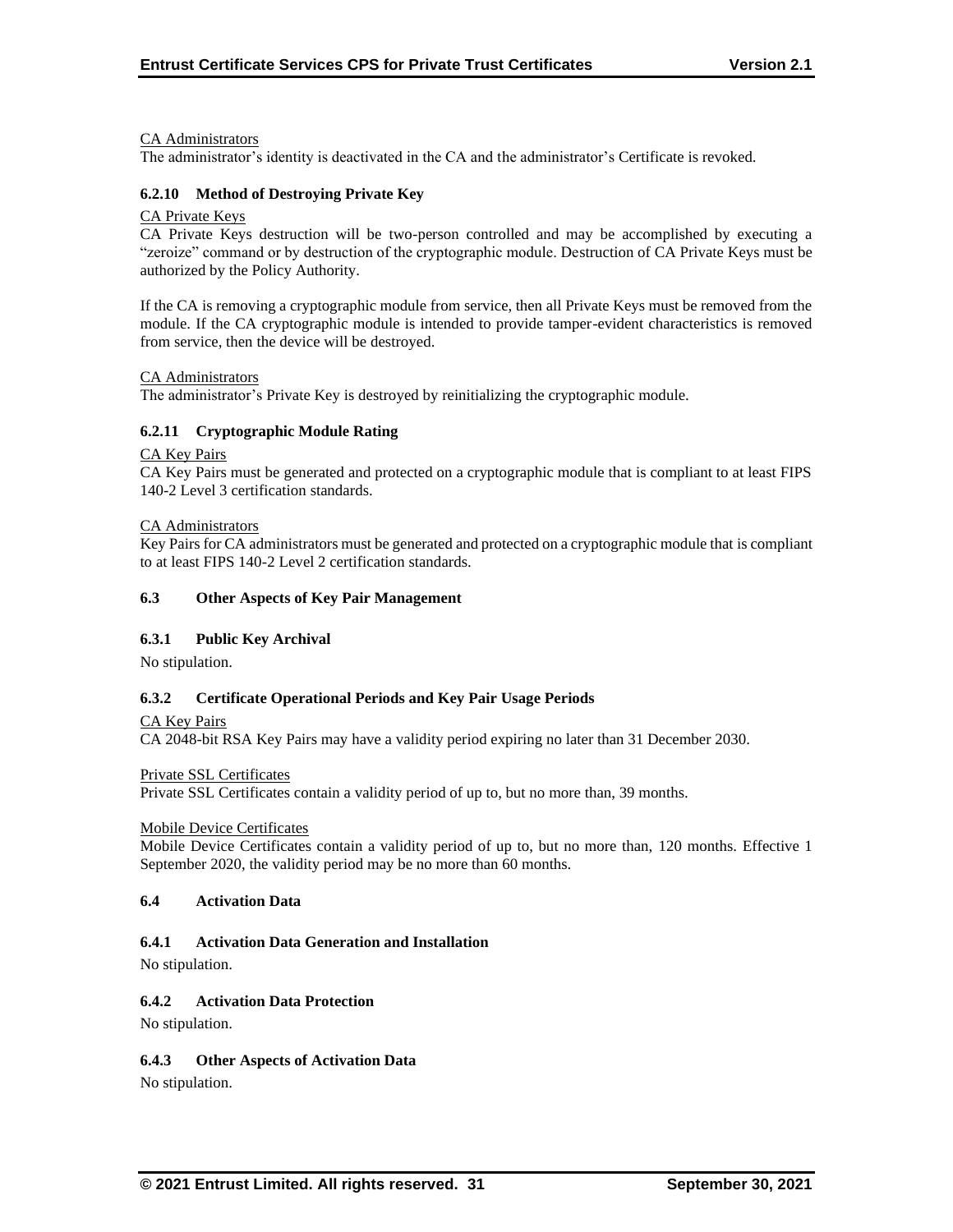## **6.5 Computer Security Controls**

## **6.5.1 Specific Computer Security Technical Requirements**

The workstations on which the CAs operate are physically secured as described in §5.1. The operating systems on the workstations on which the CAs operate enforce identification and authentication of users. Access to CA software databases and audit trails is restricted as described in this CPS. All operational personnel that are authorized to have access to the CAs are required to use hardware tokens in conjunction with a PIN to gain access to the physical room that contains the CA software being used for such CAs.

The CA enforces multi-factor authentication for all accounts capable of directly causing Certificate issuance.

## **6.5.2 Computer Security Rating**

No stipulation.

## **6.6 Life Cycle Security Controls**

#### **6.6.1 System Development Controls**

The CA makes use of commercial products for the hardware, software, and network components. Systems developed by the CA are deployed in accordance with Entrust software lifecycle development standards.

#### **6.6.2 Security Management Controls**

The configuration of the CA system as well as any modifications and upgrades are documented and controlled. Methods of detecting unauthorized modifications to the CA equipment and configuration are in place to ensure the integrity of the security software, firmware, and hardware for correct operation. A formal configuration management methodology is used for installation and ongoing maintenance of the CA system.

When first loaded, the CA software is verified as being that supplied from the vendor, with no modifications, and be the version intended for use.

#### **6.6.3 Life Cycle Security Controls**

No stipulation.

#### **6.7 Network Security Controls Security Controls**

The CA has implemented security controls to comply with the CA/Browser Forum's Network and Certificate System Security Requirements.

#### **6.8 Time-stamping**

No stipulation.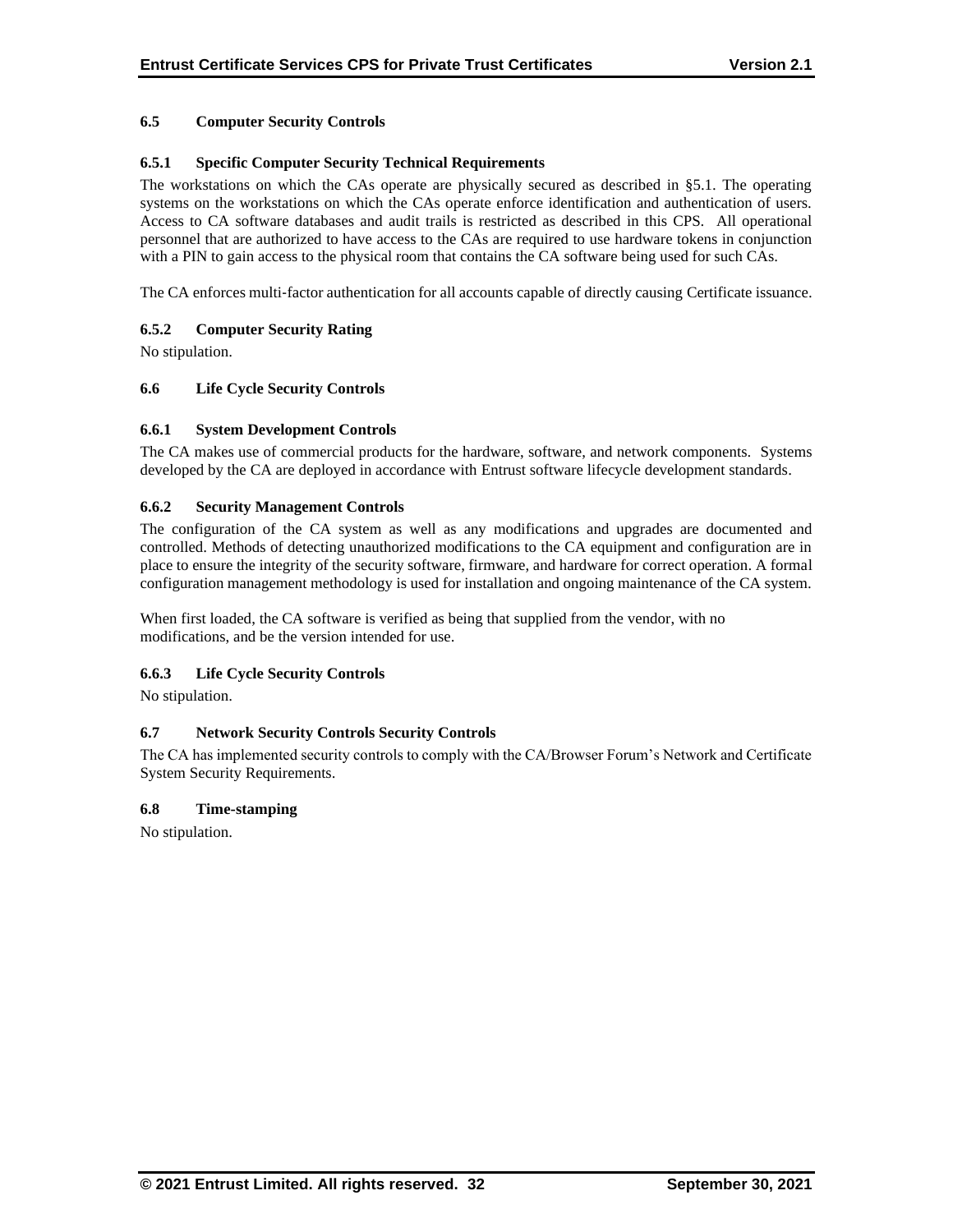## **7. Certificate, CRL and OCSP Profiles**

The profile for the Certificates and Certificate Revocation List (CRL) issued by a CA conform to the specifications contained in the IETF RFC 5280 Internet X.509 PKI Certificate and Certificate Revocation List (CRL) Profile.

#### **7.1 Certificate Profile**

CAs issue Certificates in accordance with the X.509 version 3. Certificate profiles for Root CA, Subordinate CA, and Subscriber Certificates are described in the sections below.

Certificates have a serial number greater than zero (0) that contains at least 64 unpredictable bits.

Subscriber Certificates are issued from dedicated Subordinate CAs based on the policy identifiers listed in §7.1.6.4.

#### **7.1.1 Version Number**

All Certificates issued by the CAs are X.509 version 3 certificates.

#### **7.1.2 Certificate Extensions**

Certificate extensions are as set as stipulated in IETF RFC 5280.

#### **7.1.2.1 Root CA Certificate**

| <b>Extension</b>    | <b>Critical</b> | <b>Description</b>                                |
|---------------------|-----------------|---------------------------------------------------|
| basicConstraints    | Yes             | CA field is set to be true                        |
|                     |                 | pathLenConstraint field not present               |
| keyUsage            | Yes             | Bit positions for keyCertSign and cRLSign are set |
| certificatePolicies |                 | Not present                                       |
| extendedKeyUsage    |                 | Not present                                       |

#### **7.1.2.2 Subordinate CA Certificate**

| <b>Extension</b>           | <b>Critical</b> | <b>Description</b>                                                                                                                                                              |
|----------------------------|-----------------|---------------------------------------------------------------------------------------------------------------------------------------------------------------------------------|
| basicConstraints           | <b>Yes</b>      | CA field is set to be true<br>pathLenConstraint field not present                                                                                                               |
| keyUsage                   | <b>Yes</b>      | Bit positions for keyCertSign and cRLSign are set                                                                                                                               |
| certificatePolicies        | N <sub>0</sub>  | Policy Identifier, Qualifier ID of CPS and URI for CPS<br>are required                                                                                                          |
| extendedKeyUsage           | N <sub>0</sub>  | As applicable from the following:<br>None present<br>Server Authentication (1.3.6.1.5.5.7.3.1)<br>Client Authentication (1.3.6.1.5.5.7.3.2)<br>Secure Email (1.3.6.1.5.5.7.3.4) |
| cRLDistributionPoints      | N <sub>0</sub>  | HTTP URL of the CA's CRL service                                                                                                                                                |
| authorityInformationAccess | No              | HTTP URL of the Issuing CA's OCSP responder                                                                                                                                     |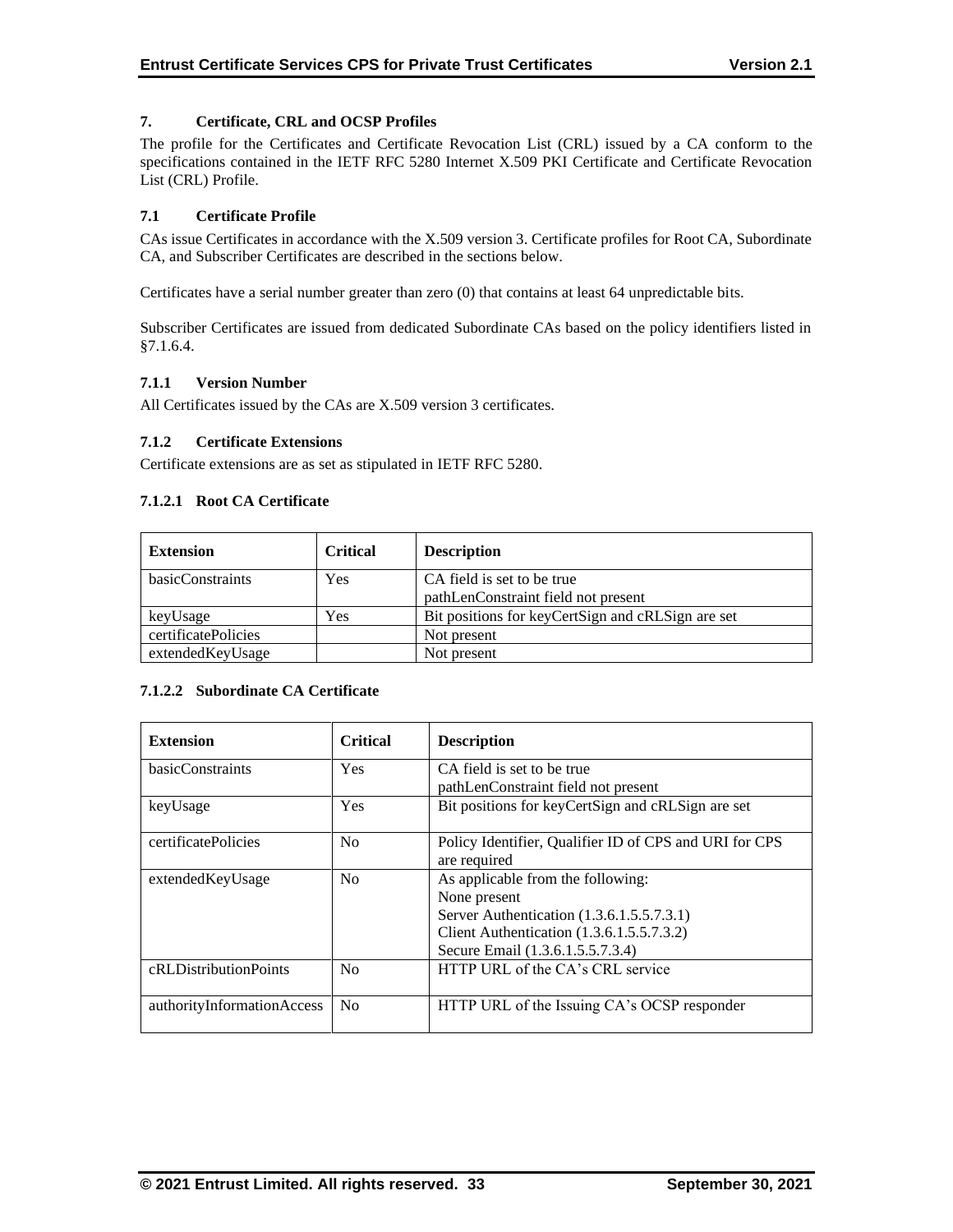## **7.1.2.3 Subscriber Certificate**

| <b>Extension</b>           | <b>Critical</b> | <b>Description</b>                                     |
|----------------------------|-----------------|--------------------------------------------------------|
| basicConstraints           |                 | Not present                                            |
| keyUsage                   | Yes             | As applicable from the following:                      |
|                            |                 | Digital Signature                                      |
|                            |                 | Key Encipherment                                       |
| certificatePolicies        | N <sub>o</sub>  | Policy Identifier, Qualifier ID of CPS and URI for CPS |
|                            |                 | are required                                           |
| extendedKeyUsage           | No              | As applicable from the following:                      |
|                            |                 | None present                                           |
|                            |                 | Server Authentication (1.3.6.1.5.5.7.3.1)              |
|                            |                 | Client Authentication (1.3.6.1.5.5.7.3.2)              |
|                            |                 | Secure Email (1.3.6.1.5.5.7.3.4)                       |
| cRLDistributionPoints      | No              | HTTP URL of the CA's CRL service                       |
|                            |                 |                                                        |
| authorityInformationAccess | N <sub>0</sub>  | HTTP URL of the Issuing CA's OCSP responder            |
|                            |                 | HTTP URL of the Issuing CA's certificate               |

## **7.1.2.4 All Certificates**

All other fields and extensions MUST be set in accordance with RFC 5280.

## **7.1.2.5 Application of RFC 5280**

No stipulation.

## **7.1.3 Algorithm Object Identifiers**

Algorithm object identifiers are as specified in IETF RFC 3279 and RFC 4005.

The following signature algorithms may be used: SHA-256, SHA-384 or SHA-512.

## **7.1.4 Name Forms**

## **7.1.4.1 Issuer Information**

The content of the certificate issuer DN field will match the subject DN of the issuing CA to support name chaining as specified in RFC 5280, section 4.1.2.4.

## **7.1.4.2 Subject Information – Subscriber Certificates**

Name forms for Subscriber Certificates are as stipulated in §3.1.1. All other optional attributes must contain information that has been verified by the CA or RA. Optional attributes will not contain only metadata such as '.', '-', and ' ' (i.e. space) characters, and/or any other indication that the value is absent, incomplete, or not applicable.

## **7.1.4.3 Subject Information – Root Certificates and Subordinate CA Certificates**

No stipulation.

## **7.1.5 Name Constraints**

No stipulation.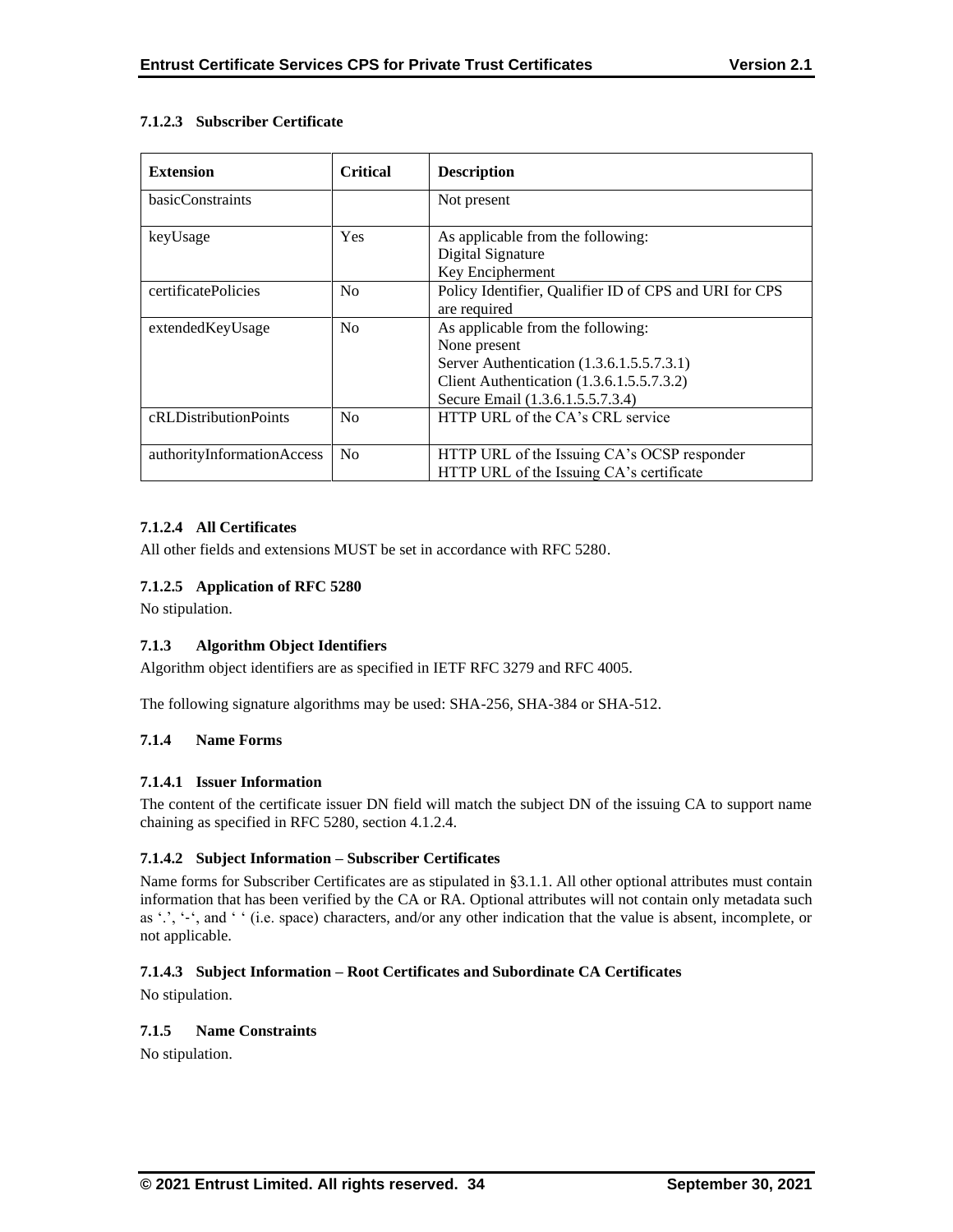## **7.1.6 Certificate Policy Object Identifier**

## **7.1.6.1 Reserved Certificate Policy Identifiers**

No stipulation.

## **7.1.6.2 Root CA Certificates**

Root CA Certificates do not contain the certificate policy object identifiers.

#### **7.1.6.3 Subordinate CA Certificates**

Subordinate CA Certificates must include either the "any policy" certificate policy object identifier or one or more explicit certificate policy object identifiers that indicates compliance with a specific certificate policy. Certificate policy object identifiers are listed in §7.1.6.4.

## **7.1.6.4 Subscriber Certificates**

Certificates include one of the following certificate policy identifiers:

| Private SSL Certificates (Shared CA):    | 2.16.840.1.114028.10.1.9.1 |
|------------------------------------------|----------------------------|
| Private SSL Certificates (Dedicated CA): | 2.16.840.1.114028.10.1.9.5 |
| Mobile Device Certificates:              | 2.16.840.1.114028.10.1.9.4 |

## **7.1.7 Usage of Policy Constraints Extension**

No stipulation.

## **7.1.8 Policy Qualifiers Syntax and Semantics**

No stipulation.

## **7.1.9 Processing Semantics for the Critical Certificate Policies Extension**

Certificate policies extension is marked Not Critical.

#### **7.2 CRL Profile**

The following fields of the X.509 version 2 CRL format are used by the CAs:

- version: set to v2
- signature: identifier of the algorithm used to sign the CRL
- issuer: the full Distinguished Name of the CA issuing the CRL
- this update: time of CRL issuance
- next update: time of next expected CRL update
- revoked Certificates: list of revoked Certificate information

## **7.2.1 Version Number**

No stipulation.

## **7.2.2 CRL and CRL Entry Extensions**

#### reasonCode (OID 2.5.29.21)

The CRLReason code extension is used for all revoked Certificates. The CRLReason indicated must not be unspecified (0) or certificateHold (6). This extension must not be marked critical. The most appropriate reason must be selected by the Subscriber or the CA from one the following:

- (i) keyCompromise (1), if the key to the certificate has been or is suspected to be compromised
- (ii) cACompromise (2), if the CA has been or is suspected to be compromised
- (iii) affiliationChanged (3), if verified information in the Certificate has changed and as such the Relying Parties should no longer trust the Certificate
- (iv) superseded (4), if the Certificate has been reissued, rekeys or renewed by another Certificate
- (v) cessationOfOperation (5), if the application or device is no longer in service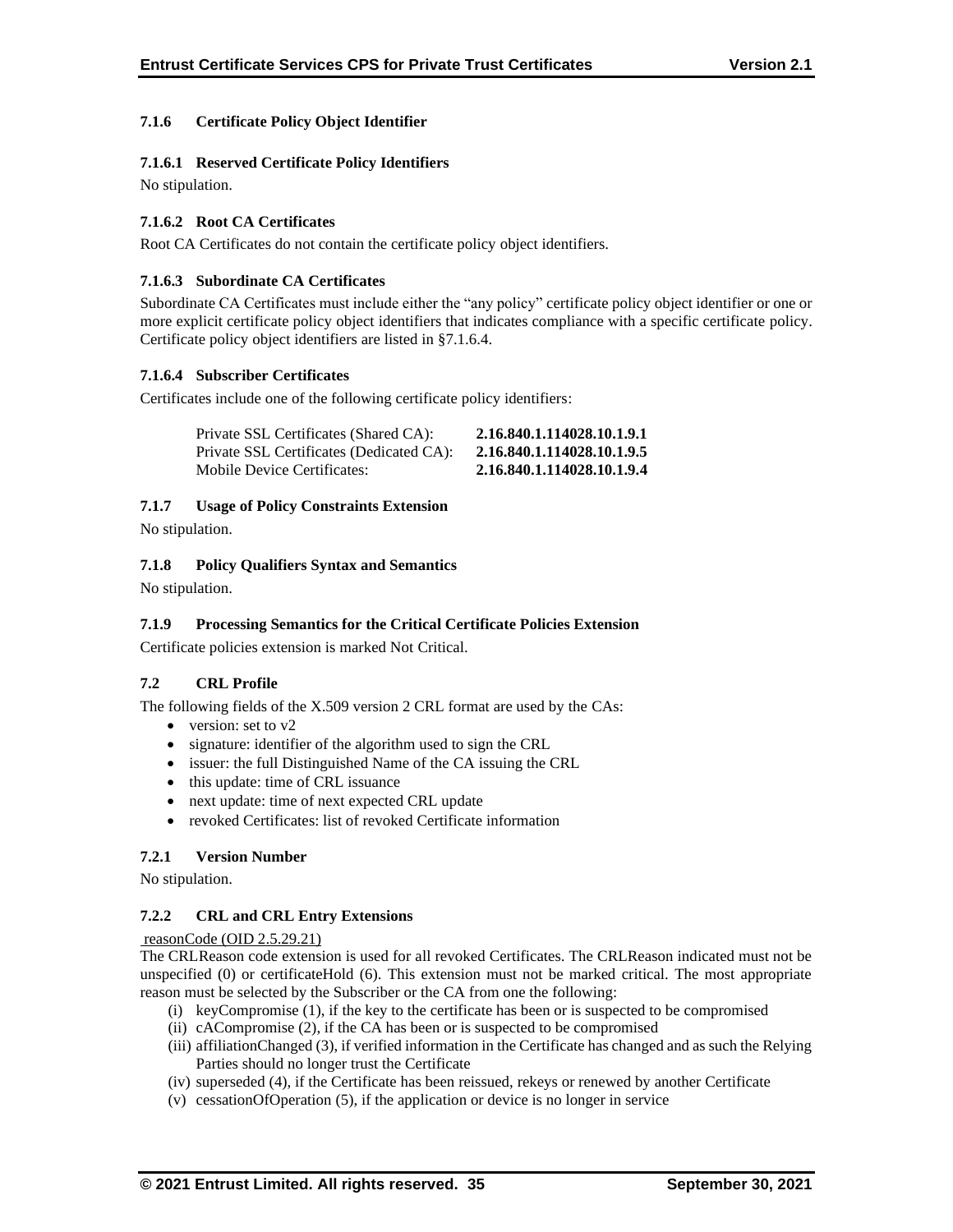## **7.3 OCSP Profile**

The profile for the Online Certificate Status Protocol (OCSP) messages issued by a CA conform to the specifications contained in the IETF RFC 6960 Internet X.509 PKI Online Certificate Status Protocol (OCSP) Profile.

The CRLReason indicated shall contain a value permitted for CRLs, as specified in §7.2.2.

## **7.3.1 Version Number**

No stipulation.

## **7.3.2 OCSP Extensions**

The singleExtensions of an OCSP response shall not contain the reasonCode (OID 2.5.29.21) CRL entry extension.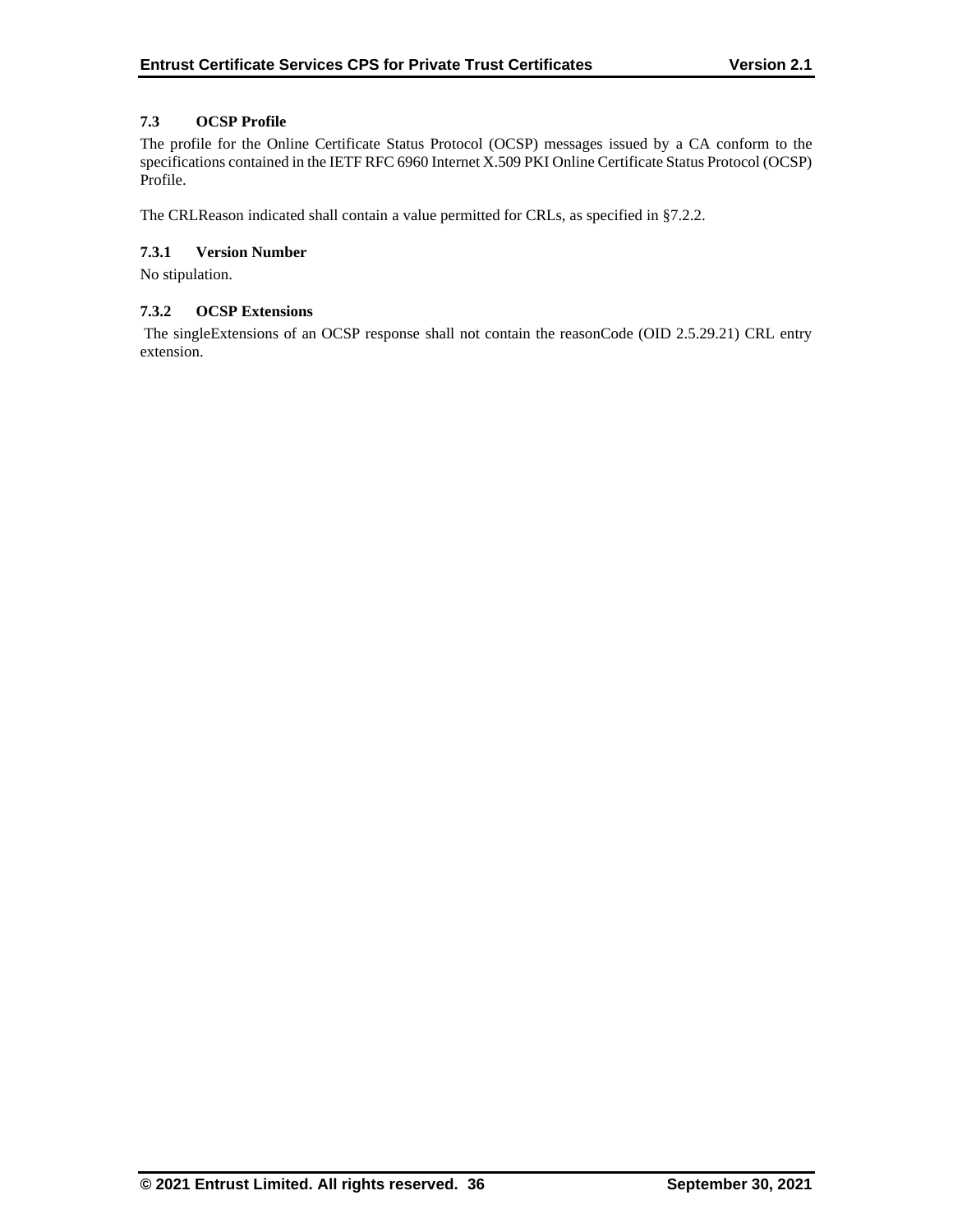## **8. Compliance Audit and Other Assessment**

#### **8.1 Frequency or Circumstances of Assessment**

Compliance audits will be performed on Shared CAs. Compliance audits may be performed on Dedicated CAs.

The period during which the CA issues Certificates will be divided into an unbroken sequence of audit periods. An audit period will not exceed one year in duration.

#### **8.2 Identity/Qualifications of Assessor**

The compliance audit of the CAs is performed by an auditor which possesses the following qualifications and skills:

- i. Independence from the subject of the audit;
- ii. Ability to conduct an audit that addresses the criteria of the audit schemes specified in §8.4;
- iii. Employs individuals who have proficiency in examining PKI technology, information security tools and techniques, information technology and security auditing, and the third-party attestation function; and
- iv. Bound by law, government regulation, or professional code of ethics.

#### **8.3 Assessor's Relationship to Assessed Entity**

The certified public accounting firm selected to perform the compliance audit for the CAs and RAs will be independent from the entity being audited.

#### **8.4 Topics Covered by Assessment**

The compliance audit will test compliance of the CAs and RAs against the policies and procedures set forth, as applicable in:

- i. This CPS; and
- ii. WebTrust Program for Certification Authorities;

#### **8.5 Actions Taken as a Result of Deficiency**

Upon receipt of a compliance audit that identifies any deficiencies, the audited CA or RA shall use commercially reasonable efforts to correct any such deficiencies in an expeditious manner.

#### **8.6 Communication of Results**

The results of all compliance audits will be communicated to the Policy Authority and to any third party entities which are entitled by law or regulation to receive a copy of the audit results.

#### **8.7 Self-audits**

No stipulation.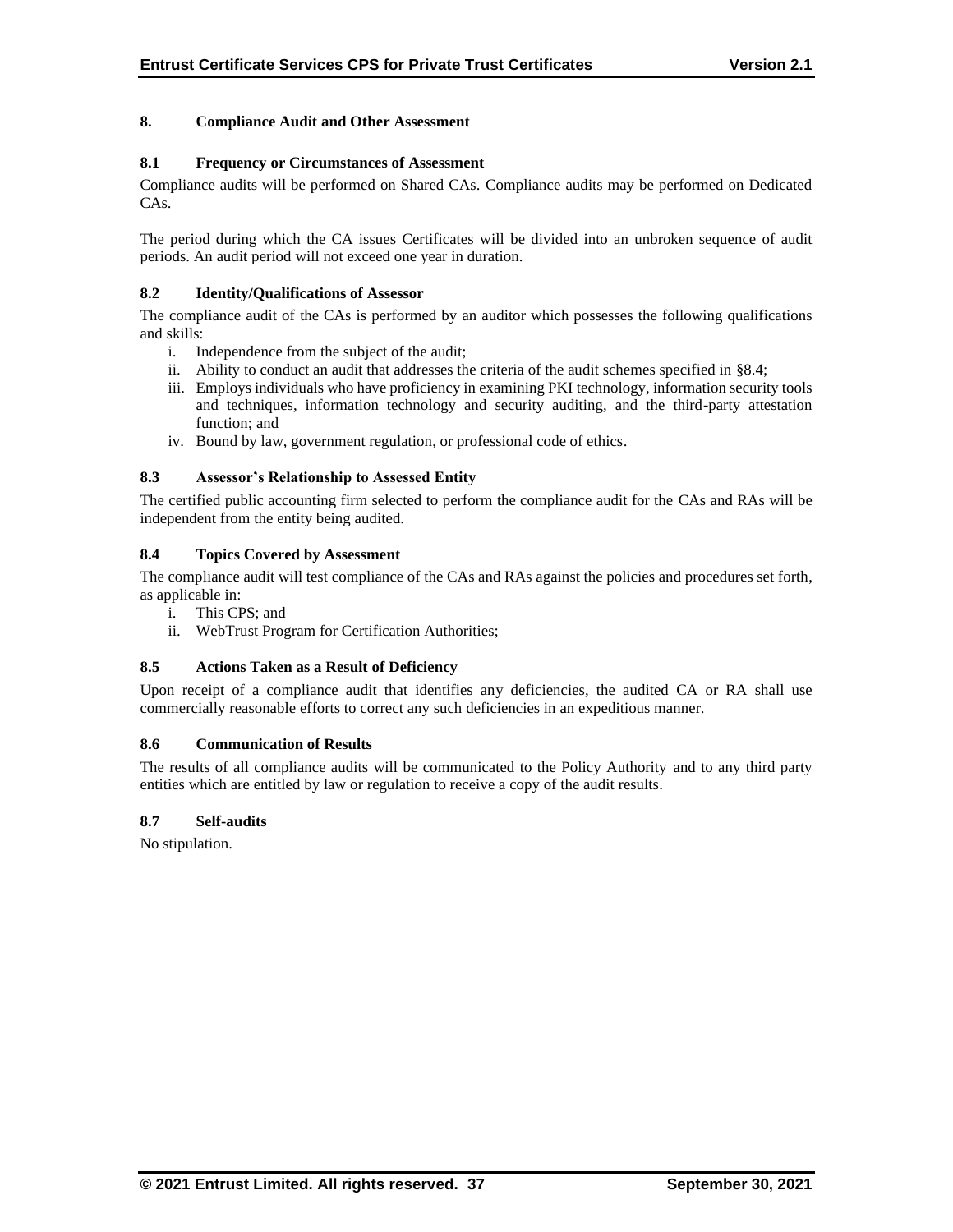## **9. Other Business and Legal Matters**

## **9.1 Fees**

Unless otherwise set out in a Subscriber Agreement, the fees for services provided by Entrust with respect to Certificates are set forth on the websites (including e-commerce sites) operated by Entrust. Unless otherwise set out in a Subscriber Agreement, these fees are subject to change, and any such changes shall become effective immediately after posting on such websites (including e-commerce sites). The fees for services provided by independent third-party RAs, Resellers and Co-marketers in respect to Certificates are set forth on the websites operated by such RAs, Resellers and Co-marketers. These fees are subject to change, and any such changes shall become effective immediately after posting on such websites.

## **9.1.1 Certificate Issuance or Renewal Fees**

No stipulation.

## **9.1.2 Certificate Access Fees**

No stipulation.

## **9.1.3 Revocation or Status Information Access Fees**

No stipulation.

## **9.1.4 Fees for Other Services**

No stipulation.

## **9.1.5 Refund Policy**

Except for a formal written Entrust refund policy, if any, neither Entrust nor any RAs operating under the CAs provide any refunds for Certificates or services provided in respect to Certificates.

#### **9.2 Financial Responsibility**

Subscribers and Relying Parties shall be responsible for the financial consequences to such Subscribers, Relying Parties, and to any other persons, entities, or organizations for any transactions in which such Subscribers or Relying Parties participate and which use Certificates or any services provided in respect to Certificates.

#### **9.2.1 Insurance Coverage**

Entrust maintains (a) Commercial General Liability insurance with policy limits of at least two million US dollars (US\$2,000,000.00) in coverage; and (b) Professional Liability/Errors and Omissions insurance, with policy limits of at least five million US dollars (US\$5,000,000.00) in coverage. Such insurance policies will be carried with companies rated no less than A- as to Policy Holder's Rating in the current edition of Best's Insurance Guide.

#### **9.2.2 Other Assets**

No stipulation.

## **9.2.3 Insurance or Warranty Coverage for End-entities**

No stipulation.

## **9.3 Confidentiality of Business Information**

#### **9.3.1 Scope of Confidential Information**

The following information is considered confidential information of Entrust and is protected against disclosure using a reasonable degree of care:

i. Private Keys;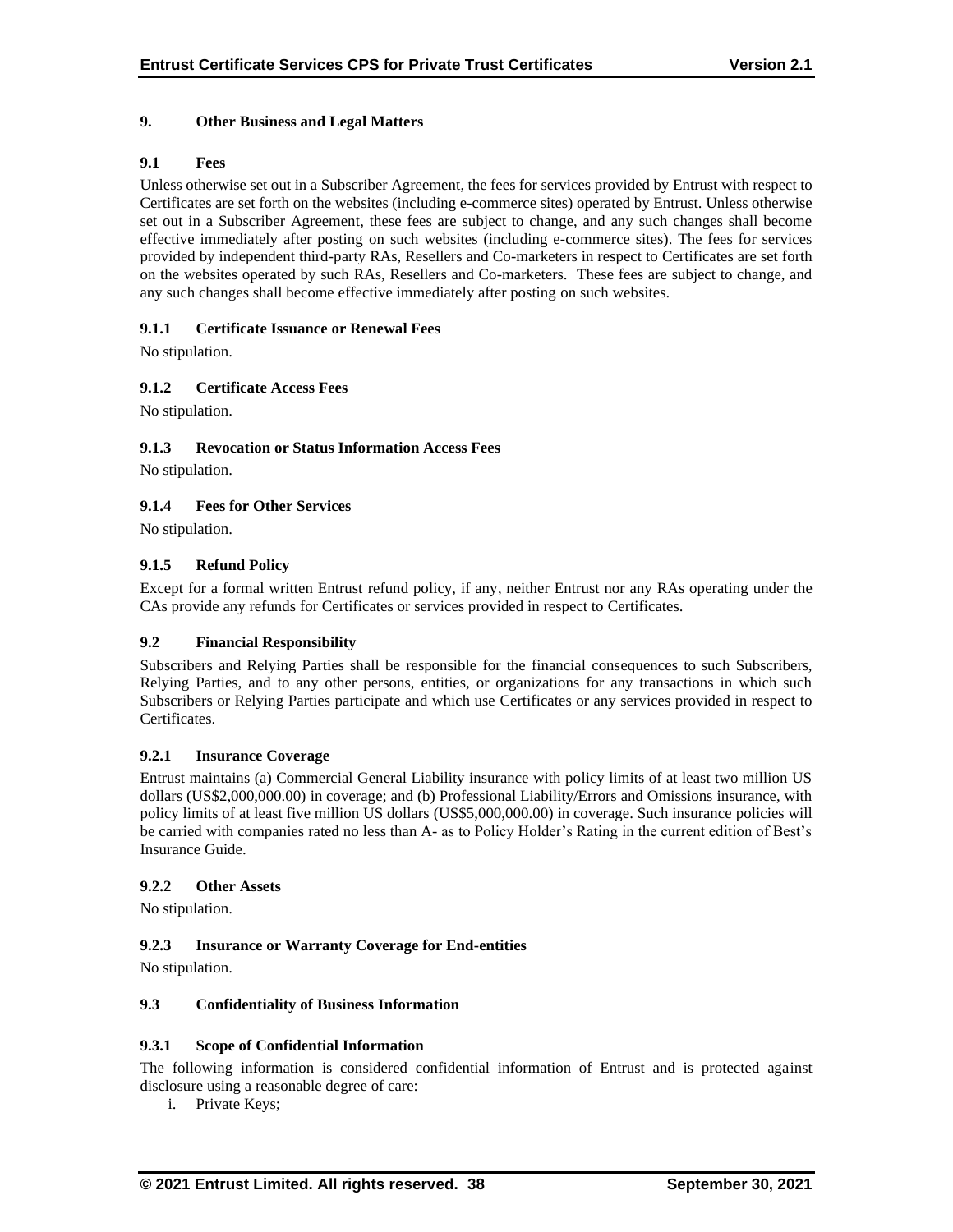- ii. Activation data used to access Private Keys or to gain access to the CA system;
- iii. Business continuity, incident response, contingency, and disaster recovery plans;
- iv. Other security practices used to protect the confidentiality, integrity, or availability of information;
- v. Information held by Entrust as private information in accordance with §9.4;
- vi. Audit logs and archive records; and
- vii. Transaction records, financial audit records, and external or internal audit trail records and any audit reports (with the exception of an auditor's letter confirming the effectiveness of the controls set forth in this CPS).

#### **9.3.2 Information not with the Scope of Confidential Information**

Information that is included in a Certificate or a Certificate Revocation List are considered public.

## **9.3.3 Responsibility to Protect Confidential Information**

Entrust's employees, agents, and contractors are responsible for protecting confidential information and are contractually obligated to do so. Entrust systems are configured to protect confidential information.

#### **9.4 Privacy or Personal Information**

## **9.4.1 Privacy Plan**

Entrust follows the policies, statements and practices available at https://www.entrust.com/legalcompliance/privacy ("Privacy Plan") when handling personal information.

## **9.4.2 Information Treated as Private**

Entrust treats all personal information about an individual that is not publicly available in the contents of a Certificate, CRL or OCSP as personal information in accordance with the Privacy Plan.

#### **9.4.3 Information not Deemed Private**

Subject to applicable law, Certificates, CRLs, and OCSP and the personal or corporate information appearing in them are not considered personal or private information.

#### **9.4.4 Responsibility to Protect Private Information**

Entrust personnel are required to protect personal information in accordance with the Privacy Plan.

#### **9.4.5 Notice and Consent to Use Private Information**

Unless otherwise stated in the CPS, Privacy Plan or other agreement (such as a Subscriber Agreement or Relying Party Agreement), personal information will not be used without the consent of the subject of such personal information. Notwithstanding the foregoing, personal information contained in a Certificate may be published in online public repositories and all Subscribers consent to the global transfer of any personal data contained in the Certificate.

#### **9.4.6 Disclosure Pursuant to Judicial or Administrative Process**

Entrust, independent third-party RAs under a CA, Resellers, and Co-marketers shall have the right to release information that is considered to be personal or confidential to law enforcement officials in compliance with applicable law.

Entrust, independent third-party RAs under a CA, Resellers, and Co-marketers may disclose information that is considered confidential during the course of any arbitration, litigation, or any other legal, judicial, or administrative proceeding relating to such information. Any such disclosures shall be permissible provided that Entrust, the independent third-party RA, Reseller, or Co-marketer uses commercially reasonable efforts to obtain a court-entered protective order restricting the use and disclosure of any such information to the extent reasonably required for the purposes of such arbitration, litigation, or any other legal, judicial, or administrative proceeding.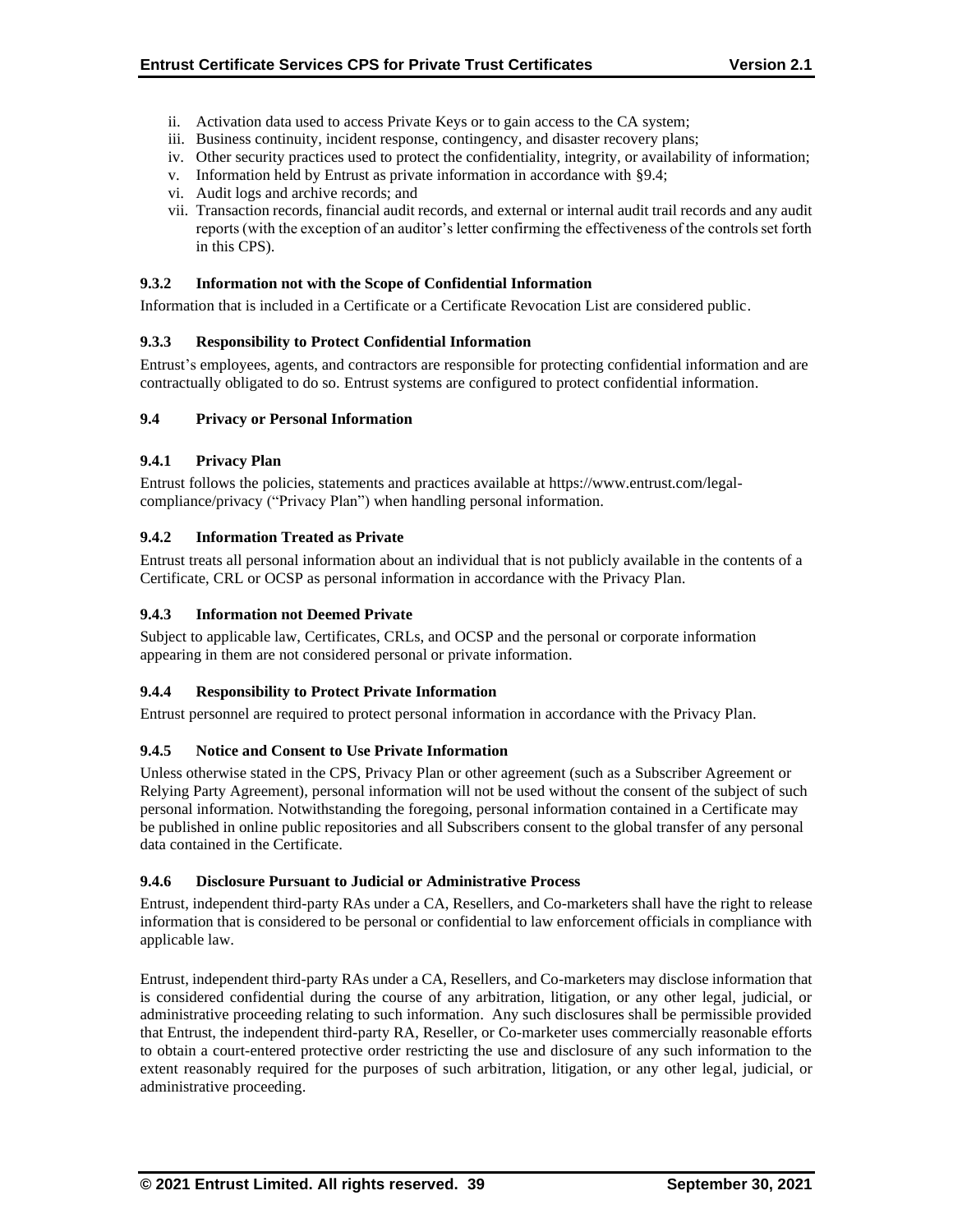## **9.4.7 Other Information Disclosure Circumstances**

Entrust, independent third-party RAs under a CA, Resellers, and Co-marketers may disclose information provided to Entrust, such RA, Reseller or Co-marketer, by an Applicant, a Subscriber, or a Relying Party upon request of such Applicant, Subscriber, or Relying Party.

If a Certificate is revoked by a CA, the Certificate status will be provided by the CRL and OCSP response.

## **9.5 Intellectual Property Rights**

Entrust retains all right, title, and interest (including all intellectual property rights), in, to and under the CPS and all Certificates, except for any information that is supplied by an Applicant or a Subscriber and that is included in a Certificate, which information shall remain the property of the Applicant or Subscriber. Subject to availability, Entrust may in its discretion make copies of one or more Subordinate CA Certificate(s) available to Subscribers for use solely with the Certificate issued to such Subscribers. Entrust retains all right, title, and interest (including all intellectual property rights), in, to and under the Subordinate CA Certificate(s). Except as expressly set forth herein in Subscriber Agreement no right is or shall be deemed to be granted, whether by implication, estoppel, inference or otherwise.

#### **9.6 Representation and Warranties**

## **9.6.1 CA Representations and Warranties**

Entrust makes the following limited warranties with respect to the operation of the CAs. A CA shall:

- (i) provide CA services in accordance with the CPS;
- (ii) upon receipt of a request from an RA operating under such CA, issue a Certificate in accordance with the practices and procedures set forth in the CPS;
- (iii) make available Certificate revocation information by issuing Certificates and by issuing and making available Certificate CRLs in a Repository in accordance with the CPS;
- (iv) issue and publish Certificate CRLs on a regular schedule in accordance with the CPS;
- (v) provide revocation services consistent with the procedures set forth in the CPS; and
- (vi) provide Repository services consistent with the practices and procedures set forth in the CPS.

In operating the CAs, Entrust may use one or more representatives or agents to perform its obligations under the CPS, any Subscriber Agreements, or any Relying Party Agreements, provided that Entrust shall remain responsible for its performance.

In no event does the Entrust Group make any representations, or provide any warranties, or conditions to any Applicants, Subscribers, Relying Parties, or any other persons, entities, or organizations with respect to (i) the techniques used by any party other than Entrust in the generation and storage of the Private Key corresponding to the Public Key in a Certificate, including, whether such Private Key has been Compromised or was generated using sound cryptographic techniques, (ii) the reliability of any cryptographic techniques or methods used in conducting any act, transaction, or process involving or utilizing a Certificate, or (iii) non-repudiation of any Certificate or any transaction facilitated through the use of a Certificate, since such determination is a matter of applicable law.

#### **9.6.2 RA Representations and Warranties**

RAs operating under a CA shall:

- (i) receive Certificate Applications in accordance with the CPS;
- (ii) perform, log and secure verification of information submitted by Applicants when applying for Certificates, and if such verification is successful, submit a request to a CA for the issuance of a Certificate, all in accordance with the CPS;
- (iii) receive and verify requests from Subscribers for the revocation of Certificates, and if the verification of a revocation request is successful, submit a request to a CA for the revocation of such Certificate, all in accordance with the CPS;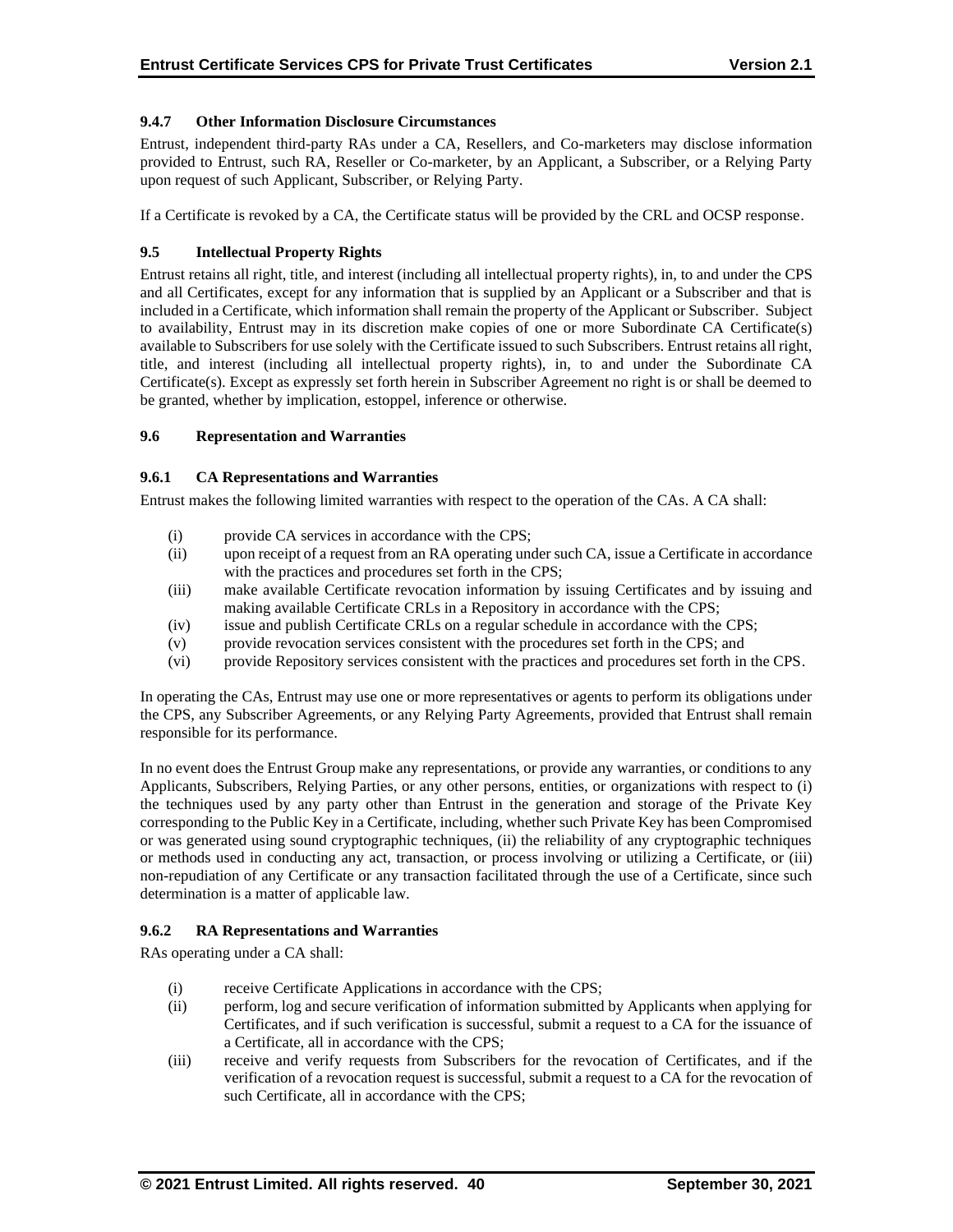- (iv) notify Subscribers, in accordance with the CPS, that a Certificate has been issued to them; and
- (v) notify Subscribers, in accordance with the CPS that and Certificate issued to them has been revoked or will soon expire.

Entrust may use one or more representatives or agents to perform its obligations in respect of an Entrust RA under the CPS, any Subscriber Agreements, or any Relying Party Agreements, provided that Entrust shall remain responsible for the performance of such representatives or agents under the CPS, any Subscriber Agreements, or any Relying Party Agreements. Entrust may appoint independent third parties to act as RAs under a CA. Such independent third-party RAs shall be responsible for their performance under the CPS, any Subscriber Agreements, or any Relying Party Agreements. Entrust shall not be responsible for the performance of such independent third-party RAs. Independent third-party RAs may use one or more representatives or agents to perform their obligations when acting as an RA under a CA. Independent thirdparty RAs shall remain responsible for the performance of such representatives or agents under the CPS, any Subscriber Agreements, or any Relying Party Agreements. Entrust may appoint Resellers and Co-marketers for (i) Certificates, and (ii) services provided in respect to Certificates. Such Resellers and Co-marketers shall be responsible for their performance under the CPS, any Subscriber Agreements, or any Relying Party Agreements. Entrust shall not be responsible for the performance of any such Resellers and Co-marketers. Resellers and Co-marketers may use one or more representatives or agents to perform their obligations under the CPS, any Subscriber Agreements, or any Relying Party Agreements. Resellers and Co-marketers shall remain responsible for the performance of such representatives or agents under the CPS, any Subscriber Agreements, or any Relying Party Agreements. Independent third-party RAs, Resellers, and Co-marketers shall be entitled to receive all of the benefit of all (i) disclaimers of representations, warranties, and conditions, (ii) limitations of liability, (iii) representations and warranties from Applicants, Subscribers, and Relying Parties, and (iv) indemnities from Applicants, Subscribers, and Relying Parties, set forth in this CPS, any Subscriber Agreements, and any Relying Party Agreements.

## **9.6.3 Subscriber representations and Warranties**

As a condition of having any Certificate issued to or for Subscriber, each Subscriber (in this section, "Subscriber" includes "Applicant" when referring to any time prior to issuance of the Certificate) makes, on its own behalf and if applicable on behalf of its principal or agent under a subcontractor or hosting service relationship, the following representations, commitments, affirmations and warranties for the benefit of Certificate Beneficiaries, Entrust and any of Entrust's Affiliates that will issue Certificates to or for Subscriber:

9.6.3.1 For all Certificates:

- (i) If Subscriber is applying for a Certificate to be issued to or for another Person, such Person has authorized Subscriber to act on its behalf, including to request Certificates on behalf of such Person, and to make the representations, commitments, affirmations and warranties in this §9.6.3 on behalf of such Person as well as on Subscriber's own behalf.
- (ii) All information provided, and all representations made, at all times, by Subscriber in relation to any Certificate Services, including in the Certificate request and otherwise in connection with Certificate issuance, are and will be complete, correct and accurate, including that any legal entity Subject legally exists as a valid entity in the jurisdiction of incorporation or registration specified in the Certificate (and such information and representations will be promptly updated from time to time as necessary to maintain such completeness, correctness and accuracy), and does not infringe, misappropriate, dilute, unfairly compete with, or otherwise violate the intellectual property, or other rights of any person, entity, or organization in any jurisdiction. For clarity, in submitting any request for a Certificate using prequalified information, a Subscriber is deemed to be making anew the representations, commitments, affirmations and warranties set out in this Exhibit B, and Entrust will have no obligation to issue any Certificate containing pre-qualified information if such information is subsequently found to have changed or to be in any way inaccurate, incorrect, or misleading.
- (iii) The Private Key corresponding to the Public Key submitted to Entrust with the Certificate request was created using sound cryptographic techniques and all reasonable measures have been taken to, at all times, assure control of, keep confidential, properly protect, and prohibit unauthorized use of, the private key (and any associated access or activation data or device, e.g., password or token).
- (iv) Any device storing Private Keys will be operated and maintained in a secure manner.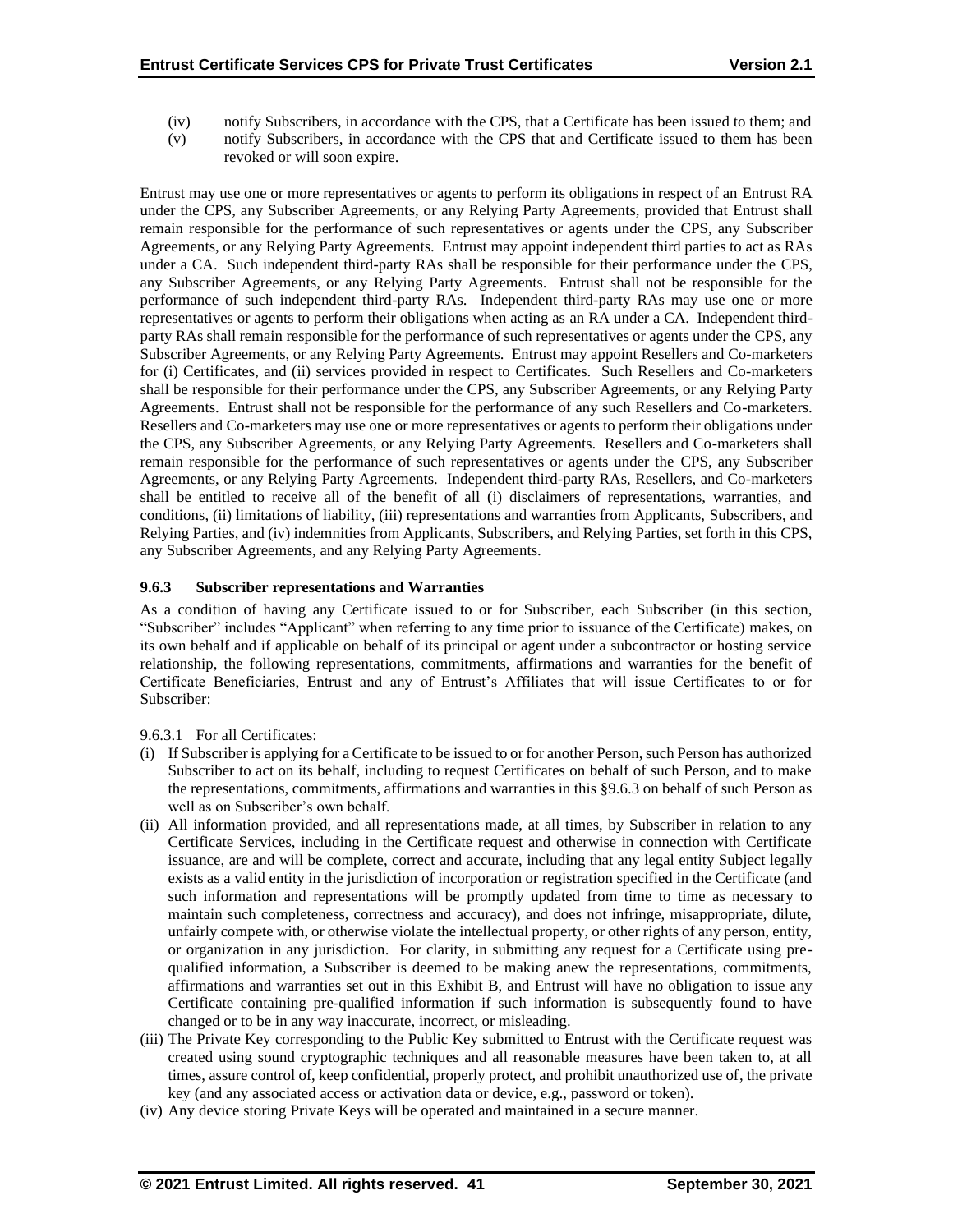- (v) A Certificate will not be installed or used until Subscriber has reviewed and verified that the content of the Certificate is accurate and correct.
- (vi) In the case of all Private SSL Certificates, the Certificate will be installed only on servers that are accessible at the domain name (subjectAltName(s)) listed in the Certificate.
- (vii)Certificates and the Private Key corresponding to the Public Key listed in such Certificate will only be used in compliance with all applicable laws and solely in accordance with the Subscriber Agreement, and will only be used on behalf of the organization listed as the Subject in such Certificates.
- (viii) The contents of Certificates will not be improperly modified.
- (ix) Subscriber will notify Entrust, cease all use of the Certificate and the Private Key corresponding to the Public Key in the Certificate, and request the revocation of the Certificate,
	- a. promptly, if any information included in the Certificate or the application for a Certificate changes, is or becomes incorrect or inaccurate, or if any change in any circumstances would make the information in the Certificate misleading.
	- b. immediately, if there is any actual or suspected Key Compromise, or if control over the Private Key has been lost for other reasons.
- (x) Subscriber will promptly cease all use of the Certificate and the Private Key corresponding to the Public Key in such Certificate upon expiration or revocation of such Certificate.
- (xi) Subscriber will immediately respond to Entrust's instructions concerning any Key Compromise or misuse or suspected misuse of a Certificate.
- (xii)Subscriber acknowledges and agrees that Entrust is entitled to revoke a Certificate immediately if:
	- a. Subscriber breaches the Subscriber Agreement.
	- b. Entrust discovers that there has been a Compromise of the Certificate's Private Key.
	- c. the Private Key corresponding to the Public Key in the Certificate has been used to digitally sign Suspect Code.
- (xiii) Where the Subject named in the Certificate(s) is a separate entity from the Subscriber, the Subject has authorized the inclusion of the Subject's information in the Certificate.
- (xiv) Subscriber owns, controls, or has the exclusive right to use the domain name or email address listed in Certificate.
- (xv)Subscriber acknowledges and agrees that Entrust is entitled to modify the Subscriber Agreement when necessary to comply with any changes in Industry Standards (as defined in the Subscriber Agreement).
- (xvi) Subscriber will use appropriate judgment about whether it is appropriate, given the level of security and trust provided by Certificate, to use the Certificate in any given circumstance.

#### **9.6.4 Relying Parties Representations and Warranties**

Each Relying Party makes the following representations, commitments, affirmations and warranties:

- (i) The Relying Party shall understand and, if necessary, receive proper education in the use of Public-Key cryptography and Certificates including Certificates.
- (ii) The Relying Party shall read and agree to all terms and conditions of the CPS and the Relying Party Agreement.
- (iii) The Relying Party shall verify Certificates, including use of CRLs, in accordance with the certification path validation procedure specified in ITU-T Rec. X.509:2005 | ISO/IEC 9594-8 (2005), taking into account any critical extensions and approved technical corrigenda as appropriate.
- (iv) The Relying Party shall trust and make use of a Certificate only if the Certificate has not expired or been revoked and if a proper chain of trust can be established to a trustworthy Root.
- (v) The Relying Party shall properly validate a Certificate before making a determination about whether to rely on such Certificate, including confirmation that the Certificate has not expired or been revoked and that a proper chain of trust can be established to a trustworthy root.
- (vi) The Relying Party shall not rely on a Certificate that cannot be validated back to a trustworthy root.
- (vii)The Relying Party shall make its own judgment and rely on a Certificate only if such reliance is reasonable in the circumstances, including determining whether such reliance is reasonable given the nature of the security and trust provided by a Certificate and the value of any transaction that may involve the use of a Certificate.
- (viii) The Relying Party shall exercise its own judgment in determining whether it is reasonable under the circumstances to rely on a Certificate, including determining whether such reliance is reasonable given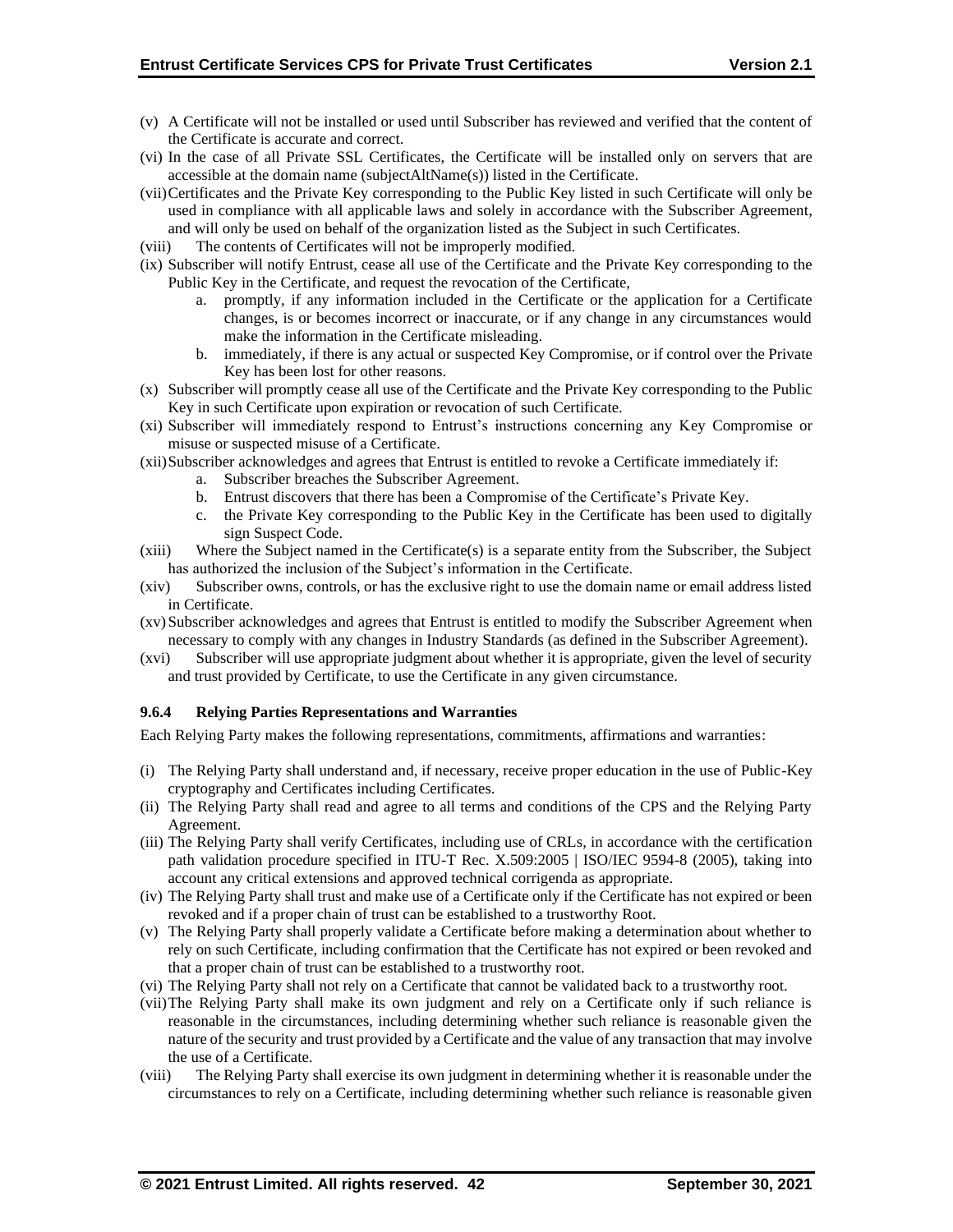the nature of the security and trust provided by an Certificate and the value of any transaction that may involve the use of a Certificate.

- (ix) The Relying Party shall not use a Certificate for any hazardous or unlawful (including tortious) activities.
- (x) The Relying Party shall not rely on a revoked or expired Certificate.

## **9.6.5 Representations and Warranties of Other Participants**

No stipulation.

#### **9.7 Disclaimers of Warranties**

EXCEPT FOR THE LIMITED WARRANTY DESCRIBED IN §9.6.1 ABOVE, AND EXCEPT AS OTHERWISE PROVIDED IN THE SUBSCRIBER AGREEMENT, ENTRUST AND ENTRUST GROUP AFFILIATES EXPRESSLY DISCLAIMS AND MAKES NO REPRESENTATION, WARRANTY OR COVENANT OF ANY KIND, WHETHER EXPRESS OR IMPLIED, EITHER IN FACT OR BY OPERATION OF LAW, WITH RESPECT TO THIS CPS OR ANY CERTIFICATE ISSUED HEREUNDER, INCLUDING WITHOUT LIMITATION, ALL WARRANTIES OF QUALITY, MERCHANTABILITY, NON-INFRINGEMENT, TITLE AND FITNESS FOR A PARTICULAR PURPOSE, AND ALL WARRANTIES, REPRESENTATIONS, CONDITIONS, UNDERTAKINGS, TERMS AND OBLIGATIONS IMPLIED BY STATUTE OR COMMON LAW, TRADE USAGE, COURSE OF DEALING OR OTHERWISE ARE HEREBY EXCLUDED TO THE FULLEST EXTENT PERMITTED BY LAW. EXCEPT FOR THE LIMITED WARRANTY DESCRIBED ABOVE, ENTRUST AND ENTRUST GROUP AFFILIATES FURTHER DISCLAIM AND MAKES NO REPRESENTATION, WARRANTY OR COVENANT OF ANY KIND, WHETHER EXPRESS OR IMPLIED, EITHER IN FACT OR BY OPERATION OF LAW, TO ANY APPLICANT, SUBSCRIBER OR ANY RELYING PARTY THAT (A) THE SUBSCRIBER TO WHICH IT HAS ISSUED A CERTIFICATE IS IN THE FACT THE PERSON, ENTITY OR ORGANIZATION IT CLAIMS TO HAVE BEEN (B) A SUBSCRIBER IS IN FACT THE PERSON, ENTITY OR ORGANIZATION LISTED IN THE CERTIFICATE, OR (C) THAT THE INFORMATION CONTAINED IN THE CERTIFICATES OR IN ANY CERTIFICATE STATUS MECHANISM COMPILED, PUBLISHED OR OTHERWISE DISSEMINATED BY ENTRUST, OR THE RESULTS OF ANY CRYPTOGRAPHIC METHOD IMPLEMENTED IN CONNECTION WITH THE CERTIFICATES IS ACCURATE, AUTHENTIC, COMPLETE OR RELIABLE.

IT IS AGREED AND ACKNOWLEDGED THAT APPLICANTS AND SUBSCRIBERS ARE LIABLE FOR ANY MISREPRESENTATIONS MADE TO ENTRUST AND RELIED UPON BY A RELYING PARTY. ENTRUST AND ENTRUST GROUP AFFILIATES DO NOT WARRANT OR GUARANTEE UNDER ANY CIRCUMSTANCES THE "NON-REPUDIATION" BY A SUBSCRIBER AND/OR RELYING PARTY OF ANY TRANSACTION ENTERED INTO BY THE SUBSCRIBER AND/OR RELYING PARTY INVOLVING THE USE OF OR RELIANCE UPON A CERTIFICATE.

IT IS UNDERSTOOD AND AGREED UPON BY SUBSCRIBERS AND RELYING PARTIES THAT IN USING AND/OR RELYING UPON A CERTIFICATE THEY ARE SOLELY RESPONSIBLE FOR THEIR RELIANCE UPON THAT CERTIFICATE AND THAT SUCH PARTIES MUST CONSIDER THE FACTS, CIRCUMSTANCES AND CONTEXT SURROUNDING THE TRANSACTION IN WHICH THE CERTIFICATE IS USED IN DETERMINING SUCH RELIANCE.

THE SUBSCRIBERS AND RELYING PARTIES AGREE AND ACKNOWLEDGE THAT CERTIFICATES HAVE A LIMITED OPERATIONAL PERIOD AND MAY BE REVOKED AT ANY TIME. SUBSCRIBERS AND RELYING PARTIES ARE UNDER AN OBLIGATION TO VERIFY WHETHER A CERTIFICATE IS EXPIRED OR HAS BEEN REVOKED. ENTRUST AND ENTRUST GROUP AFFILIATES HEREBY DISCLAIM ANY AND ALL LIABILITY TO SUBSCRIBERS AND RELYING PARTIES WHO DO NOT FOLLOW SUCH PROCEDURES. MORE INFORMATION ABOUT THE SITUATIONS IN WHICH A CERTIFICATE MAY BE REVOKED CAN BE FOUND IN §4.9.3 OF THIS CPS.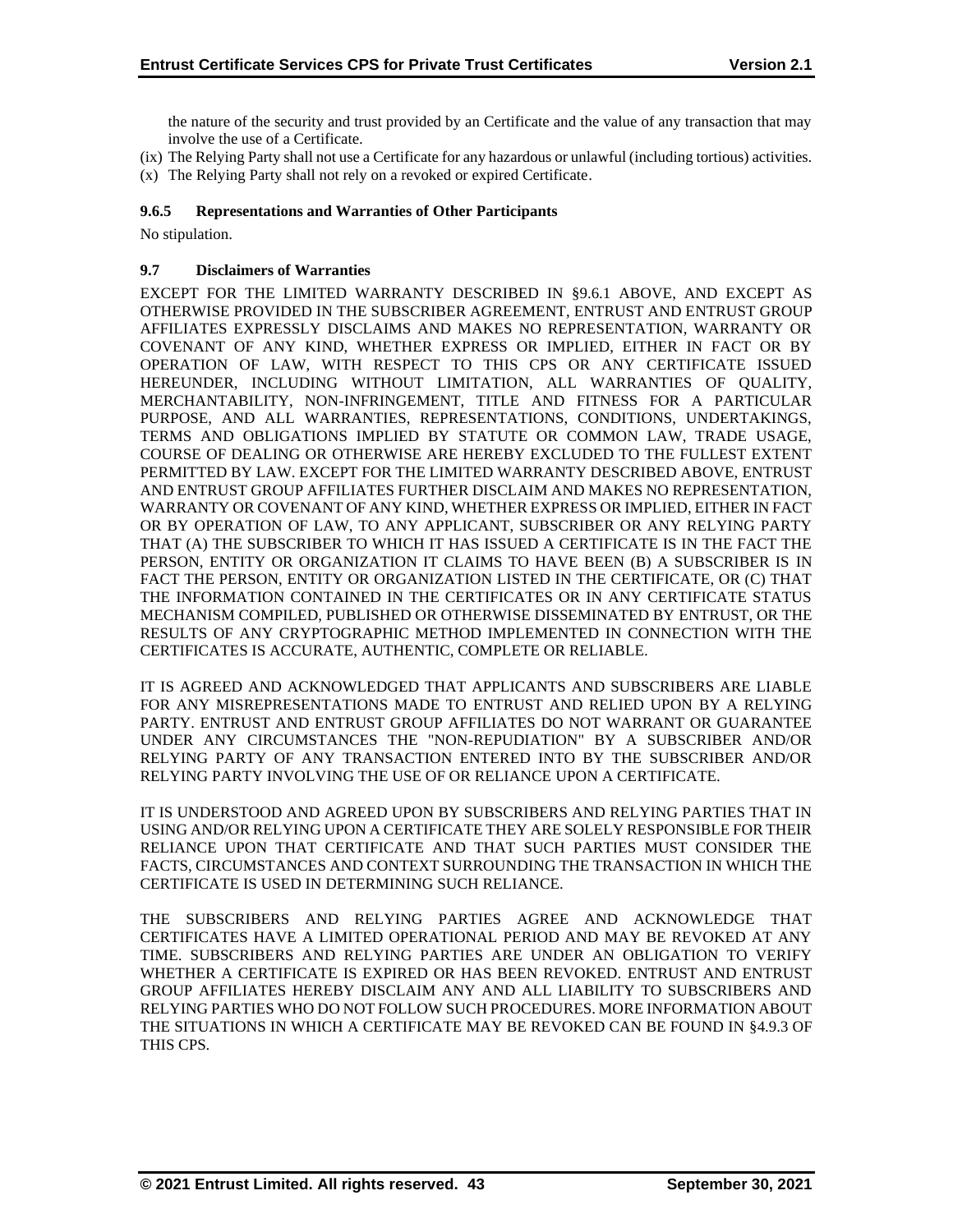## **9.8 Limitations of Liability**

9.8.1 ENTRUST GROUP'S ENTIRE LIABILITY UNDER THIS CPS TO: (I) AN APPLICANT OR SUBSCRIBER IS SET OUT IN THE SUBSCRIBER AGREEMENT BETWEEN ENTRUST (OR AN ENTRUST GROUP AFFILIATE) AND SUCH SUBSCRIBER; AND (II) A RELYING PARTY IS SET OUT IN THE RELYING PARTY AGREEMENT POSTED IN THE REPOSITORY ON THE DATE THE RELYING PARTY RELIES ON SUCH CERTIFICATE.THE ENTRUST GROUP'S ENTIRE LIABILITY TO ANY OTHER PARTY IS SET OUT IN THE AGREEMENT(S) BETWEEN ENTRUST AND SUCH OTHER PARTY.

9.8.2 SUBJECT TO THE FOREGOING AND IF §9.8.1 ABOVE DOES NOT APPLY:

9.8.2.1 TO THE EXTENT ENTRUST HAS ISSUED THE CERTIFICATE(S) IN COMPLIANCE WITH THE CPS, THE ENTRUST GROUP SHALL HAVE NO LIABILITY TO ANY PERSON FOR ANY CLAIMS, DAMAGES OR LOSSES SUFFERED AS THE RESULT OF THE USE OF OR RELIANCE ON SUCH CERTIFICATE. IN NO EVENT WILL ENTRUST GROUP BE LIABLE FOR, AND CUSTOMER WAIVES ANY RIGHT IT MAY HAVE TO, ANY CONSEQUENTIAL, INDIRECT, SPECIAL, INCIDENTAL, PUNITIVE OR EXEMPLARY DAMAGES OR FOR ANY LOSS OF BUSINESS, OPPORTUNITIES, CONTRACTS, REVENUES, PROFITS, SAVINGS, GOODWILL, REPUTATION, USE, OR DATA, OR COSTS OF REPROCUREMENT OR BUSINESS INTERRUPTION, OR ANY LOSS OR DAMAGE THAT IS NOT DIRECTLY ATTRIBUTABLE TO THE USE OR RELIANCE ON A CERTIFICATE OR THE CERTIFICATE SERVICES PROVIDED UNDER THIS AGREEMENT AND THE CPS INCLUDING ANY LOSS OR DAMAGE RESULTING FROM THE COMBINATION OR INTEGRATION OF THE CERTIFICATE OR CERTIFICATE SERVICES WITH ANY SOFTWARE OR HARDWARE NOT PROVIDED BY ENTRUST IF THE LOSS OR DAMAGE WOULD NOT HAVE OCCURRED AS A RESULT OF USE OF THE CERTIFICATE OR CERTIFICATE SERVICES ALONE.

9.8.2.2 IN NO EVENT WILL ENTRUST GROUP'S TOTAL AGGREGATE LIABILITY ARISING OUT OF OR RELATED TO THIS AGREEMENT, THE CPS AND THE USE AND PERFORMANCE OF ANY PRODUCTS AND SERVICES PROVIDED HEREUNDER EXCEED THE GREATER OF (1) ONE THOUSAND UNITED STATES DOLLARS (\$1,000.00 U.S.), OR (2) THE FEES PAID BY SUCH PARTY TO ENTRUST UNDER THIS CPS DURING THE TWELVE MONTHS PRIOR TO THE INITIATION OF THE CLAIM TO A MAXIMUM OF ONE HUNDRED THOUSAND DOLLARS (\$100,000.00).

9.8.2.3 THE EXCLUSIONS AND LIMITS IN THIS SECTION (LIMITATIONS OF LIABILITY) APPLY: (A) REGARDLESS OF THE FORM OF ACTION, WHETHER IN CONTRACT (INCLUDING FUNDAMENTAL BREACH), TORT (INCLUDING NEGLIGENCE), WARRANTY, BREACH OF STATUTORY DUTY, MISREPRESENTATION, STRICT LIABILITY, STRICT PRODUCT LIABILITY, OR OTHERWISE; (B) ON AN AGGREGATE BASIS, REGARDLESS OF THE NUMBER OF CLAIMS, TRANSACTIONS, DIGITAL SIGNATURES OR CERTIFICATES; (C) EVEN IF THE POSSIBILITY OF THE DAMAGES IN QUESTION WAS KNOWN OR COMMUNICATED IN ADVANCE AND EVEN IF SUCH DAMAGES WERE FORESEEABLE; AND (D) EVEN IF THE REMEDIES FAIL OF THEIR ESSENTIAL PURPOSE. ENTRUST HAS SET ITS PRICES AND PROVIDES CERTIFICATES IN RELIANCE ON THE EXCLUSIONS AND LIMITS IN THIS SECTION (LIMITATIONS OF LIABILITY), WHICH FORM AN ESSENTIAL BASIS OF THE PROVISION OF THE SERVICES DESCRIBED IN THIS CPS.

9.8.2.4 In no event will Entrust or its Affiliates be liable to Subscribers, Relying Parties or any other person, entity or organization for any losses, costs, expenses, liabilities, damages, claims, or settlement amounts arising out of or related to the use or misuse of, or reliance on any Certificate issued under this CPS that: (i) has expired or been revoked; (ii) has been used for any purpose other than as set forth in this CPS or an applicable Subscriber Agreement; (iii) has been tampered with; (iv) with respect to which the Key Pair underlying such Certificate or the cryptography algorithm used to generate such Certificate's Key Pair has been compromised by the action of any party other than Entrust or its Affiliates (including without limitation the Subscriber or Relying Party); or (v) is the subject of misrepresentations or other misleading acts or omissions of any other party, including but not limited to Subscribers and Relying Parties. Except to the extent expressly provided in this CPS or an applicable Subscriber Agreement or Relying Party Agreement,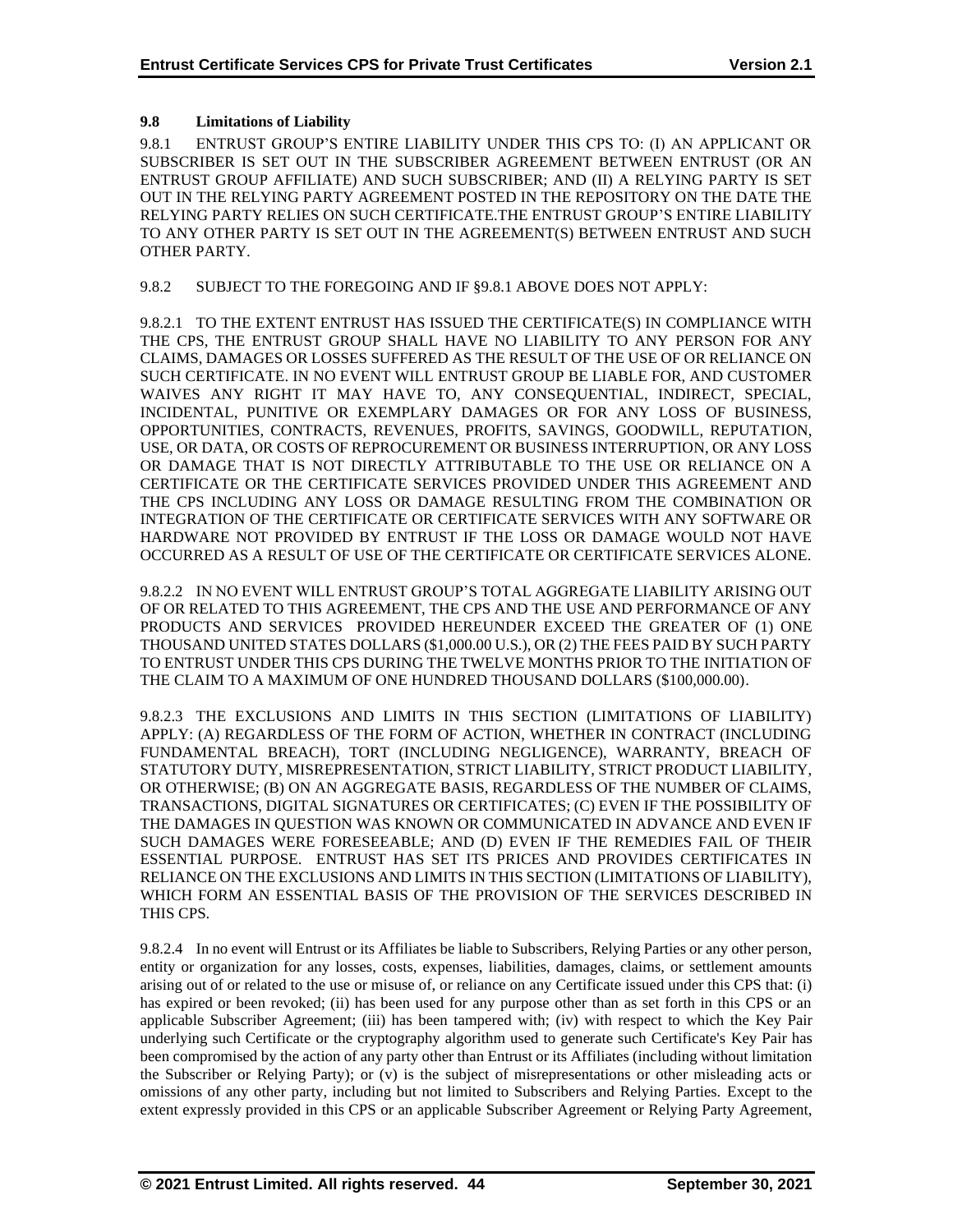in no event shall Entrust or its Affiliates be liable to the Subscriber, Relying Party or other party for damages arising out of any claim that the content of a Certificate infringes any patent, trademark, copyright, trade secret or other intellectual property right of any party.

9.8.2.5 Notwithstanding anything to the contrary in this Section (Limitation of Liability) or elsewhere in the Subscriber Agreement, to the extent required by applicable law Entrust neither excludes nor limits its liability for: (i) death or bodily injury caused by its own negligence; (ii) its own fraud or fraudulent misrepresentation; or (iii) other matters for which liability cannot be excluded or limited under applicable law.

#### **9.9 Indemnities**

## **9.9.1 Indemnification by CAs**

No stipulation.

## **9.9.2 Indemnification for Relying Parties**

RELYING PARTIES SHALL INDEMNIFY AND HOLD ENTRUST GROUP AND ALL INDEPENDENT THIRD-PARTY REGISTRATION AUTHORITIES OPERATING UNDER A CERTIFICATION AUTHORITY (COLLECTIVELY, THE "INDEMNIFIED PARTIES") HARMLESS FROM AND AGAINST ANY AND ALL LIABILITIES, LOSSES, COSTS, EXPENSES, DAMAGES, CLAIMS, AND SETTLEMENT AMOUNTS (INCLUDING REASONABLE ATTORNEY'S FEES, COURT COSTS, AND EXPERT'S FEES) ARISING OUT OF OR RELATING TO ANY USE OR RELIANCE BY A RELYING PARTY ON ANY CERTIFICATE OR ANY SERVICE PROVIDED IN RESPECT TO CERTIFICATES, INCLUDING (I) LACK OF PROPER VALIDATION OF A CERTIFICATE BY A RELYING PARTY, (II) RELIANCE BY THE RELYING PARTY ON AN EXPIRED OR REVOKED CERTIFICATE, (III) USE OF A CERTIFICATE OTHER THAN AS PERMITTED BY THE CPS, THE SUBSCRIBER AGREEMENT, ANY RELYING PARTY AGREEMENT, AND APPLICABLE LAW, (IV) FAILURE BY A RELYING PARTY TO EXERCISE REASONABLE JUDGMENT IN THE CIRCUMSTANCES IN RELYING ON A CERTIFICATE, OR (V) ANY CLAIM OR ALLEGATION THAT THE RELIANCE BY A RELYING PARTY ON A CERTIFICATE OR THE INFORMATION CONTAINED IN A CERTIFICATE INFRINGES, MISAPPROPRIATES, DILUTES, UNFAIRLY COMPETES WITH, OR OTHERWISE VIOLATES THE RIGHTS INCLUDING INTELLECTUAL PROPERTY RIGHTS OR ANY OTHER RIGHTS OF ANYONE IN ANY JURISDICTION. NOTWITHSTANDING THE FOREGOING, RELYING PARTIES SHALL NOT BE OBLIGATED TO PROVIDE ANY INDEMNIFICATION TO AN INDEMNIFIED PARTY IN RESPECT TO ANY LIABILITIES, LOSSES, COSTS, EXPENSES, DAMAGES, CLAIMS, AND SETTLEMENT AMOUNTS (INCLUDING REASONABLE ATTORNEY'S FEES, COURT COSTS AND EXPERT'S FEES) TO THE EXTENT THAT SUCH LIABILITIES, LOSSES, COSTS, EXPENSES, DAMAGES, CLAIMS, AND SETTLEMENT AMOUNTS (INCLUDING REASONABLE ATTORNEY'S FEES, COURT COSTS, AND EXPERT'S FEES) ARISE OUT OF OR RELATE TO ANY WILLFUL MISCONDUCT BY SUCH INDEMNIFIED PARTY.

#### **9.9.3 Indemnification by Subscribers**

UNLESS OTHERWISE SET OUT IN IN A SUBSCRIBER AGREEMENT SUBSCRIBERS SHALL INDEMNIFY AND HOLD ENTRUST AND ALL INDEPENDENT THIRD-PARTY REGISTRATION AUTHORITIES OPERATING UNDER A CERTIFICATION AUTHORITY (COLLECTIVELY, THE "INDEMNIFIED PARTIES") HARMLESS FROM AND AGAINST ANY AND ALL LIABILITIES, LOSSES, COSTS, EXPENSES, DAMAGES, CLAIMS, AND SETTLEMENT AMOUNTS (INCLUDING REASONABLE ATTORNEY'S FEES, COURT COSTS, AND EXPERT'S FEES) ARISING OUT OF OR RELATING TO ANY RELIANCE BY A RELYING PARTY ON ANY CERTIFICATE OR ANY SERVICE PROVIDED IN RESPECT TO CERTIFICATES, INCLUDING ANY (I) ERROR, MISREPRESENTATION OR OMISSION MADE BY A SUBSCRIBER IN USING OR APPLYING FOR A CERTIFICATE, (II) MODIFICATION MADE BY A SUBSCRIBER TO THE INFORMATION CONTAINED IN A CERTIFICATE, (III) USE OF A CERTIFICATE OTHER THAN AS PERMITTED BY THE CPS, THE SUBSCRIBER AGREEMENT, ANY RELYING PARTY AGREEMENT, AND APPLICABLE LAW, (IV) FAILURE BY A SUBSCRIBER TO TAKE THE NECESSARY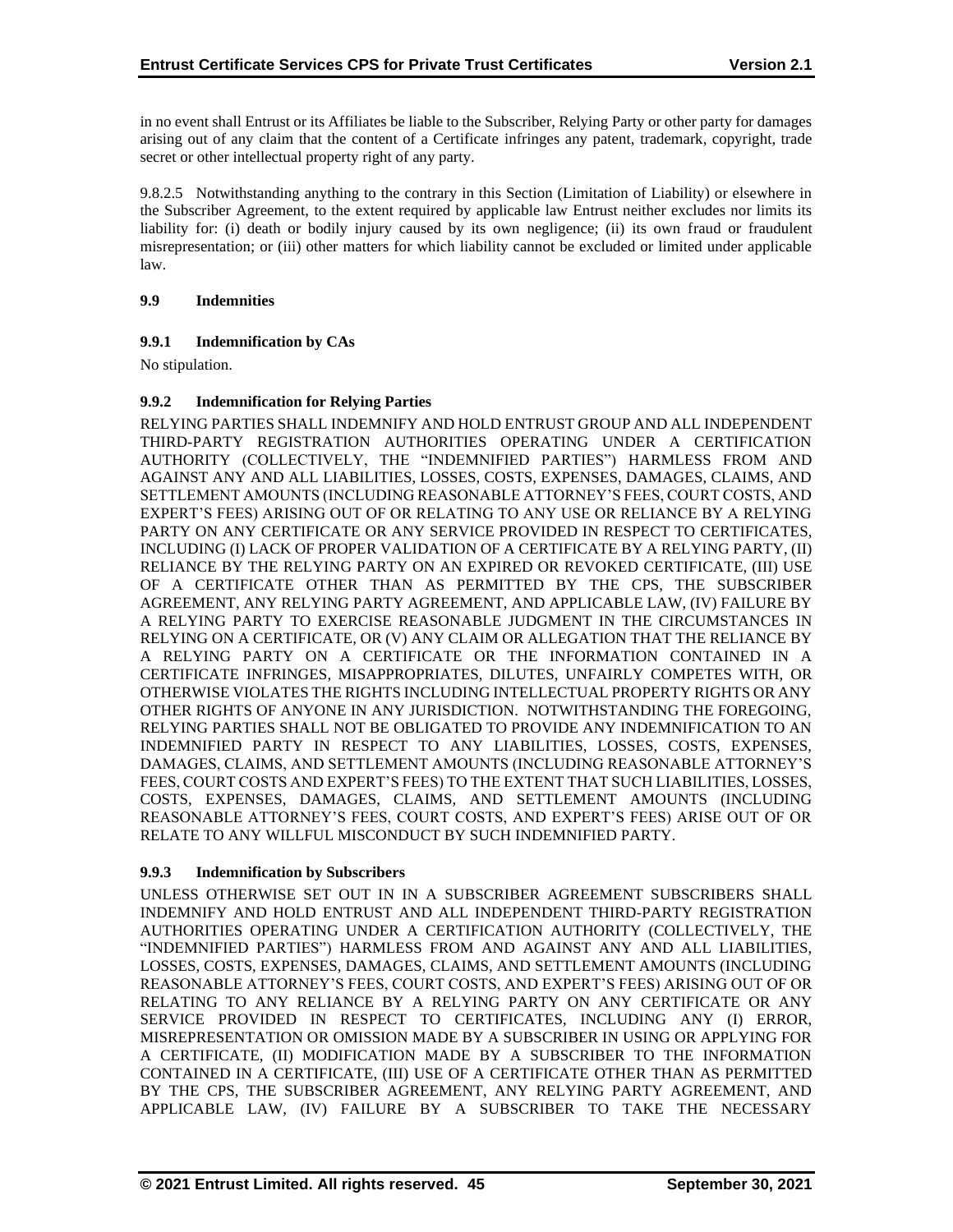PRECAUTIONS TO PREVENT LOSS, DISCLOSURE, COMPROMISE OR UNAUTHORIZED USE OF THE PRIVATE KEY CORRESPONDING TO THE PUBLIC KEY IN SUCH SUBSCRIBER'S CERTIFICATE, OR (V) ALLEGATION THAT THE USE OF A SUBSCRIBER'S CERTIFICATE OR THE INFORMATION CONTAINED IN A SUBSCRIBER'S CERTIFICATE INFRINGES, MISAPPROPRIATES, DILUTES, UNFAIRLY COMPETES WITH, OR OTHERWISE VIOLATES THE RIGHTS INCLUDING INTELLECTUAL PROPERTY RIGHTS OR ANY OTHER RIGHTS OF ANYONE IN ANY JURISDICTION. NOTWITHSTANDING THE FOREGOING, A SUBSCRIBER SHALL NOT BE OBLIGATED TO PROVIDE ANY INDEMNIFICATION TO AN INDEMNIFIED PARTY IN RESPECT TO ANY LIABILITIES, LOSSES, COSTS, EXPENSES, DAMAGES, CLAIMS, AND SETTLEMENT AMOUNTS (INCLUDING REASONABLE ATTORNEY'S FEES, COURT COSTS AND EXPERTS FEES) TO THE EXTENT THAT SUCH LIABILITIES, LOSSES, COSTS, EXPENSES, DAMAGES, CLAIMS, AND SETTLEMENT AMOUNTS (INCLUDING REASONABLE ATTORNEY'S FEES, COURT COSTS, AND EXPERT'S FEES) ARISE OUT OF OR RELATE TO ANY WILLFUL MISCONDUCT BY SUCH INDEMNIFIED PARTY.

## **9.10 Term and Termination**

## **9.10.1 Term**

This CPS will be effective on the date this CPS is published in the Repository and will continue until a newer version of the CPS is published.

## **9.10.2 Termination**

This CPS will remain in effect until replaced by a newer version.

## **9.10.3 Effect of Termination and Survival**

The provisions of sections 1.6, 3.1.6, 5.5, 9.1, 9.3, 9.4, 9.5, 9.7, 9.8, 9.9.2, 9.9.3, 9.10.3, 9.13, 9.14 and 9.16 shall survive termination or expiration of the CPS, any Subscriber Agreements, and any Relying Party Agreements. All references to sections that survive termination of the CPS, any Subscriber Agreements, and any Relying Party Agreements, shall include all sub-sections of such sections. All payment obligations shall survive any termination or expiration of the CPS, any Subscriber Agreements, and any Relying Party Agreements.

#### **9.11 Individual Notices and Communications with Participants**

Unless otherwise set out in in a Subscriber Agreement or Relying Party Agreement, any notice to be given to Entrust under this CPS, a Subscriber Agreement, or a Relying Party Agreement shall be given in writing to the address specified in §1.5.2 by prepaid receipted mail, or overnight courier, and shall be effective as follows (i) in the case of courier, on the next Business Day, and (ii) in the case of receipted mail, five (5) Business Days following the date of deposit in the mail. Any notice to be given by Entrust under the CPS, or any Subscriber Agreement shall be given by email or by prepaid receipted mail or courier to the last address, email address for the Subscriber on file with Entrust. In the event of notice by email, the notice shall become effective on the next Business Day. In the event of notice by prepaid receipted mail, or overnight courier, notice shall become effective as specified in (i) or (ii), depending on the means of notice utilized.

#### **9.12 Amendments**

#### **9.12.1 Procedure for Amendment**

Entrust may, in its discretion, modify the CPS and the terms and conditions contained herein from time to time.

#### **9.12.2 Notification Mechanism and Period**

Modifications to the CPS shall be published in the Repository and shall become effective fifteen (15) days after publication in the Repository unless Entrust withdraws such modified CPS prior to such effective date. In the event that Entrust makes a significant modification to CPS, the version number of the CPS shall be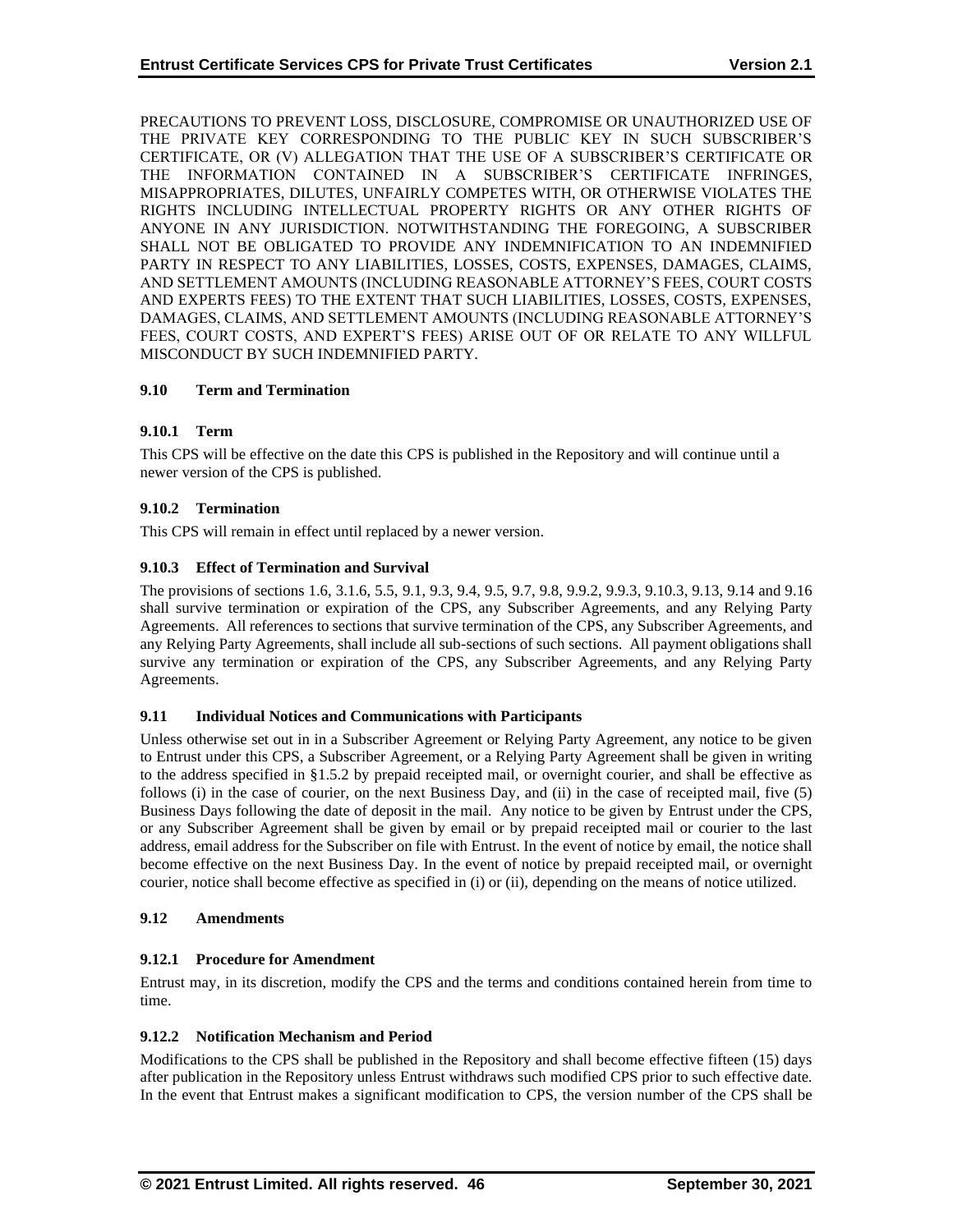updated accordingly. Unless a Subscriber ceases to use, removes, and requests revocation of such Subscriber's Certificate(s) prior to the date on which an updated version of the CPS becomes effective, such Subscriber shall be deemed to have consented to the terms and conditions of such updated version of the CPS and shall be bound by the terms and conditions of such updated version of the CPS.

## **9.12.3 Circumstances Under which OID must be Changed**

No stipulation.

## **9.13 Dispute Resolution Provisions**

Unless otherwise set out in in a Subscriber Agreement or Relying Party Agreement, any disputes between a Subscriber or an Applicant and Entrust or any third-party RAs operating under the CAs, or a Relying Party and Entrust or any third-party RAs operating under the CAs, shall be submitted to mediation in accordance with the Commercial Mediation Rules of the American Arbitration Association which shall take place in English in Ottawa, Ontario. In the event that a resolution to such dispute cannot be achieved through mediation within thirty (30) days, the dispute shall be submitted to binding arbitration. The arbitrator shall have the right to decide all questions of arbitrability. The dispute shall be finally settled by arbitration in accordance with the rules of the American Arbitration Association, as modified by this provision. Such arbitration shall take place in English in Ottawa, Ontario, before a sole arbitrator appointed by the American Arbitration Association (AAA) who shall be appointed by the AAA from its Technology Panel and shall be reasonably knowledgeable in electronic commerce disputes. The arbitrator shall apply the laws of the Province of Ontario, without regard to its conflict of laws provisions, and shall render a written decision within thirty (30) days from the date of close of the arbitration hearing, but no more than one (1) year from the date that the matter was submitted for arbitration. The decision of the arbitrator shall be binding and conclusive and may be entered in any court of competent jurisdiction. In each arbitration, the prevailing party shall be entitled to an award of all or a portion of its costs in such arbitration, including reasonable attorney's fees actually incurred. Nothing in the CPS, or in any Subscriber Agreement, or any Relying Party Agreement shall preclude Entrust or any third-party RAs operating under the CAs from applying to any court of competent jurisdiction for temporary or permanent injunctive relief, without breach of this §9.13 and without any abridgment of the powers of the arbitrator, with respect to any (i) alleged Compromise that affects the integrity of a Certificate, or (ii) alleged breach of the terms and conditions of the CPS, any Subscriber Agreement, or any Relying Party Agreement. The institution of any arbitration or any action shall not relieve an Applicant, Subscriber or Relying Party of its obligations under the CPS, any Subscriber Agreement, or any Relying Party Agreement.

Any and all arbitrations or legal actions in respect to a dispute that is related to a Certificate or any services provided in respect to a Certificate shall be commenced prior to the end of one (1) year after (i) the expiration or revocation of the Certificate in dispute, or (ii) the date of provision of the disputed service or services in respect to the Certificate in dispute, whichever is sooner. If any arbitration or action in respect to a dispute that is related to a Certificate or any service or services provided in respect to a Certificate is not commenced prior to such time, any party seeking to institute such an arbitration or action shall be barred from commencing or proceeding with such arbitration or action.

#### **9.14 Governing Law**

Unless otherwise set out in in a Subscriber Agreement or Relying Party Agreement, the laws of the Province of Ontario, Canada, excluding its conflict of laws rules, shall govern the construction, validity, interpretation, enforceability and performance of the CPS, all Subscriber Agreements and all Relying Party Agreements. The application of the United Nations Convention on Contracts for the International Sale of Goods to the CPS, any Subscriber Agreements, and any Relying Party Agreements is expressly excluded. Any dispute arising out of or in respect to the CPS, any Subscriber Agreement, any Relying Party Agreement, or in respect to any Certificates or any services provided in respect to any Certificates that is not resolved by alternative dispute resolution, shall be brought in the provincial or federal courts sitting in Ottawa, Ontario, and each person, entity, or organization hereby agrees that such courts shall have personal and exclusive jurisdiction over such disputes. In the event that any matter is brought in a provincial or federal court, Applicants, Subscribers, and Relying Parties waive any right that such Applicants, Subscribers, and Relying Parties may have to a jury trial.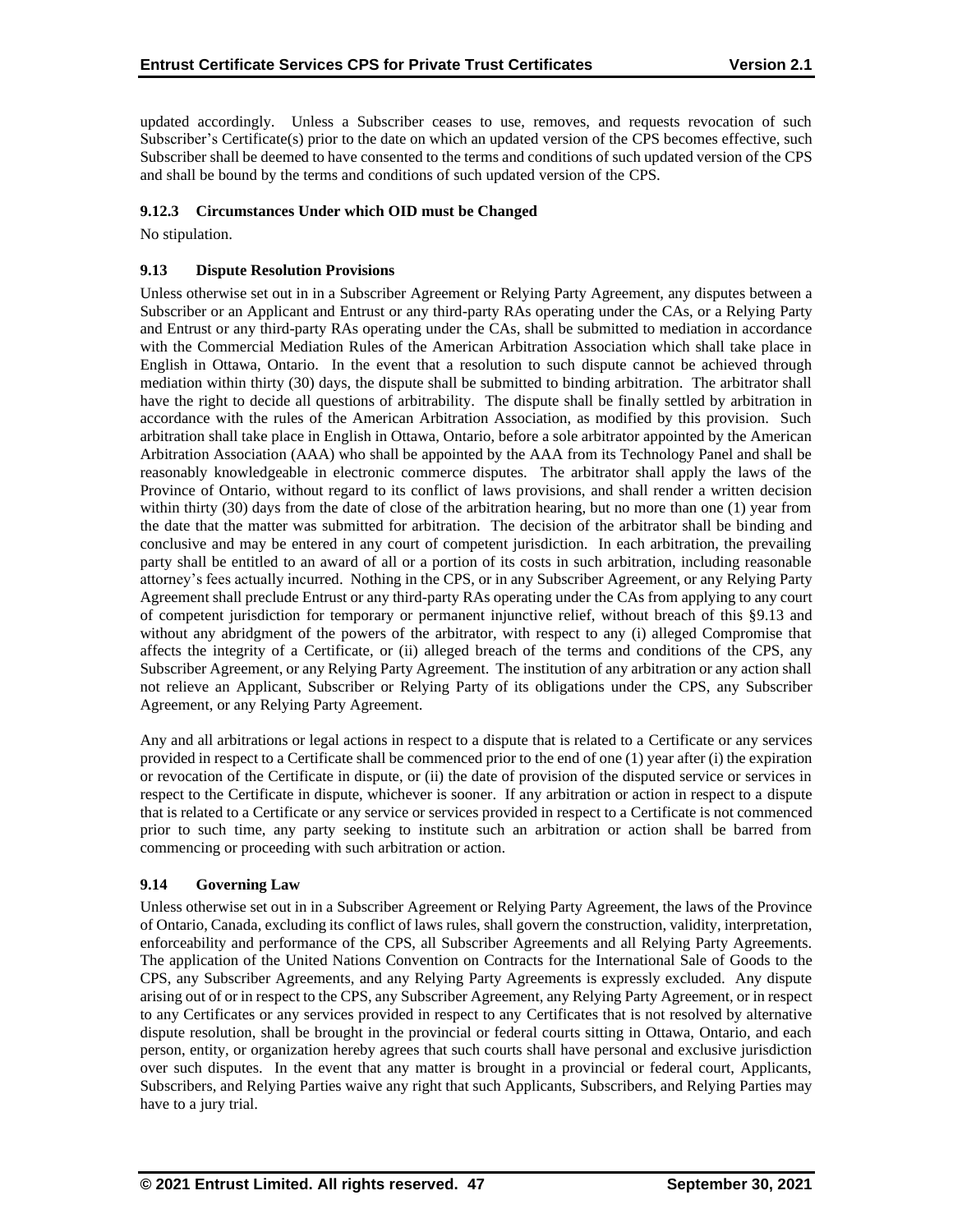## **9.15 Compliance with Applicable Law**

Certificates and related information may be subject to export, import, and/or use restrictions. Subscribers and Relying Parties will comply in all respects with any and all applicable laws, rules and regulations and obtain all permits, licenses and authorizations or certificates that may be required in connection with their exercise of their rights and obligations under any part of the CPS, Subscriber Agreement, and/or Relying Party Agreement, including use or access by any of Subscriber or Relying Party's users. Without limiting the foregoing, Subscribers and Relying Parties will comply with all applicable trade control laws, including but not limited to any sanctions or trade controls of the European Union ("E.U."), Canada, the United Kingdom ("U.K."), and United Nations ("U.N."); the Export Administration Regulations administered by the U.S. Department of Commerce's Bureau of Industry and Security; U.S. sanctions regulations administered by the U.S. Treasury Department's Office of Foreign Assets Control ("OFAC"); or on the U.S. Department of Commerce Entities List ("Entities List"); and any import or export licenses required pursuant to any of the foregoing; and all applicable anti-money laundering laws, including the U.S. Bank Secrecy Act, Money Laundering Control Act, and Patriot Act, the Canadian Proceeds of Crime (Money Laundering) and Terrorist Financing Act, the U.K. Proceeds of Crime Act, and legislation implementing the International Convention on the Suppression of the Financing of Terrorism or the money laundering provisions of the U.N. transnational Organized Crime Convention. Each Subscriber and Relying Party represents and warrants that: (a) neither it nor any of its users is located in, under the control of, or a national or resident of any country to which the export of any software or technology licensed under the Agreement, or related information, would be prohibited by the applicable laws, rules or regulations of the U.S., Canada, U.K., E.U., or other applicable jurisdiction; (b) neither it nor any of its users is a Person to whom the export of any software or technology licensed under the Agreement, or related information, would be prohibited by the laws of the U.S., Canada, U.K., E.U., or other applicable jurisdiction; (c) it and each of its users has and will comply with applicable laws, rules and regulations of the U.S., Canada, U.K., E.U., or other applicable jurisdiction(s) and of any state, province, or locality or applicable jurisdiction governing exports of any product or service provided by or through Entrust; (d) it and all its users will not use any product or service for any purposes prohibited by applicable laws, rules or regulations on trade controls, including related to nuclear, chemical, or biological weapons proliferation, arms trading, or in furtherance of terrorist financing; (e) neither it nor any of its users nor any of its affiliates, officers, directors, or employees is (i) an individual listed on, or directly or indirectly owned or controlled by, a Person (whether legal or natural) listed on, or acting on behalf of a Person listed on, any U.S, Canadian, E.U., U.K., or U.N. sanctions list, including OFAC's list of Specially Designated Nationals or the Entities List; or (ii) located in, incorporated under the laws of, or owned (meaning 50% or greater ownership interest) or otherwise, directly or indirectly, controlled by, or acting on behalf of, a person located in, residing in, or organized under the laws of any of the countries listed at https://www.entrust.com/legal-compliance/denied-parties (each of (i) and (ii), a "Denied Party"); and (f) it and each of its users is legally distinct from, and not an agent of any Denied Party. In the event any of the above representations and warranties is incorrect or the Subscriber, Relying Party or any their users engages in any conduct that is contrary to sanctions or trade controls or other applicable laws, regulations, or rules, any agreements, purchase orders, performance of services, or other contractual obligations of Entrust are immediately terminated.

#### **9.16 Miscellaneous Provisions**

#### **9.16.1 Entire Agreement**

No stipulation.

#### **9.16.2 Assignment**

Certificates and the rights granted under the CPS, any Subscriber Agreement, or any Relying Party Agreement are personal to the Applicant, Subscriber, or Relying Party that entered into the Subscriber Agreement or Relying Party Agreement and cannot be assigned, sold, transferred, or otherwise disposed of, whether voluntarily, involuntarily, by operation of law, or otherwise, without the prior written consent of Entrust or the RA under a CA with which such Applicant, Subscriber, or Relying Party has contracted. Any attempted assignment or transfer without such consent shall be void and shall automatically terminate such Applicant's, Subscriber's or Relying Party's rights under the CPS, any Subscriber Agreement, or any Relying Party Agreement. Entrust may assign, sell, transfer, or otherwise dispose of the CPS, any Subscriber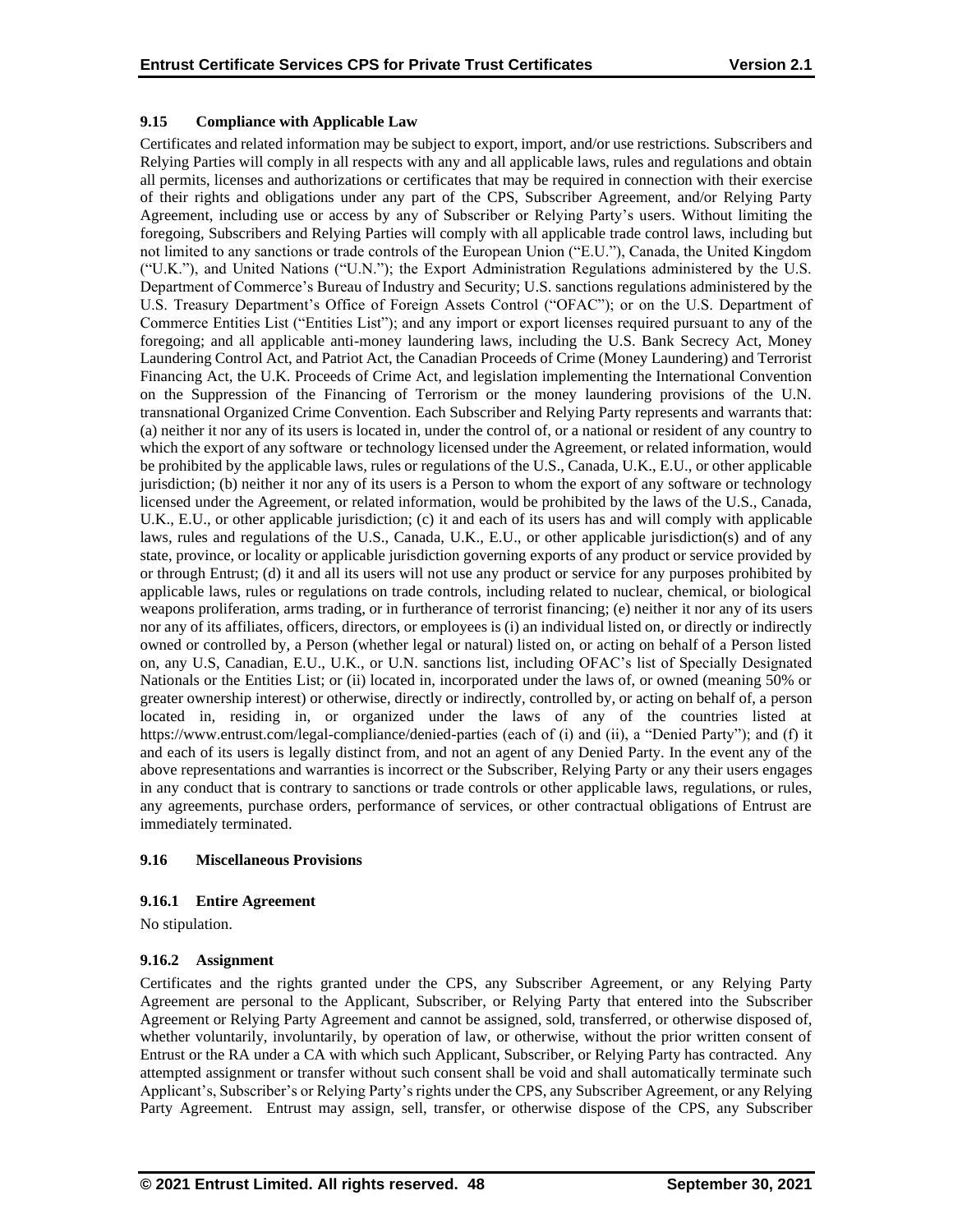Agreements, or any Relying Party Agreements together with all of its rights and obligations under the CPS, any Subscriber Agreements, and any Relying Party Agreements (i) to an Affiliate, or (ii) as part of a sale, merger, or other transfer of all or substantially all the assets or stock of the business of Entrust to which the CPS, the Subscriber Agreements, and Relying Party Agreements relate. Subject to the foregoing limits, this Agreement shall be binding upon and shall inure to the benefit of permitted successors and assigns of Entrust, any third-party RAs operating under the CAs, Applicants, Subscribers, and Relying Parties, as the case may be.

The CPS, the Subscriber Agreements, and the Relying Party Agreements state all of the rights and obligations of the Entrust Group, any Applicant, Subscriber, or Relying Party and any other persons, entities, or organizations in respect to the subject matter hereof and thereof and such rights and obligations shall not be augmented or derogated by any prior agreements, communications, or understandings of any nature whatsoever whether oral or written. The rights and obligations of the Entrust Group may not be modified or waived orally and may be modified only in a writing signed or authenticated by a duly authorized representative of Entrust.

## **9.16.3 Severability**

Whenever possible, each provision of the CPS, any Subscriber Agreements, and any Relying Party Agreements shall be interpreted in such a manner as to be effective and valid under applicable law. If the application of any provision of the CPS, any Subscriber Agreements, or any Relying Party Agreements or any portion thereof to any particular facts or circumstances shall be held to be invalid or unenforceable by an arbitrator or court of competent jurisdiction, then (i) the validity and enforceability of such provision as applied to any other particular facts or circumstances and the validity of other provisions of the CPS, any Subscriber Agreements, or any Relying Party Agreements shall not in any way be affected or impaired thereby, and (ii) such provision shall be enforced to the maximum extent possible so as to effect its intent and it shall be reformed without further action to the extent necessary to make such provision valid and enforceable.

#### **9.16.4 Enforcement**

No stipulation.

#### **9.16.5 Force Majeure**

In no event shall the Entrust Group be deemed in default or liable for any loss or damage resulting from the failure or delay in the performance of its obligations under the CPS, any Subscriber Agreement, or any Relying Party Agreement, arising out of or caused by, directly or indirectly, a Force Majeure Event. "Force Majeure Event" means any event or circumstance beyond Entrust Group's reasonable control, including but not limited to, floods, fires, hurricanes, earthquakes, tornados, epidemics, pandemics, other acts of God or nature, strikes and other labor disputes, failure of utility, transportation or communications infrastructures, riots or other acts of civil disorder, acts of war, terrorism (including cyber terrorism), malicious damage, judicial action, lack of or inability to obtain export permits or approvals, acts of government such as expropriation, condemnation, embargo, changes in applicable laws or regulations, and shelter-in-place or similar orders, and acts or defaults of third party suppliers or service providers.

#### **9.17 Other Provisions**

#### **9.17.1 Conflict of Provisions**

In the event of any conflict between the provisions of this CPS and the provisions of any Subscriber Agreement or any Relying Party Agreement, the terms and conditions of this CPS shall govern.

#### **9.17.2 Fiduciary Relationships**

Nothing contained in this CPS, or in any Subscriber Agreement, or any Relying Party Agreement shall be deemed to constitute the Entrust Group as the fiduciary, partner, agent, trustee, or legal representative of any Applicant, Subscriber, Relying Party or any other person, entity, or organization or to create any fiduciary relationship between the Entrust Group and any Subscriber, Applicant, Relying Party or any other person,